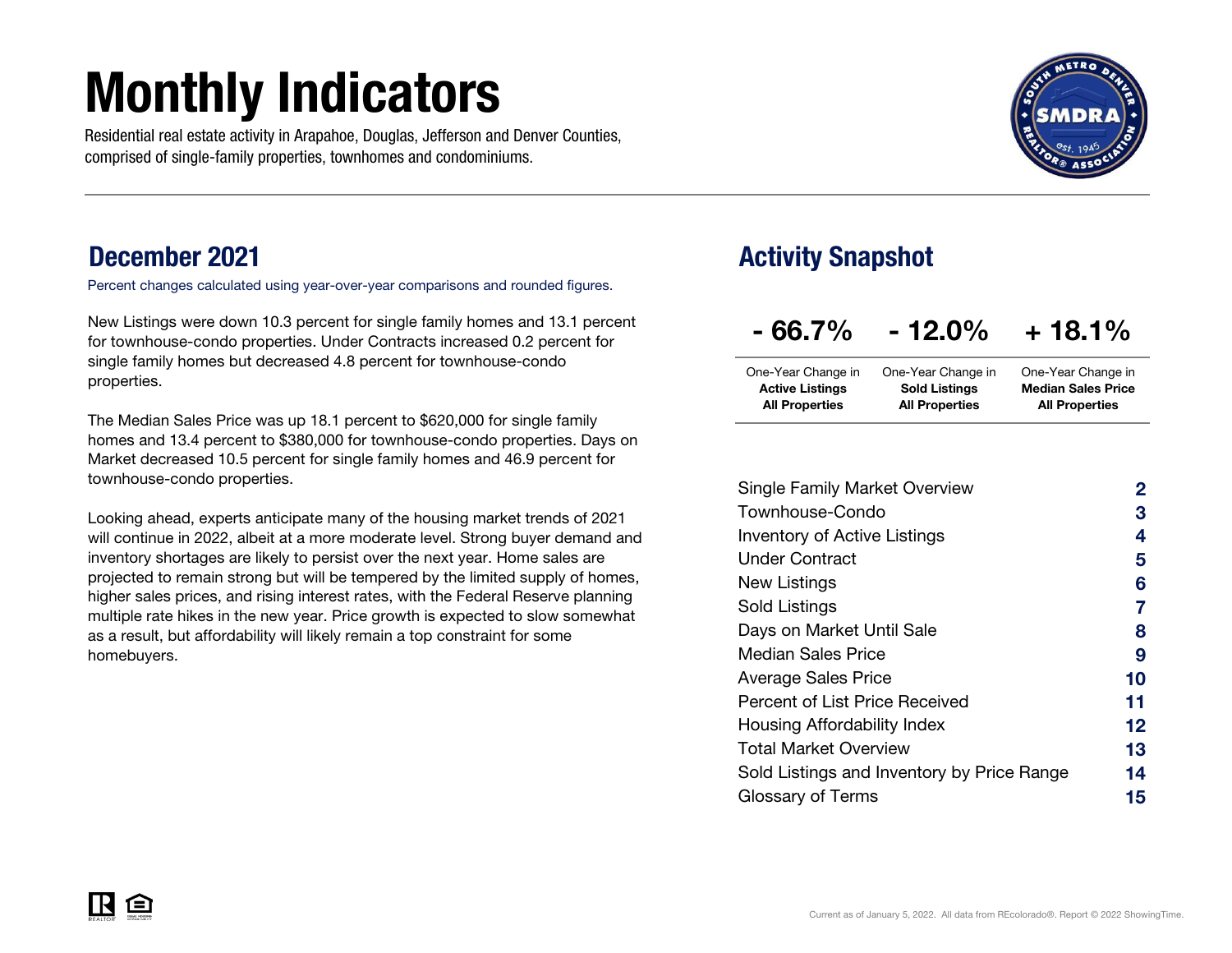## Single Family Market Overview

Key metrics by report month and for year-to-date (YTD) starting from the first of the year.



| <b>Key Metrics</b>                 |        | <b>Historical Sparkbars</b> |        |        |         | 12-2020   | 12-2021   | Percent Change | <b>YTD 2020</b> | <b>YTD 2021</b> | Percent Change |
|------------------------------------|--------|-----------------------------|--------|--------|---------|-----------|-----------|----------------|-----------------|-----------------|----------------|
| <b>Active Listings</b>             | 8-2020 | 12-2020                     | 4-2021 | 8-2021 | 12-2021 | 1,602     | 651       | $-59.4%$       | $- -$           |                 |                |
| <b>Under Contract</b>              | 8-2020 | 12-2020                     | 4-2021 | 8-2021 | 12-2021 | 1,593     | 1,596     | $+0.2%$        | 32,258          | 32,444          | $+0.6%$        |
| <b>New Listings</b>                | 8-2020 | 12-2020                     | 4-2021 | 8-2021 | 12-2021 | 1,430     | 1,282     | $-10.3%$       | 34,124          | 34,043          | $-0.2%$        |
| <b>Sold Listings</b>               | 8-2020 | 12-2020                     | 4-2021 | 8-2021 | 12-2021 | 2,594     | 2,306     | $-11.1%$       | 32,321          | 32,278          | $-0.1%$        |
| Days on Market                     | 8-2020 | 12-2020                     | 4-2021 | 8-2021 | 12-2021 | 19        | 17        | $-10.5%$       | 24              | 12              | $-50.0%$       |
| <b>Median Sales Price</b>          | 8-2020 | 12-2020                     | 4-2021 | 8-2021 | 12-2021 | \$525,000 | \$620,000 | $+18.1%$       | \$511,000       | \$605,000       | $+18.4%$       |
| <b>Avg. Sales Price</b>            | 8-2020 | 12-2020                     | 4-2021 | 8-2021 | 12-2021 | \$636,795 | \$741,569 | $+16.5%$       | \$604,949       | \$723,231       | $+19.6%$       |
| <b>Pct. of List Price Received</b> | 8-2020 | 12-2020                     | 4-2021 | 8-2021 | 12-2021 | 100.8%    | 101.9%    | $+1.1%$        | 100.2%          | 103.6%          | $+3.4%$        |
| <b>Affordability Index</b>         | 8-2020 | 12-2020                     | 4-2021 | 8-2021 | 12-2021 | 82        | 65        | $-20.7%$       | 84              | 66              | $-21.4%$       |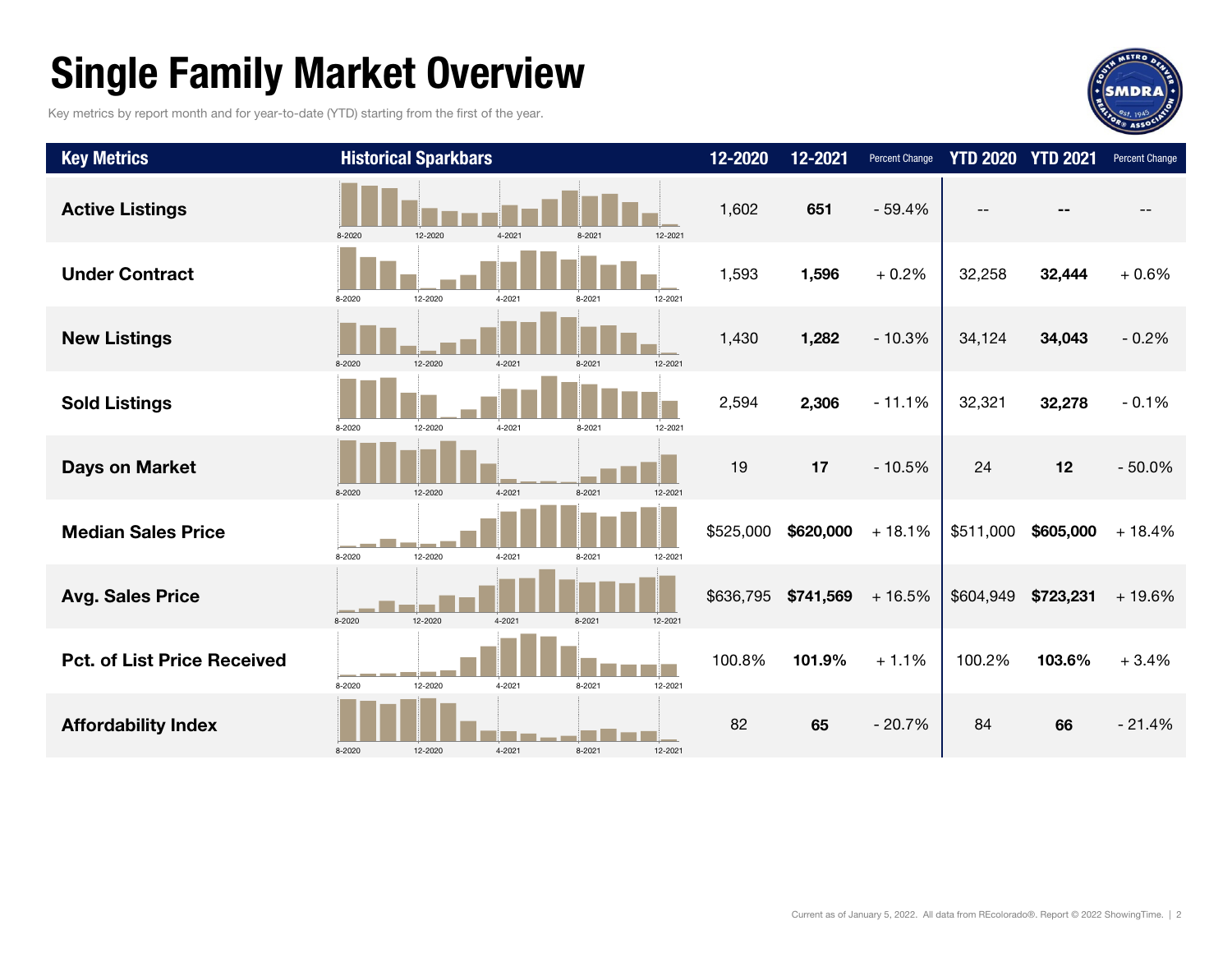## Townhouse-Condo Market Overview

Key metrics by report month and for year-to-date (YTD) starting from the first of the year.



| <b>Key Metrics</b>                 |        | <b>Historical Sparkbars</b> |        |        |         | 12-2020   | 12-2021   | Percent Change |           | <b>YTD 2020 YTD 2021</b> | Percent Change |
|------------------------------------|--------|-----------------------------|--------|--------|---------|-----------|-----------|----------------|-----------|--------------------------|----------------|
| <b>Active Listings</b>             | 8-2020 | 12-2020                     | 4-2021 | 8-2021 | 12-2021 | 1,568     | 404       | $-74.2%$       |           |                          |                |
| <b>Under Contract</b>              | 8-2020 | 12-2020                     | 4-2021 | 8-2021 | 12-2021 | 975       | 928       | $-4.8%$        | 15,255    | 16,106                   | $+5.6%$        |
| <b>New Listings</b>                | 8-2020 | 12-2020                     | 4-2021 | 8-2021 | 12-2021 | 817       | 710       | $-13.1%$       | 17,530    | 16,406                   | $-6.4%$        |
| <b>Sold Listings</b>               | 8-2020 | 12-2020                     | 4-2021 | 8-2021 | 12-2021 | 1,332     | 1,147     | $-13.9%$       | 14,967    | 16,116                   | $+7.7%$        |
| <b>Days on Market</b>              | 8-2020 | 12-2020                     | 4-2021 | 8-2021 | 12-2021 | 32        | 17        | $-46.9%$       | 30        | 19                       | $-36.7%$       |
| <b>Median Sales Price</b>          | 8-2020 | 12-2020                     | 4-2021 | 8-2021 | 12-2021 | \$335,000 | \$380,000 | $+13.4%$       | \$330,000 | \$375,000                | $+13.6%$       |
| <b>Avg. Sales Price</b>            | 8-2020 | 12-2020                     | 4-2021 | 8-2021 | 12-2021 | \$395,529 | \$445,686 | $+12.7%$       | \$385,725 | \$439,191                | $+13.9%$       |
| <b>Pct. of List Price Received</b> | 8-2020 | 12-2020                     | 4-2021 | 8-2021 | 12-2021 | 99.6%     | 101.2%    | $+1.6%$        | 99.5%     | 102.1%                   | $+2.6%$        |
| <b>Affordability Index</b>         | 8-2020 | 12-2020                     | 4-2021 | 8-2021 | 12-2021 | 128       | 106       | $-17.2%$       | 130       | 107                      | $-17.7%$       |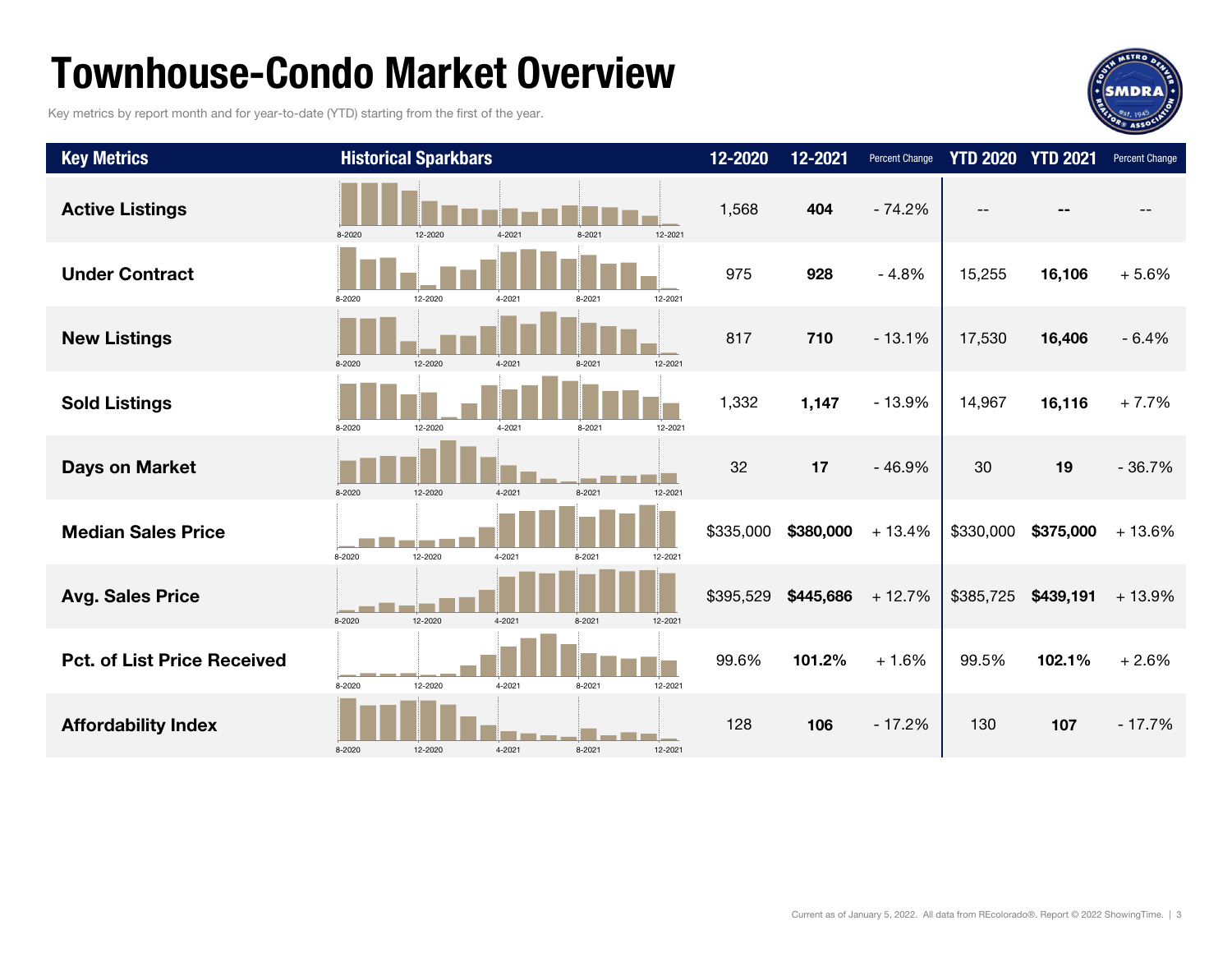## Inventory of Active Listings





### Historical Inventory of Active Listings by Month

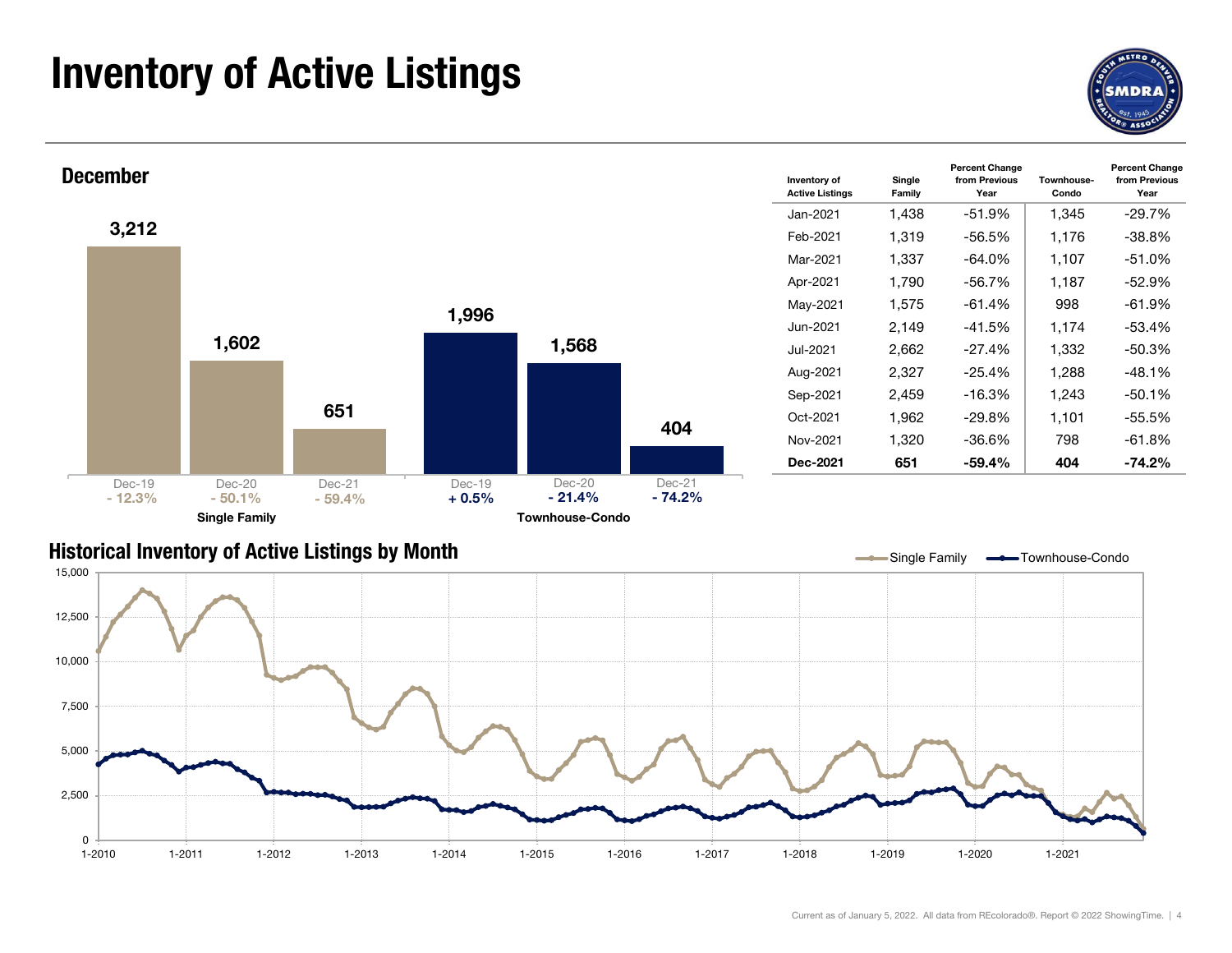### Under Contract





| <b>Year to Date</b> |               |        |        |        | <b>Under Contract</b> | Single<br>Family | <b>Percent Change</b><br>from Previous<br>Year | Townhouse-<br>Condo | <b>Percent Change</b><br>from Previous<br>Year |
|---------------------|---------------|--------|--------|--------|-----------------------|------------------|------------------------------------------------|---------------------|------------------------------------------------|
|                     |               |        |        |        | Jan-2021              | 1,997            | $-6.1%$                                        | 1,281               | $+8.0%$                                        |
| 29,917              | 32,258 32,444 |        |        |        | Feb-2021              | 2,236            | $+4.4%$                                        | 1,226               | $+9.5%$                                        |
|                     |               |        |        |        | Mar-2021              | 2,899            | $+26.7%$                                       | 1,395               | $+33.5%$                                       |
|                     |               |        |        |        | Apr-2021              | 2,874            | $+74.9%$                                       | 1,520               | $+135.3%$                                      |
|                     |               |        |        |        | May-2021              | 3,430            | $-1.1%$                                        | 1,563               | $+8.5%$                                        |
|                     |               |        |        |        | Jun-2021              | 3,383            | $-10.0\%$                                      | 1,527               | -10.6%                                         |
|                     |               | 14,036 | 15,255 | 16,106 | Jul-2021              | 2,985            | $-11.9%$                                       | 1,406               | -8.6%                                          |
|                     |               |        |        |        | Aug-2021              | 3,163            | $-11.7%$                                       | 1,468               | $-8.0\%$                                       |
|                     |               |        |        |        | Sep-2021              | 2,727            | $-11.9%$                                       | 1,326               | -5.1%                                          |
|                     |               |        |        |        | Oct-2021              | 2,900            | $-0.4%$                                        | 1,344               | $-5.6%$                                        |
|                     |               |        |        |        | Nov-2021              | 2,254            | $-0.2%$                                        | 1,122               | $-4.9%$                                        |
|                     |               |        |        |        | Dec-2021              | 1,596            | $+0.2\%$                                       | 928                 | -4.8%                                          |

### Historical Under Contract by Month



+ 5.6%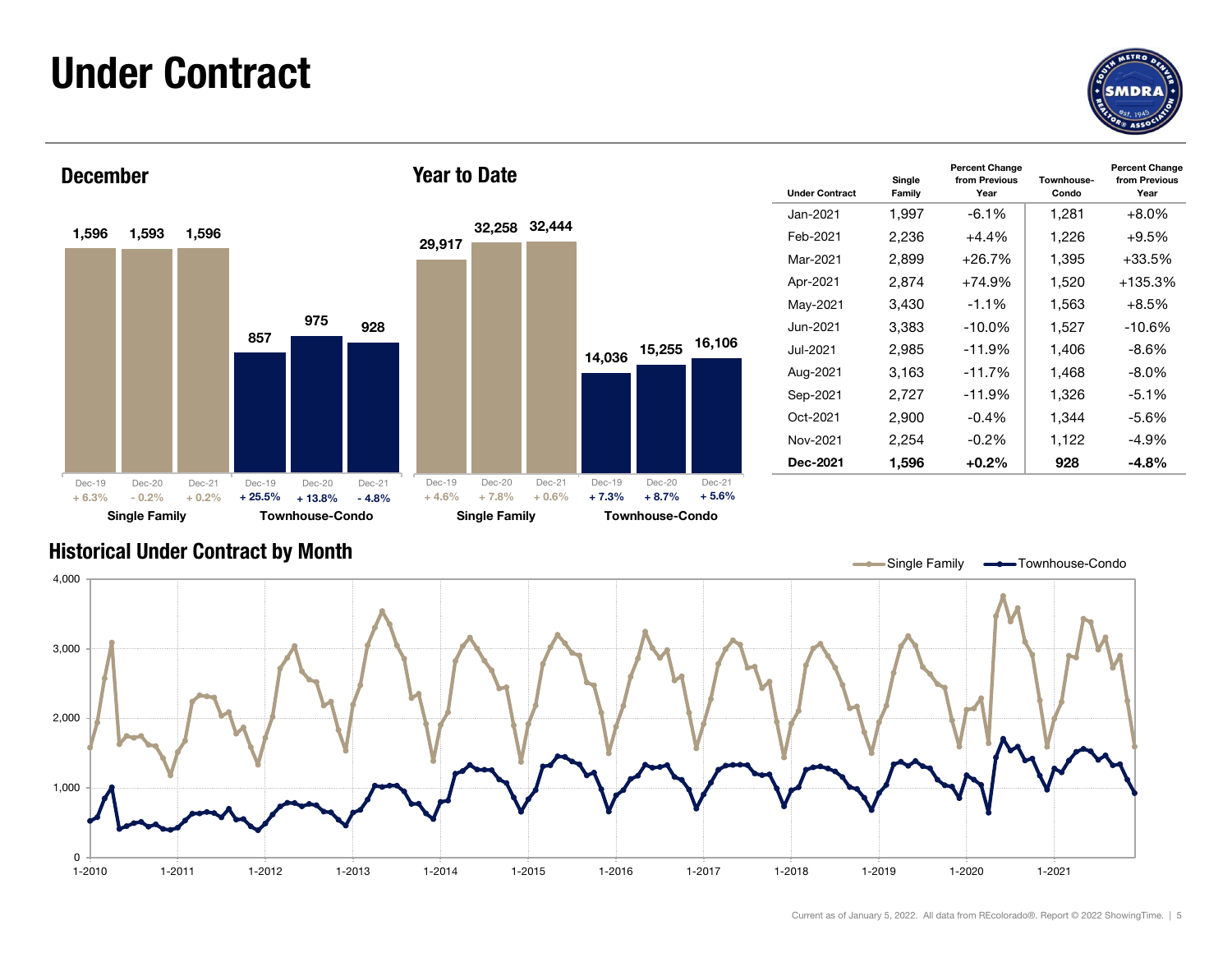## New Listings





| <b>Year to Date</b> |               |        |        |        | <b>New Listings</b> | Single<br>Family | <b>Percent Change</b><br>from Previous<br>Year | Townhouse-<br>Condo | <b>Percent Change</b><br>from Previous<br>Year |
|---------------------|---------------|--------|--------|--------|---------------------|------------------|------------------------------------------------|---------------------|------------------------------------------------|
|                     |               |        |        |        | Jan-2021            | 1,976            | $-12.6%$                                       | 1,191               | $-8.6\%$                                       |
| 35,020              | 34,124 34,043 |        |        |        | Feb-2021            | 2,219            | $-9.5%$                                        | 1,169               | $-10.8%$                                       |
|                     |               |        |        |        | Mar-2021            | 3,046            | $-7.4%$                                        | 1,425               | $-12.8%$                                       |
|                     |               |        |        |        | Apr-2021            | 3,462            | $+47.3%$                                       | 1,703               | $+56.8%$                                       |
|                     |               |        |        |        | May-2021            | 3,399            | $-7.8%$                                        | 1,485               | $-12.2%$                                       |
|                     |               |        |        |        | Jun-2021            | 4,130            | $+13.3%$                                       | 1,817               | $+0.2%$                                        |
|                     |               | 16,926 | 17,530 | 16,406 | Jul-2021            | 3,745            | $+1.4%$                                        | 1,667               | $-12.9%$                                       |
|                     |               |        |        |        | Aug-2021            | 3,077            | $-8.0\%$                                       | 1,516               | -7.9%                                          |
|                     |               |        |        |        | Sep-2021            | 3,172            | $-0.5%$                                        | 1,422               | $-12.7%$                                       |
|                     |               |        |        |        | Oct-2021            | 2,660            | $-11.9%$                                       | 1,344               | $-19.6%$                                       |
|                     |               |        |        |        | Nov-2021            | 1,875            | $+6.2%$                                        | 957                 | $-5.9%$                                        |
|                     |               |        |        |        | Dec-2021            | 1,282            | $-10.3\%$                                      | 710                 | $-13.1%$                                       |

### Historical New Listings by Month

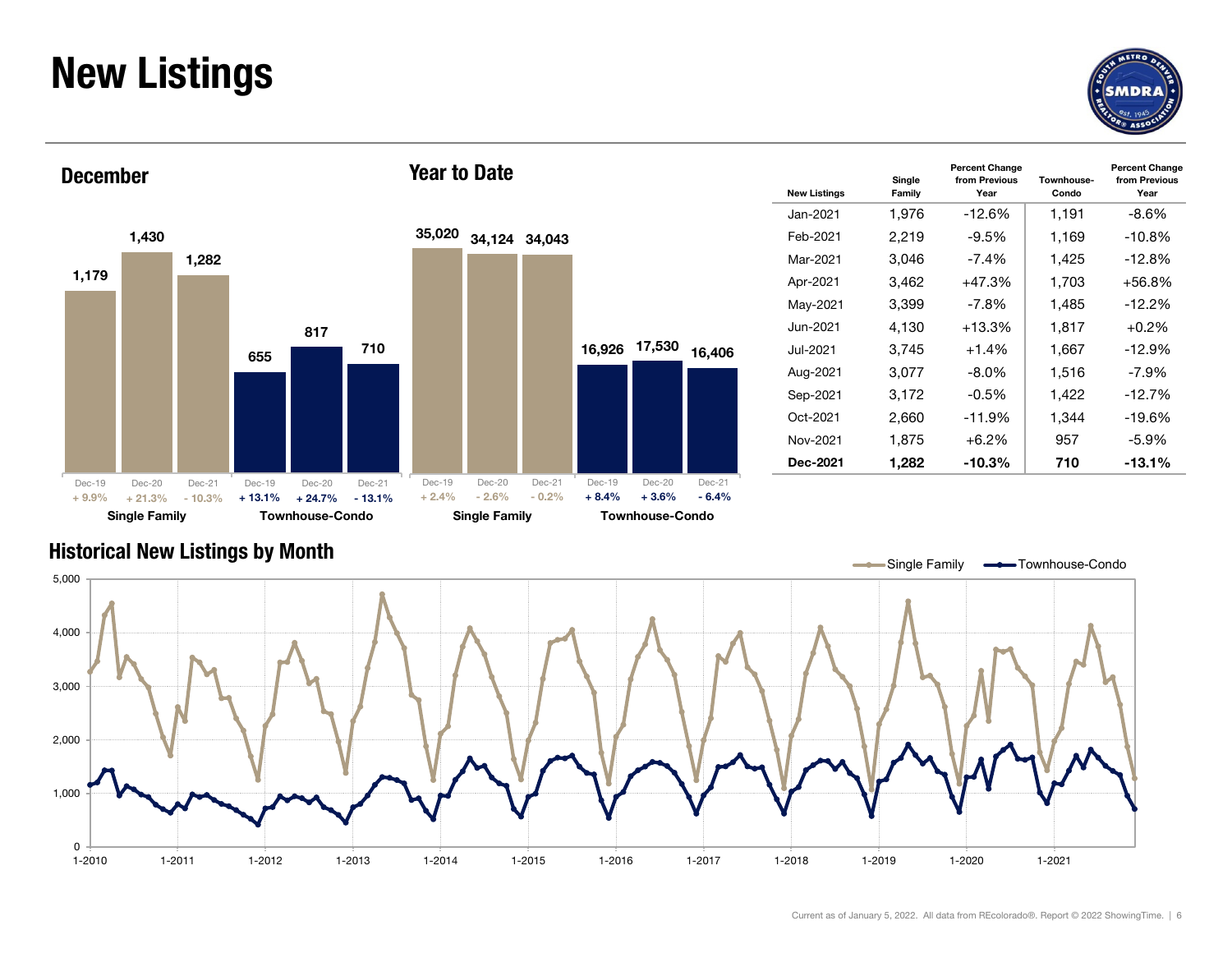## Sold Listings





| <b>Year to Date</b> |        |        |        |        |        | <b>Sold Listings</b> | Single<br>Family | <b>Percent Change</b><br>from Previous<br>Year | Townhouse-<br>Condo | <b>Percent Change</b><br>from Previous<br>Year |
|---------------------|--------|--------|--------|--------|--------|----------------------|------------------|------------------------------------------------|---------------------|------------------------------------------------|
|                     | 32,321 | 32,278 |        |        |        | Jan-2021             | 1,515            | $-8.0%$                                        | 905                 | $+4.5%$                                        |
| 29,747              |        |        |        |        |        | Feb-2021             | 1,881            | $+1.5%$                                        | 1,141               | $+8.0%$                                        |
|                     |        |        |        |        |        | Mar-2021             | 2,526            | $+5.9%$                                        | 1,459               | $+24.1%$                                       |
|                     |        |        |        |        |        | Apr-2021             | 2,891            | $+43.5%$                                       | 1,384               | $+54.5%$                                       |
|                     |        |        |        |        |        | May-2021             | 2,854            | $+53.9%$                                       | 1,459               | $+84.0%$                                       |
|                     |        |        |        |        |        | Jun-2021             | 3,524            | $+7.1%$                                        | 1,619               | $+17.3%$                                       |
|                     |        |        | 13,882 | 14,967 | 16,116 | Jul-2021             | 3,228            | $-15.8%$                                       | 1,535               | $-9.6%$                                        |
|                     |        |        |        |        |        | Aug-2021             | 3,114            | $-8.1%$                                        | 1,478               | $-0.5%$                                        |
|                     |        |        |        |        |        | Sep-2021             | 2,929            | $-11.6%$                                       | 1,359               | $-9.6%$                                        |
|                     |        |        |        |        |        | Oct-2021             | 2,772            | -19.7%                                         | 1,373               | $-7.4%$                                        |
|                     |        |        |        |        |        | Nov-2021             | 2,738            | $+1.6%$                                        | 1,257               | $-3.2\%$                                       |
|                     |        |        |        |        |        | Dec-2021             | 2,306            | $-11.1%$                                       | 1,147               | $-13.9%$                                       |

### Historical Sold Listings by Month



+ 7.7%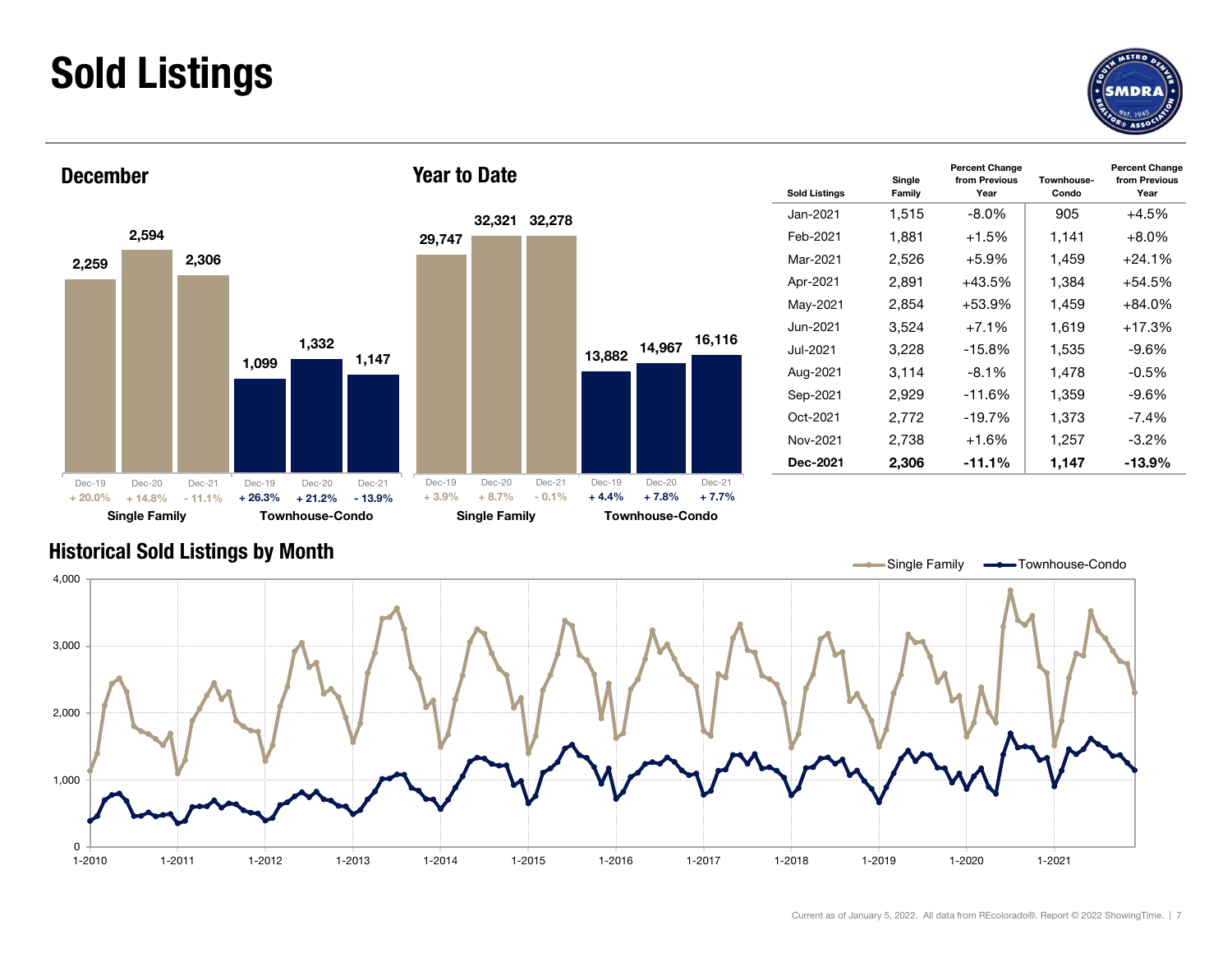## Days on Market Until Sale





### Historical Days on Market Until Sale by Month

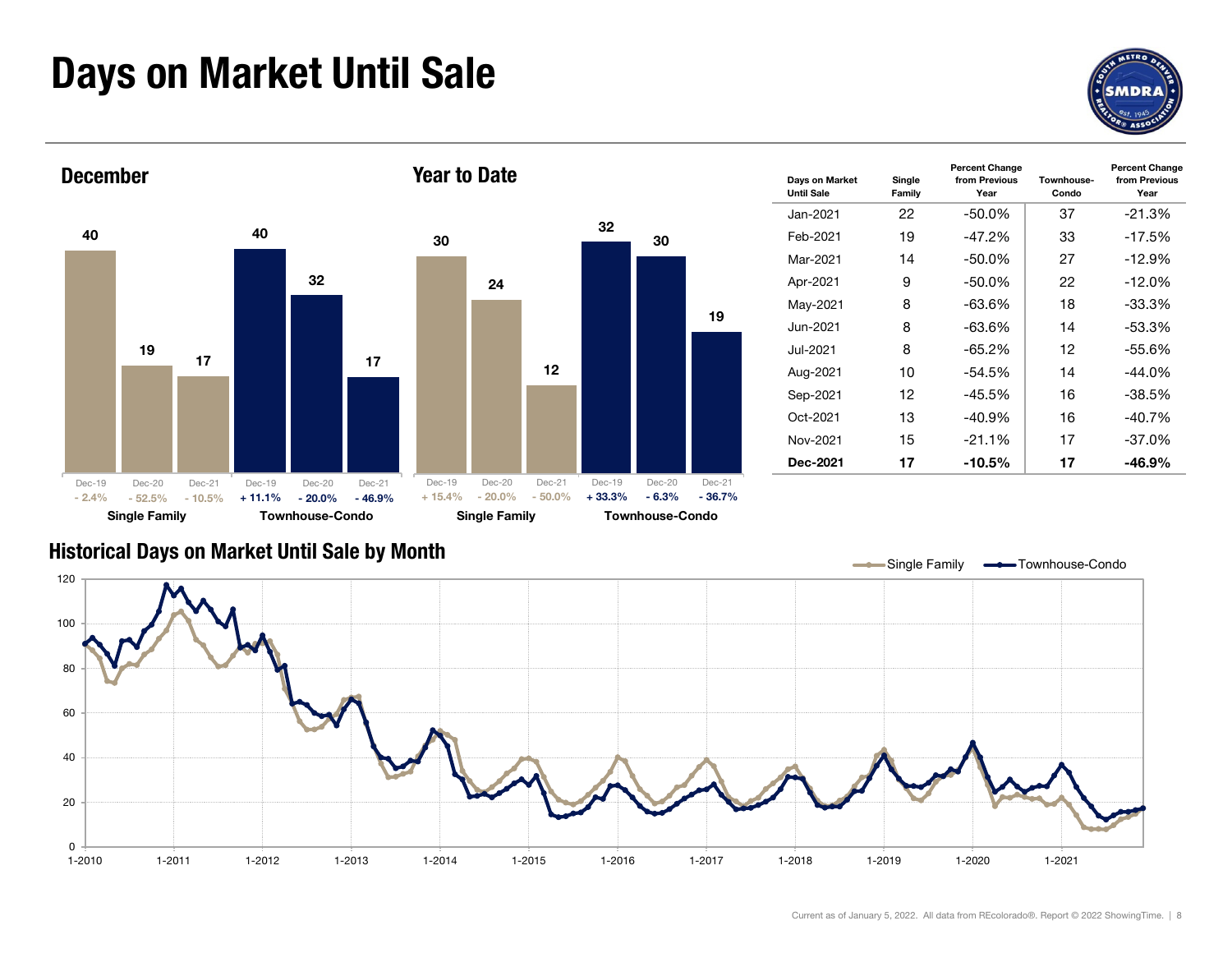### Median Sales Price





| <b>Year to Date</b> |           |           |           |           |           | <b>Median Sales</b><br>Price | Single<br>Family | <b>Percent Change</b><br>from Previous<br>Year | Townhouse-<br>Condo | <b>Percent Change</b><br>from Previous<br>Year |
|---------------------|-----------|-----------|-----------|-----------|-----------|------------------------------|------------------|------------------------------------------------|---------------------|------------------------------------------------|
|                     |           |           |           |           |           | Jan-2021                     | \$532,000        | $+12.0%$                                       | \$337,000           | $+10.5%$                                       |
|                     |           | \$605,000 |           |           |           | Feb-2021                     | \$558,000        | $+16.3%$                                       | \$340,000           | $+7.9%$                                        |
|                     |           |           |           |           |           | Mar-2021                     | \$590,000        | $+16.8%$                                       | \$355,000           | $+6.4%$                                        |
|                     | \$511,000 |           |           |           |           | Apr-2021                     | \$607,500        | $+22.7%$                                       | \$376,000           | $+16.8%$                                       |
| \$470,000           |           |           |           |           |           | May-2021                     | \$615,000        | $+26.8%$                                       | \$380,000           | $+16.4%$                                       |
|                     |           |           |           |           | \$375,000 | Jun-2021                     | \$625,000        | $+25.0%$                                       | \$381,500           | $+17.4%$                                       |
|                     |           |           | \$310,000 | \$330,000 |           | Jul-2021                     | \$624,500        | $+21.0%$                                       | \$387,500           | $+16.1%$                                       |
|                     |           |           |           |           |           | Aug-2021                     | \$605,000        | $+16.3%$                                       | \$371,000           | $+13.8%$                                       |
|                     |           |           |           |           |           | Sep-2021                     | \$595,000        | $+13.3%$                                       | \$382,000           | $+13.2%$                                       |
|                     |           |           |           |           |           | Oct-2021                     | \$607,330        | $+12.9%$                                       | \$376,000           | $+10.6%$                                       |
|                     |           |           |           |           |           | Nov-2021                     | \$619,315        | $+17.3%$                                       | \$389,500           | $+16.3%$                                       |
|                     |           |           |           |           |           | Dec-2021                     | \$620,000        | $+18.1%$                                       | \$380,000           | $+13.4%$                                       |

### Historical Median Sales Price by Month

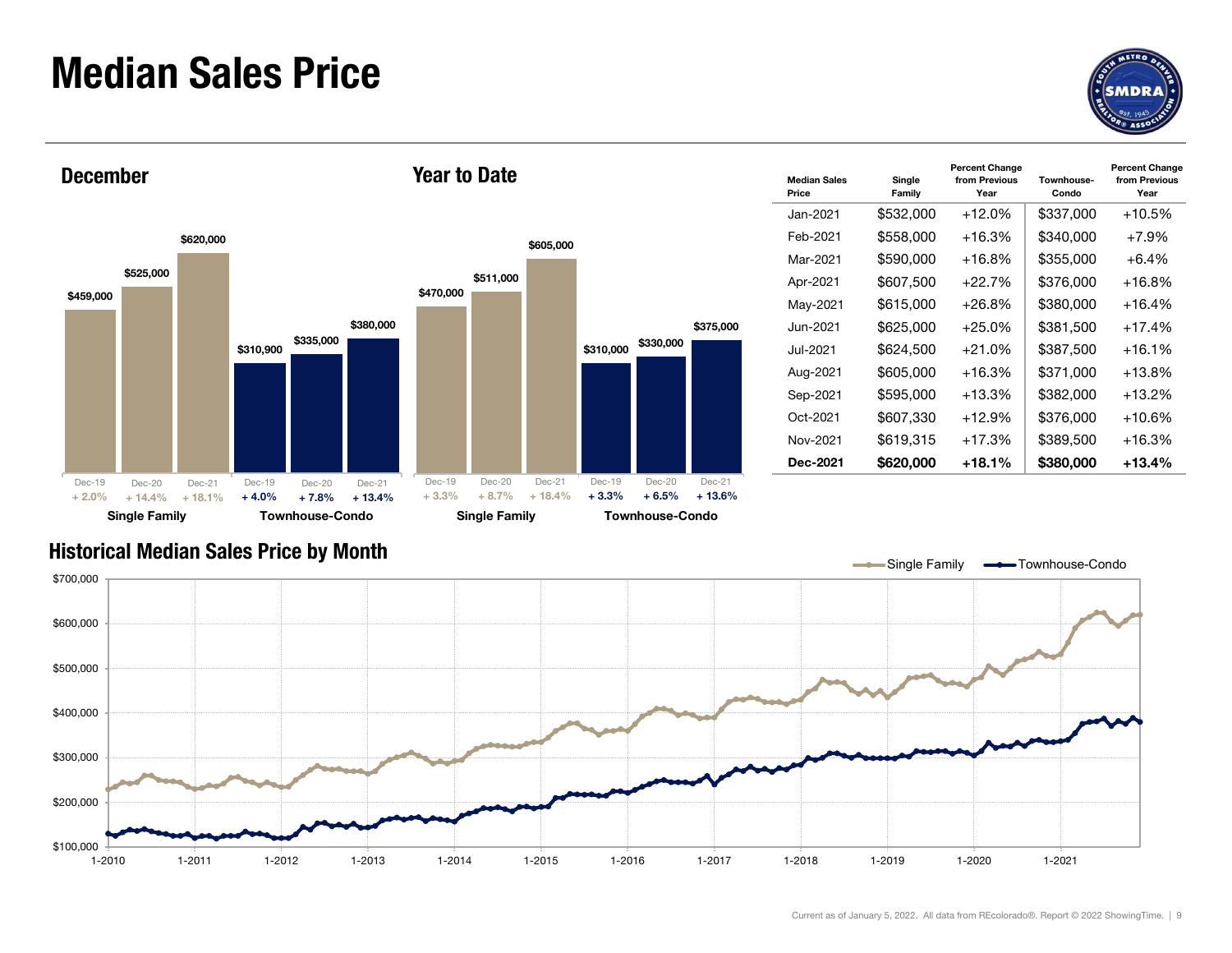### Average Sales Price





|                   |                   |                    |                   |                   |                    | Avg. S  |
|-------------------|-------------------|--------------------|-------------------|-------------------|--------------------|---------|
|                   |                   |                    |                   |                   |                    | Jan-2   |
|                   |                   | \$723,231          |                   |                   |                    | Feb-    |
|                   | \$604,949         |                    |                   |                   |                    | Mar-    |
| 554,149           |                   |                    |                   |                   |                    | Apr-2   |
|                   |                   |                    |                   |                   |                    | May-    |
|                   |                   |                    |                   |                   | \$439,191          | Jun-    |
|                   |                   |                    | \$371,739         | \$385,725         |                    | $Jul-2$ |
|                   |                   |                    |                   |                   |                    | Aug-    |
|                   |                   |                    |                   |                   |                    | Sep-    |
|                   |                   |                    |                   |                   |                    | Oct-2   |
|                   |                   |                    |                   |                   |                    | Nov-    |
|                   |                   |                    |                   |                   |                    | Dec-    |
| Dec-19<br>$+2.7%$ | Dec-20<br>$+9.2%$ | Dec-21<br>$+19.6%$ | Dec-19<br>$+4.4%$ | Dec-20<br>$+3.8%$ | Dec-21<br>$+13.9%$ |         |

| <b>Year to Date</b> |           |           |           |           |           | Avg. Sales Price | Single<br>Family | <b>Percent Change</b><br>from Previous<br>Year | Townhouse-<br>Condo | <b>Percent Change</b><br>from Previous<br>Year |
|---------------------|-----------|-----------|-----------|-----------|-----------|------------------|------------------|------------------------------------------------|---------------------|------------------------------------------------|
|                     |           |           |           |           |           | Jan-2021         | \$670,623        | $+23.8%$                                       | \$404,453           | $+13.1%$                                       |
|                     |           | \$723,231 |           |           |           | Feb-2021         | \$663,438        | $+18.7%$                                       | \$406,015           | $+8.6%$                                        |
|                     | \$604,949 |           |           |           |           | Mar-2021         | \$706,433        | $+20.1%$                                       | \$417,753           | $+7.7%$                                        |
| \$554,149           |           |           |           |           |           | Apr-2021         | \$729,944        | $+28.4%$                                       | \$439,832           | $+13.5%$                                       |
|                     |           |           |           |           |           | May-2021         | \$732,749        | $+31.2%$                                       | \$448,479           | $+19.6%$                                       |
|                     |           |           |           |           | \$439,191 | Jun-2021         | \$764,820        | $+31.9%$                                       | \$445,361           | $+18.5%$                                       |
|                     |           |           | \$371,739 | \$385,725 |           | Jul-2021         | \$727,421        | $+17.8%$                                       | \$449,869           | $+14.9%$                                       |
|                     |           |           |           |           |           | Aug-2021         | \$717,416        | $+16.3%$                                       | \$444,198           | $+15.5%$                                       |
|                     |           |           |           |           |           | Sep-2021         | \$720,839        | $+15.8%$                                       | \$452,172           | $+15.6%$                                       |
|                     |           |           |           |           |           | Oct-2021         | \$714,887        | $+9.9%$                                        | \$448,768           | $+13.0%$                                       |
|                     |           |           |           |           |           | Nov-2021         | \$735,623        | $+15.6%$                                       | \$450,425           | $+14.8%$                                       |
|                     |           |           |           |           |           | Dec-2021         | \$741,569        | $+16.5%$                                       | \$445,686           | $+12.7%$                                       |

### Historical Average Sales Price by Month

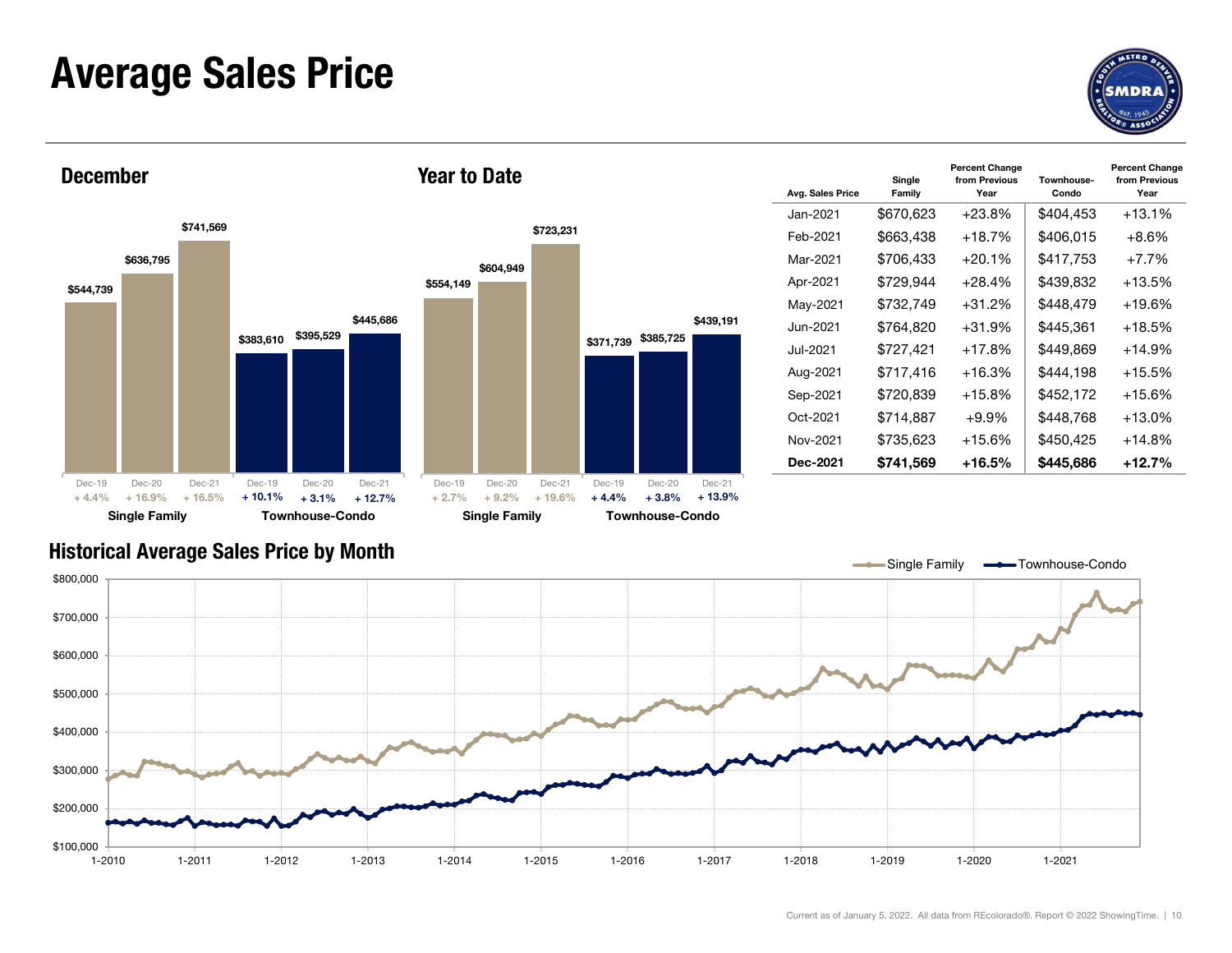## Percent of List Price Received





### Historical Percent of List Price Received by Month

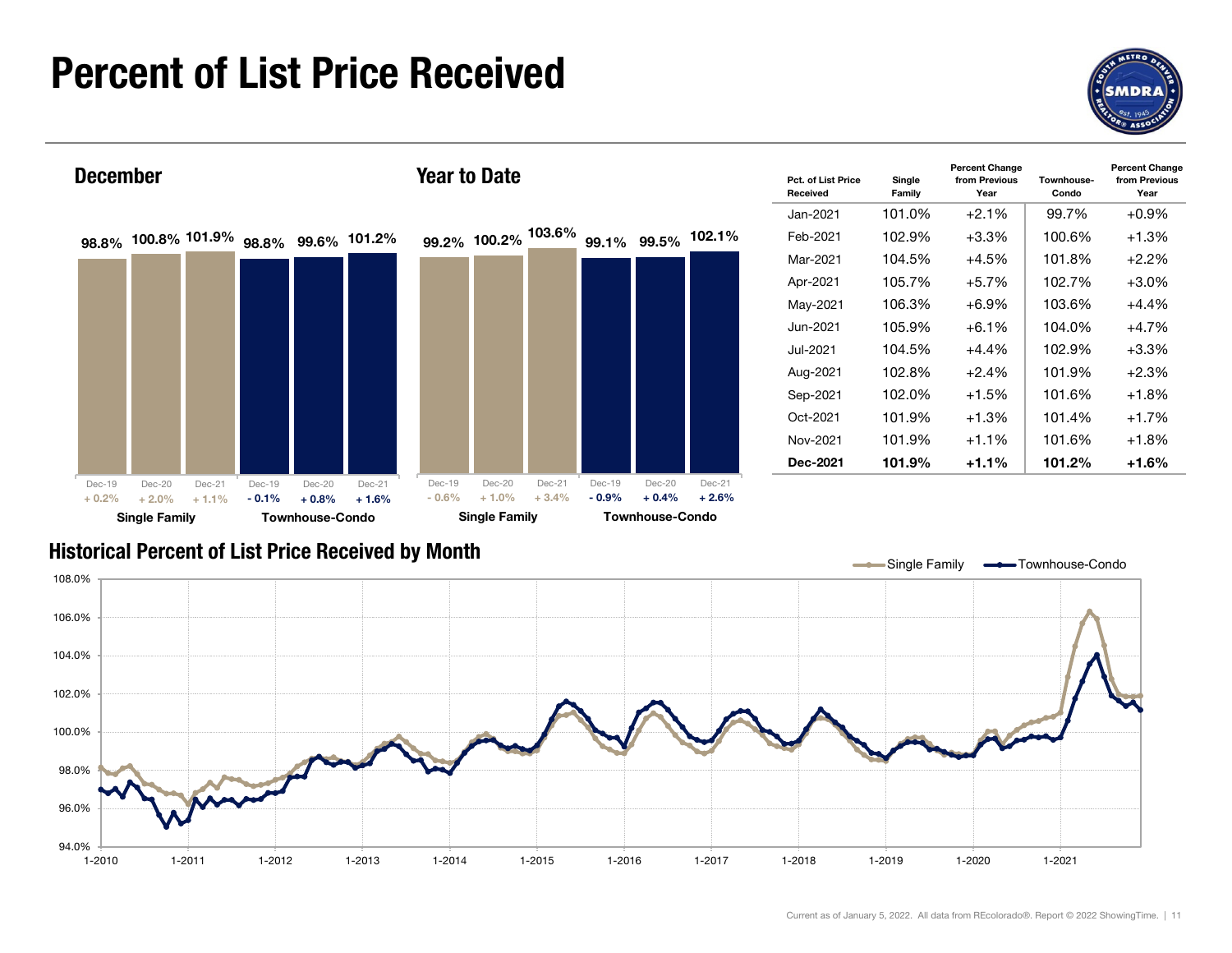## Housing Affordability Index



Year



### Historical Housing Affordability Index by Mont h

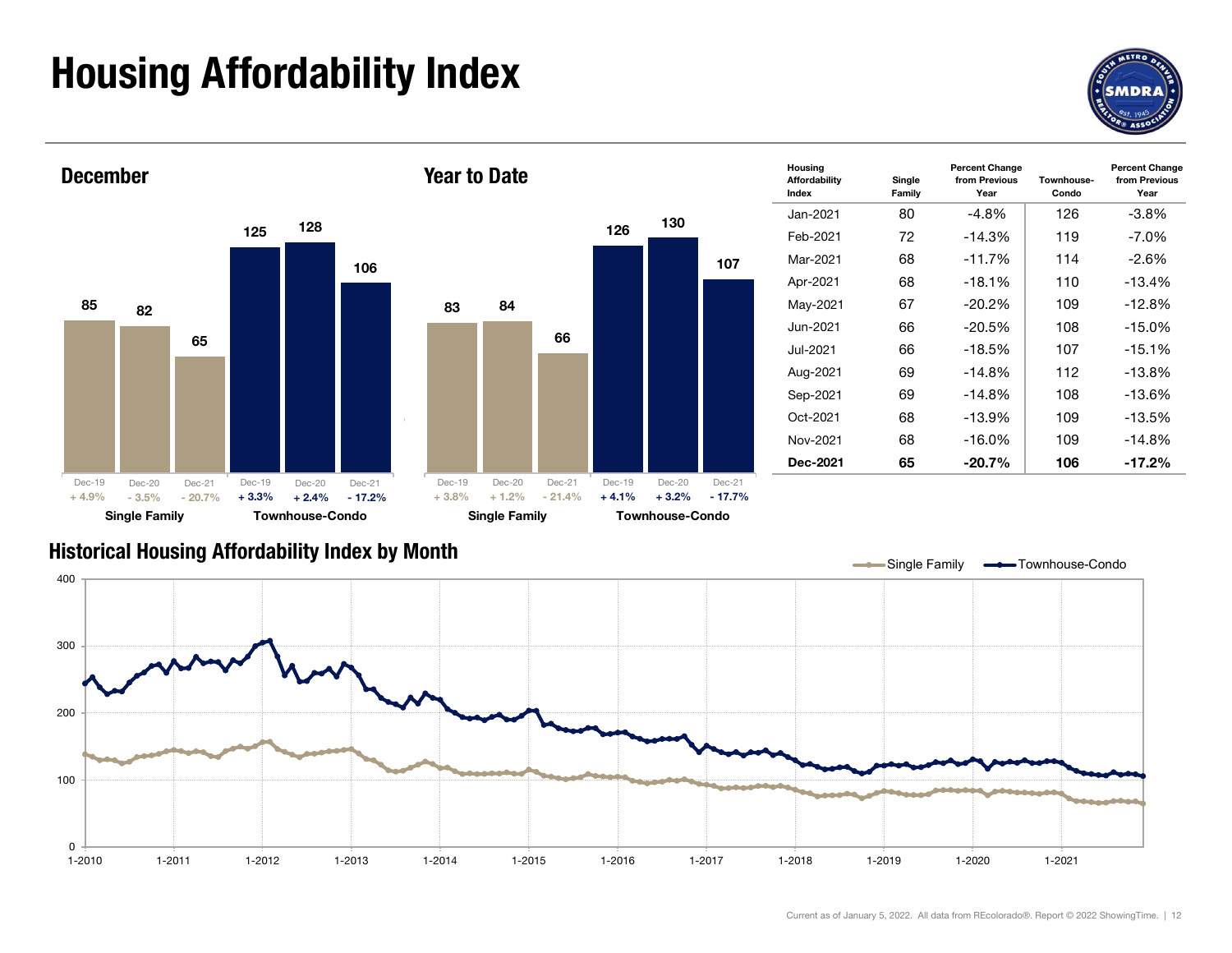## Total Market Overview

Key metrics by report month and for year-to-date (YTD) starting from the first of the year.



| <b>Key Metrics</b>                 |        | <b>Historical Sparkbars</b> |        |        |         | 12-2020   | 12-2021   | <b>Percent Change</b> | <b>YTD 2020</b> | <b>YTD 2021</b> | Percent Change |
|------------------------------------|--------|-----------------------------|--------|--------|---------|-----------|-----------|-----------------------|-----------------|-----------------|----------------|
| <b>Active Listings</b>             | 8-2020 | 12-2020                     | 4-2021 | 8-2021 | 12-2021 | 3,170     | 1,055     | $-66.7%$              |                 |                 |                |
| <b>Under Contract</b>              | 8-2020 | 12-2020                     | 4-2021 | 8-2021 | 12-2021 | 2,568     | 2,524     | $-1.7%$               | 47,514          | 48,553          | $+2.2%$        |
| <b>New Listings</b>                | 8-2020 | 12-2020                     | 4-2021 | 8-2021 | 12-2021 | 2,247     | 1,992     | $-11.3%$              | 51,657          | 50,454          | $-2.3%$        |
| <b>Sold Listings</b>               | 8-2020 | 12-2020                     | 4-2021 | 8-2021 | 12-2021 | 3,926     | 3,453     | $-12.0%$              | 47,289          | 48,397          | $+2.3%$        |
| <b>Days on Market</b>              | 8-2020 |                             |        | 8-2021 |         | 24        | 17        | $-29.2%$              | 26              | 15              | $-42.3%$       |
| <b>Median Sales Price</b>          | 8-2020 | 12-2020                     | 4-2021 | 8-2021 | 12-2021 | \$470,000 | \$554,990 | $+18.1%$              | \$462,000       | \$540,000       | $+16.9%$       |
| <b>Avg. Sales Price</b>            | 8-2020 | 12-2020                     | 4-2021 | 8-2021 | 12-2021 | \$554,939 | \$643,284 | $+15.9%$              | \$535,567       | \$628,650       | $+17.4%$       |
| <b>Pct. of List Price Received</b> | 8-2020 | 12-2020                     | 4-2021 | 8-2021 | 12-2021 | 100.4%    | 101.7%    | $+1.3%$               | 100.0%          | 103.1%          | $+3.1%$        |
| <b>Affordability Index</b>         | 8-2020 | 12-2020                     | 4-2021 | 8-2021 | 12-2021 | 91        | 72        | $-20.9%$              | 93              | 74              | $-20.4%$       |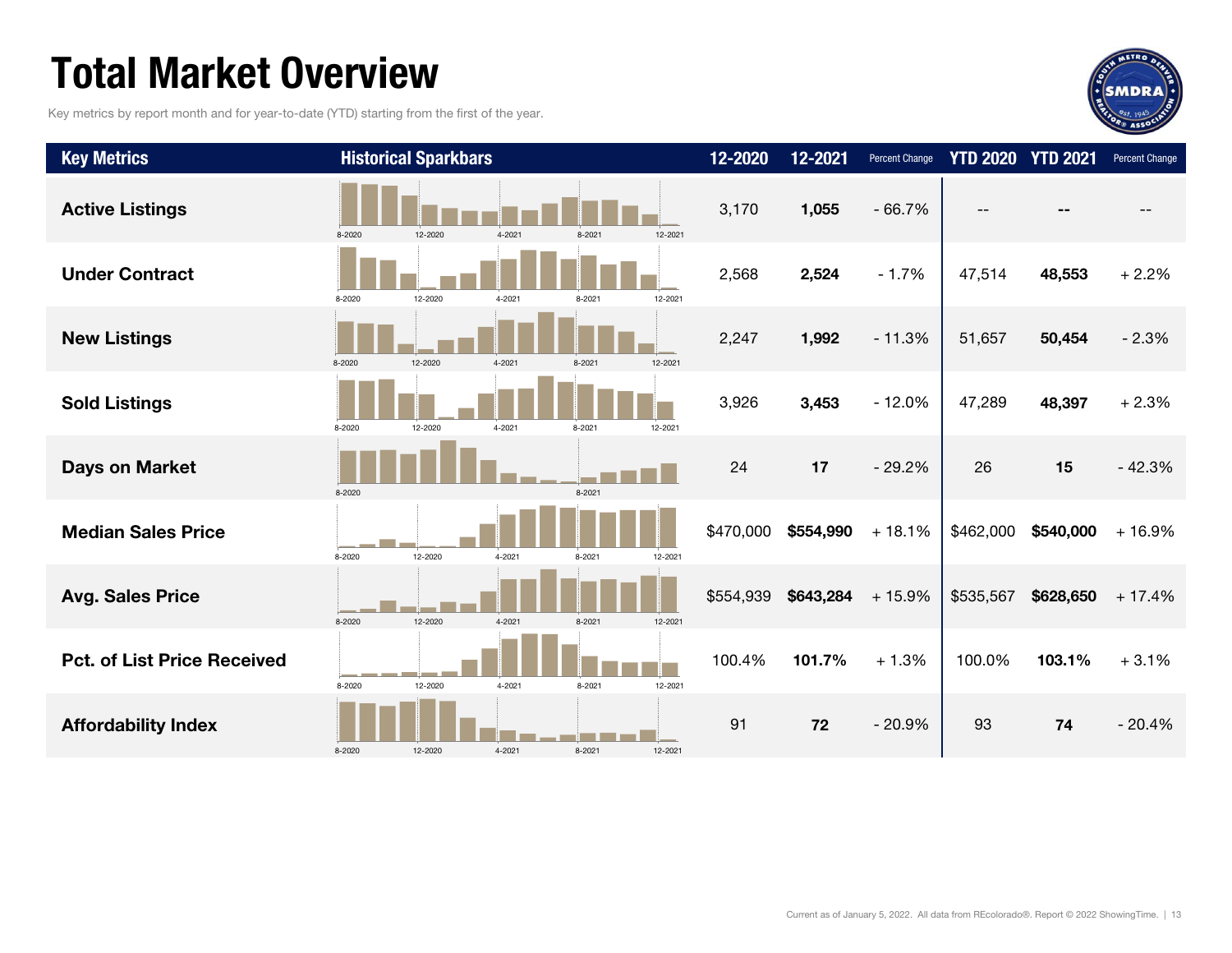



| By Price Range - All Properties - Rolling 12 Months |         |                  |                          |                 |                              | ■12-2020         | ■12-2021        |                              |                                |         |                      |               | <b>By Property Type</b> |               | ■12-2020        | ■12-2021            |                 |            |
|-----------------------------------------------------|---------|------------------|--------------------------|-----------------|------------------------------|------------------|-----------------|------------------------------|--------------------------------|---------|----------------------|---------------|-------------------------|---------------|-----------------|---------------------|-----------------|------------|
| 1,435<br>14<br>6                                    | 1,059   | 5,105<br>3,706   | 8,921                    | 11,808<br>5,893 | 9,085                        | 12,440           | 16.124<br>4,878 | 8,028                        | 3,708<br>2,249                 | 439     | 788                  |               | 32,321                  | 32,278        | 14,967          | 16,116              | 47,289          | 48,397     |
| $-26.2%$<br>$-57.1%$                                |         | $-27.4%$         | -33.9%                   |                 | $-23.1%$<br>\$400K to \$499K | $+29.6%$         |                 | $+64.6%$<br>\$700K to \$999K | $+64.9%$                       |         | $+79.5%$<br>$$2.0M+$ |               | $-0.1%$                 |               | $+7.7%$         |                     | $+2.3%$         |            |
| $<$ \$100K<br>\$100K to \$199K                      |         | \$200K to \$299K | \$300K to \$399K         |                 |                              | \$500K to \$699K |                 |                              | \$1.0M to \$2.0M               |         |                      |               | Single Family           |               | Townhouse-Condo |                     | All Properties  |            |
|                                                     |         |                  | <b>Rolling 12 Months</b> |                 |                              |                  |                 |                              | <b>Compared to Prior Month</b> |         |                      |               |                         |               |                 | <b>Year to Date</b> |                 |            |
|                                                     |         | Single Family    |                          |                 | Townhouse-Condo              |                  |                 | Single Family                |                                |         | Townhouse-Condo      |               |                         | Single Family |                 |                     | Townhouse-Condo |            |
| <b>By Price Range</b>                               | 12-2020 | 12-2021          | Change                   | 12-2020         | 12-2021                      | Change           | 11-2021         | 12-2021                      | Change                         | 11-2021 | 12-2021              | Change        | 12-2020                 | 12-2021       | Change          | 12-2020             | 12-2021         | Change     |
| \$99,999 and Below                                  | 9       | 6                | $-33.3%$                 | 5               | 0                            | $-100.0\%$       | 0               | 0                            | $- -$                          |         | 0                    | $\sim$ $\sim$ | 9                       | 6             | - 33.3%         | 5                   | $\Omega$        | $-100.0\%$ |
| \$100,000 to \$199,999                              | 41      | 13               | $-68.3%$                 | 1.394           | 1,045                        | $-25.0%$         | <sup>0</sup>    | 0                            | $\frac{1}{2}$                  | 64      | 85                   | $+32.8%$      | 41                      | 13            | $-68.3%$        | 1,394               | 1,045           | $-25.0%$   |
| \$200,000 to \$299,999                              | 561     | 176              | $-68.6%$                 | 4,544           | 3,529                        | $-22.3%$         | 18              | 10                           | $-44.4%$                       | 243     | 214                  | $-11.9%$      | 561                     | 176           | $-68.6%$        | 4,544               | 3,529           | $-22.3%$   |
| \$300,000 to \$399,999                              | 4,973   | 1,539            | $-69.1%$                 | 3,948           | 4,354                        | $+10.3%$         | 96              | 90                           | $-6.3%$                        | 356     | 326                  | $-8.4%$       | 4,973                   | 1,539         | $-69.1%$        | 3,948               | 4,354           | + 10.3%    |
| \$400,000 to \$499,999                              | 9,608   | 6,079            | $-36.7%$                 | 2,199           | 3,006                        | $+36.7%$         | 493             | 356                          | $-27.8%$                       | 253     | 217                  | $-14.2%$      | 9,608                   | 6,079         | $-36.7%$        | 2,199               | 3,006           | +36.7%     |
| \$500,000 to \$699,999                              | 10,568  | 13,542           | $+28.1%$                 | 1,872           | 2,582                        | $+37.9%$         | 1.174           | 1,035                        | $-11.8%$                       | 213     | 190                  | $-10.8%$      | 10,568                  | 13,542        | $+28.1%$        | 1,872               | 2,582           | $+37.9%$   |
| \$700,000 to \$999,999                              | 4,119   | 7,005            | $+70.1%$                 | 759             | 1,023                        | $+34.8%$         | 644             | 551                          | $-14.4%$                       | 79      | 61                   | $-22.8%$      | 4.119                   | 7,005         | $+70.1%$        | 759                 | 1,023           | $+34.8%$   |
| \$1,000,000 to \$1,999,999                          | 2,035   | 3,200            | $+57.2%$                 | 214             | 507                          | + 136.9%         | 246             | 204                          | $-17.1%$                       | 43      | 50                   | $+16.3%$      | 2,035                   | 3,200         | $+57.2%$        | 214                 | 507             | +136.9%    |
| \$2,000,000 and Above                               | 407     | 718              | + 76.4%                  | 32              | 70                           | $+118.8%$        | 67              | 60                           | $-10.4%$                       | 6       | 4                    | $-33.3%$      | 407                     | 718           | $+76.4%$        | 32                  | 70              | $+118.8%$  |
| <b>All Price Ranges</b>                             | 32,321  | 32,278           | $-0.1%$                  | 14,967          | 16,116                       | $+7.7%$          | 2,738           | 2,306                        | $-15.8%$                       | 1.257   | 1,147                | $-8.8%$       | 32,321                  | 32,278        | $-0.1%$         | 14,967              | 16,116          | $+7.7%$    |

## Inventory of Active Listings

A measure of the number of homes available for sale at a given time.



|                            |         | Single Family |            |         | Townhouse-Condo |            |         | Single Family |               |        | Townhouse-Condo |            | Single Family | Townhouse-Condo                       |
|----------------------------|---------|---------------|------------|---------|-----------------|------------|---------|---------------|---------------|--------|-----------------|------------|---------------|---------------------------------------|
| <b>By Price Range</b>      | 12-2020 | 12-2021       | Change     | 12-2020 | 12-2021         | Change     | 11-2021 | 12-2021       | Change        | 1-2021 | 12-2021         | Change     |               |                                       |
| \$99,999 and Below         |         |               | $-100.0\%$ |         | 0               | $-100.0\%$ |         | 0             | $-100.0\%$    |        |                 | $-100.0\%$ |               | There are no year-to-date figures for |
| \$100,000 to \$199,999     | 2       |               | $-100.0\%$ | 166     | 18              | - 89.2%    | 0       | 0             | $\sim$ $\sim$ | 48     |                 | $-62.5%$   |               | inventory because it is simply a      |
| \$200,000 to \$299,999     | 26      |               | $-92.3%$   | 341     | 59              | $-82.7%$   |         |               | $-71.4%$      | 138    | 59              | $-57.2%$   |               | snapshot frozen in time at the end of |
| \$300,000 to \$399,999     | 236     | 19            | $-91.9%$   | 277     | 80              | $-71.1%$   | 41      | 19            | $-53.7%$      | 165    | 80              | $-51.5%$   |               | each month. It does not add up over a |
| \$400,000 to \$499,999     | 226     | 64            | - 71.7%    | 223     | 40              | $-82.1%$   | 139     | 64            | $-54.0%$      | 115    | 40              | $-65.2%$   |               | period of months.                     |
| \$500,000 to \$699,999     | 351     | 216           | - 38.5%    | 265     | 91              | $-65.7%$   | 436     | 216           | $-50.5%$      | 156    | 91              | $-41.7%$   |               |                                       |
| \$700,000 to \$999,999     | 305     | 168           | - 44.9%    | 180     | 53              | - 70.6%    | 371     | 168           | - 54.7%       | 84     | 53              | $-36.9%$   |               |                                       |
| \$1,000,000 to \$1,999,999 | 275     | 97            | - 64.7%    | 89      | 44              | $-50.6%$   | 192     | 97            | $-49.5%$      | 67     | 44              | $-34.3%$   |               |                                       |
| \$2,000,000 and Above      | 179     | 84            | - 53.1%    | 26      | 19              | $-26.9%$   | 132     | 84            | $-36.4%$      | 24     |                 | $-20.8%$   |               |                                       |
| <b>All Price Ranges</b>    | 1,602   | 651           | $-59.4%$   | 1.568   | 404             | $-74.2%$   | 1.320   | 651           | $-50.7%$      | 798    | 404             | $-49.4%$   |               |                                       |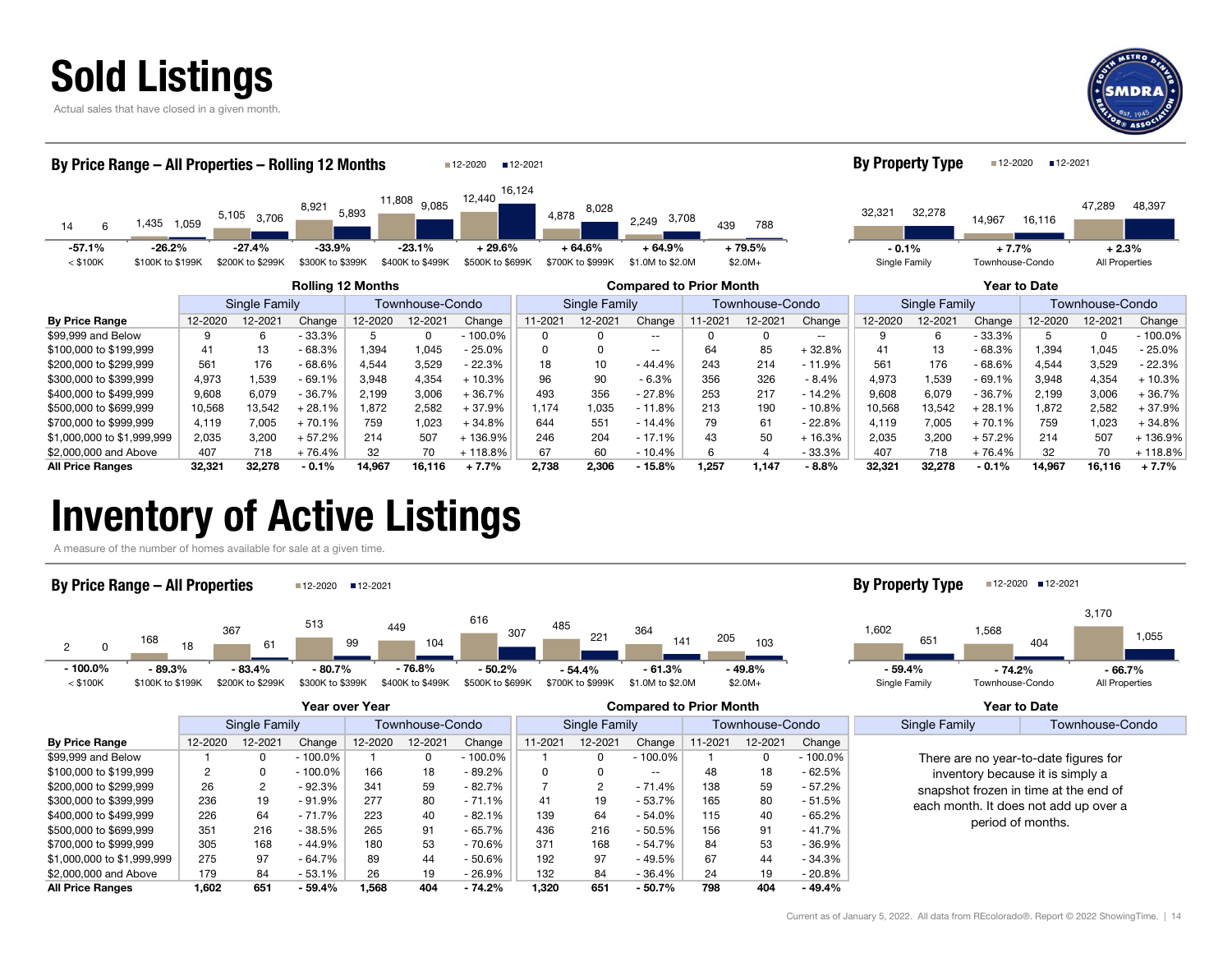## Glossary of Terms

A research tool provided by the Colorado Association of REALTORS®



| <b>Inventory of Active Listings</b>   | A measure of the number of homes available for sale at a given time. The availability of homes for sale has a big effect on supply-demand<br>dynamics and home prices.                                    |
|---------------------------------------|-----------------------------------------------------------------------------------------------------------------------------------------------------------------------------------------------------------|
| <b>Under Contract</b>                 | A count of the properties that have offers accepted on them in a given month.                                                                                                                             |
| <b>New Listings</b>                   | A measure of how much new supply is coming onto the market from sellers.                                                                                                                                  |
| <b>Sold Listings</b>                  | A measure of home sales that were closed to completion during the report period.                                                                                                                          |
| Days on Market Until Sale             | A measure of how long it takes homes to sell, on average.                                                                                                                                                 |
| <b>Median Sales Price</b>             | A measure of home values in a market area where 50% of activity was higher and 50% was lower than this price point.                                                                                       |
| <b>Average Sales Price</b>            | A sum of all home sales prices divided by total number of sales.                                                                                                                                          |
| <b>Percent of List Price Received</b> | A mathematical calculation of the percent difference from last list price and sold price for those listings sold in the reported period.                                                                  |
| <b>Housing Affordability Index</b>    | A measure of how affordable a region's housing is to its consumers. A higher number means greater affordability. The index is based on<br>interest rates, median sales price and median income by county. |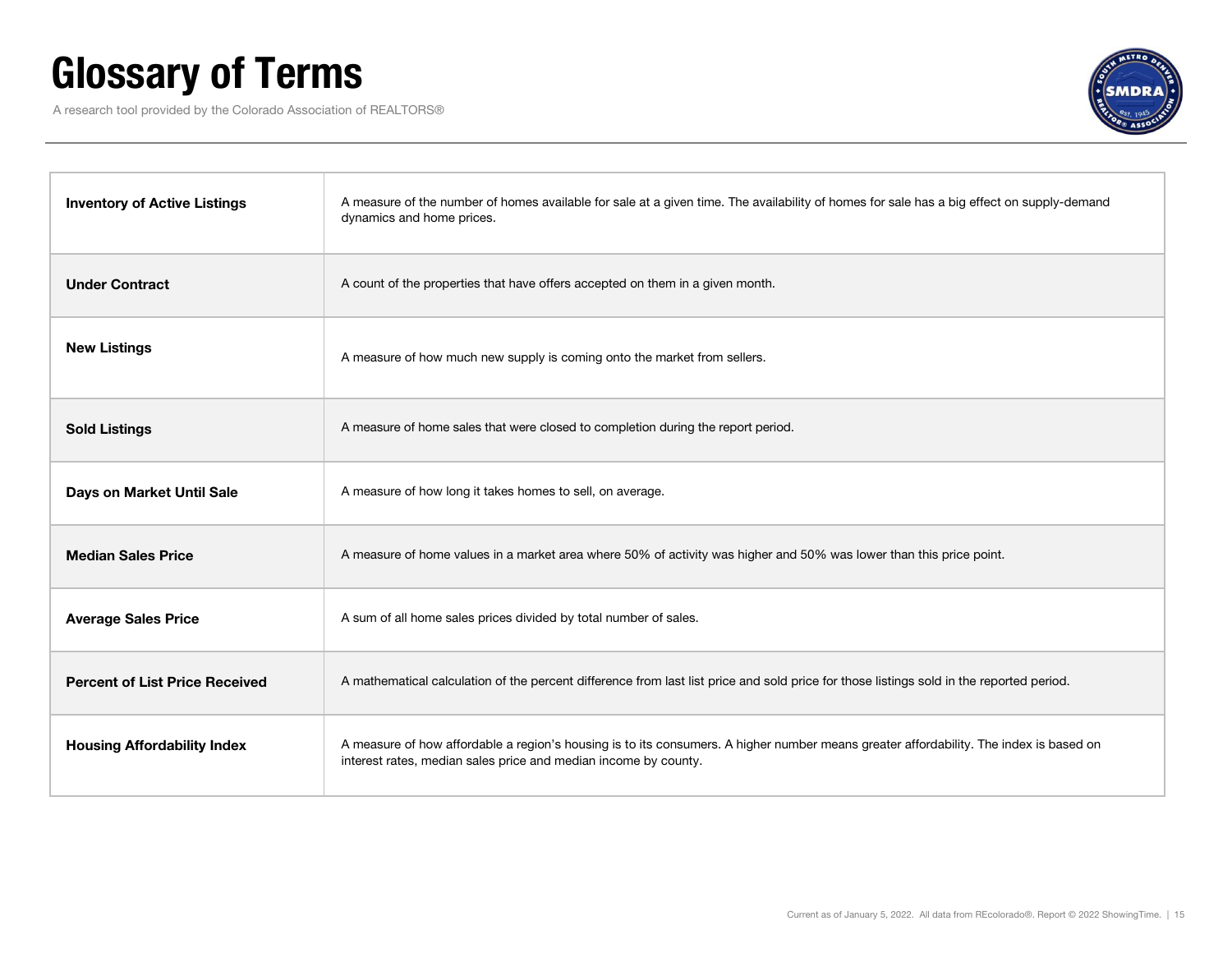A Research Tool Provided by the Colorado Association of REALTORS®



# Arapahoe County

| <b>Single Family</b>            |           | <b>December</b> |                                      | <b>Year to Date</b> |                          |                                             |  |
|---------------------------------|-----------|-----------------|--------------------------------------|---------------------|--------------------------|---------------------------------------------|--|
| <b>Key Metrics</b>              | 2020      | 2021            | Percent Change<br>from Previous Year | <b>Thru 12-2020</b> | <b>Thru 12-2021</b>      | <b>Percent Change</b><br>from Previous Year |  |
| Inventory of Active Listings    | 423       | 135             | $-68.1%$                             | $- -$               | $\overline{\phantom{a}}$ |                                             |  |
| <b>Under Contract</b>           | 444       | 449             | $+1.1%$                              | 8.587               | 8,519                    | $-0.8%$                                     |  |
| New Listings                    | 406       | 402             | $-1.0%$                              | 9.014               | 8.836                    | $-2.0%$                                     |  |
| <b>Sold Listings</b>            | 691       | 611             | $-11.6%$                             | 8.631               | 8,487                    | $-1.7%$                                     |  |
| Days on Market Until Sale       | 16        | 14              | $-12.5%$                             | 21                  | 11                       | $-47.6%$                                    |  |
| Median Sales Price*             | \$462,000 | \$550,000       | $+19.0%$                             | \$450,000           | \$533,000                | $+18.4%$                                    |  |
| Average Sales Price*            | \$563,069 | \$649,991       | $+15.4%$                             | \$545.105           | \$646,106                | $+18.5%$                                    |  |
| Percent of List Price Received* | 101.3%    | 101.9%          | $+0.6%$                              | 100.3%              | 103.9%                   | $+3.6%$                                     |  |

\* Does not account for seller concessions and/or down payment assistance. | Activity for one month can sometimes look extreme due to small sample size.

| <b>Townhouse/Condo</b>          |           | <b>December</b> |                                      | <b>Year to Date</b> |                     |                                      |  |
|---------------------------------|-----------|-----------------|--------------------------------------|---------------------|---------------------|--------------------------------------|--|
| <b>Key Metrics</b>              | 2020      | 2021            | Percent Change<br>from Previous Year | Thru 12-2020        | <b>Thru 12-2021</b> | Percent Change<br>from Previous Year |  |
| Inventory of Active Listings    | 284       | 68              | $-76.1%$                             | --                  | $- -$               | --                                   |  |
| Under Contract                  | 286       | 280             | $-2.1%$                              | 4.312               | 4.593               | $+6.5%$                              |  |
| <b>New Listings</b>             | 256       | 222             | $-13.3%$                             | 4.674               | 4,644               | $-0.6\%$                             |  |
| <b>Sold Listings</b>            | 428       | 341             | $-20.3%$                             | 4.241               | 4,602               | $+8.5%$                              |  |
| Days on Market Until Sale       | 28        | 11              | $-60.7%$                             | 26                  | 14                  | $-46.2%$                             |  |
| Median Sales Price*             | \$282.250 | \$330,000       | $+16.9%$                             | \$281,500           | \$321,000           | $+14.0%$                             |  |
| Average Sales Price*            | \$315,809 | \$350,306       | $+10.9%$                             | \$304.682           | \$345,308           | $+13.3%$                             |  |
| Percent of List Price Received* | 99.9%     | 101.4%          | $+1.5%$                              | 99.6%               | 102.5%              | $+2.9%$                              |  |

\* Does not account for seller concessions and/or down payment assistance. | Activity for one month can sometimes look extreme due to small sample size.

#### Median Sales Price – Single Family Rolling 12-Month Calculation



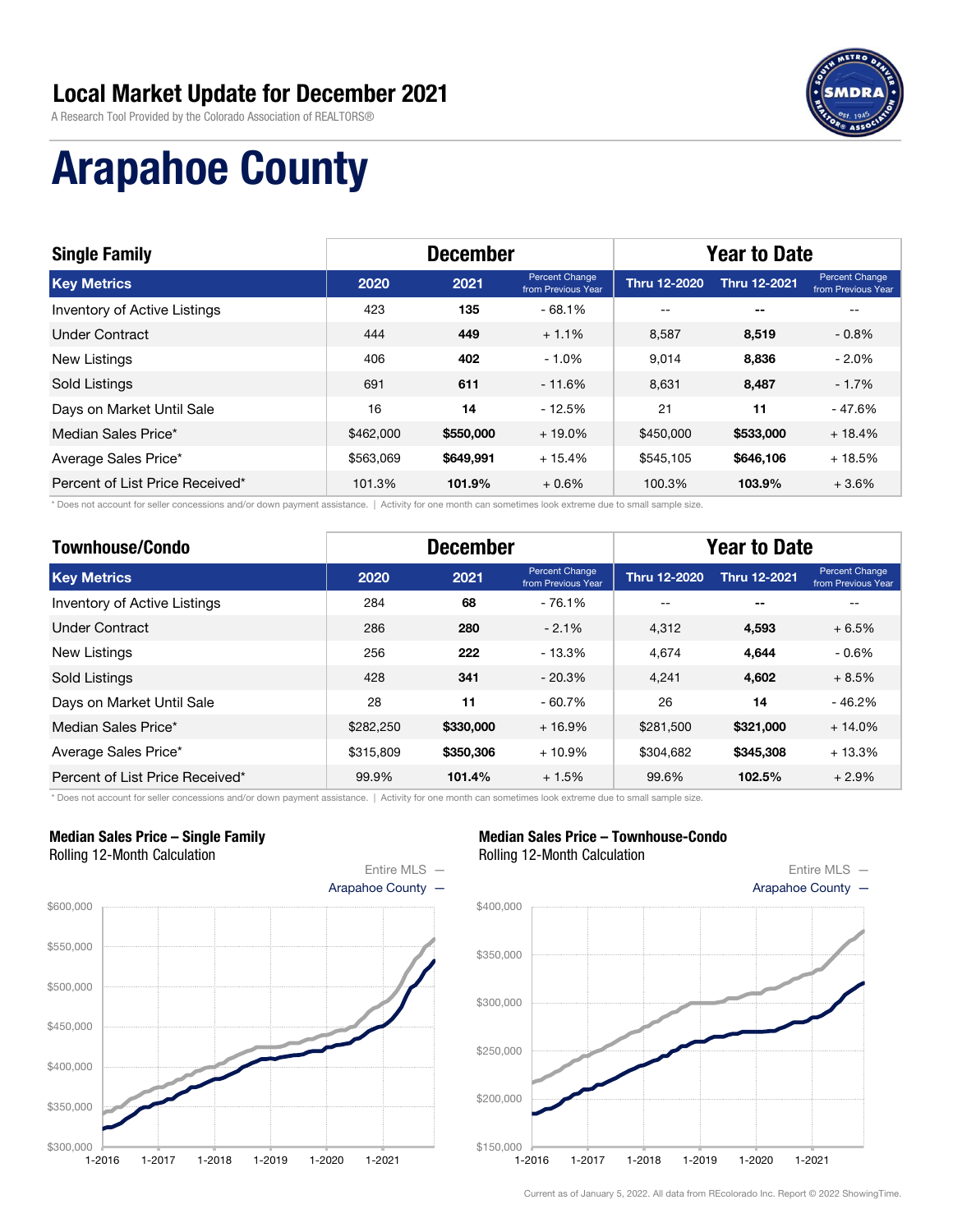A Research Tool Provided by the Colorado Association of REALTORS®

## Arvada

| <b>Single Family</b>                |           | <b>December</b> |                                      | <b>Year to Date</b> |                     |                                      |  |
|-------------------------------------|-----------|-----------------|--------------------------------------|---------------------|---------------------|--------------------------------------|--|
| <b>Key Metrics</b>                  | 2020      | 2021            | Percent Change<br>from Previous Year | <b>Thru 12-2020</b> | <b>Thru 12-2021</b> | Percent Change<br>from Previous Year |  |
| <b>Inventory of Active Listings</b> | 72        | 53              | - 26.4%                              | $- -$               | $- -$               |                                      |  |
| <b>Under Contract</b>               | 85        | 102             | $+20.0%$                             | 2.164               | 2,150               | $-0.6%$                              |  |
| New Listings                        | 89        | 73              | $-18.0%$                             | 2,249               | 2,270               | $+0.9\%$                             |  |
| <b>Sold Listings</b>                | 174       | 158             | $-9.2\%$                             | 2.173               | 2,131               | $-1.9%$                              |  |
| Days on Market Until Sale           | 14        | 16              | $+14.3%$                             | 20                  | 11                  | $-45.0%$                             |  |
| Median Sales Price*                 | \$533,000 | \$575,000       | $+7.9%$                              | \$505,000           | \$585,000           | $+15.8%$                             |  |
| Average Sales Price*                | \$576,903 | \$637,792       | $+10.6%$                             | \$542,220           | \$634,512           | $+17.0%$                             |  |
| Percent of List Price Received*     | 101.3%    | 102.1%          | $+0.8%$                              | 100.9%              | 104.0%              | $+3.1%$                              |  |

\* Does not account for seller concessions and/or down payment assistance. | Activity for one month can sometimes look extreme due to small sample size.

| <b>Townhouse/Condo</b>          |           | <b>December</b> |                                      | <b>Year to Date</b> |                     |                                      |  |
|---------------------------------|-----------|-----------------|--------------------------------------|---------------------|---------------------|--------------------------------------|--|
| <b>Key Metrics</b>              | 2020      | 2021            | Percent Change<br>from Previous Year | <b>Thru 12-2020</b> | <b>Thru 12-2021</b> | Percent Change<br>from Previous Year |  |
| Inventory of Active Listings    | 20        | 18              | $-10.0\%$                            | --                  | $- -$               | --                                   |  |
| Under Contract                  | 42        | 38              | $-9.5%$                              | 639                 | 705                 | $+10.3%$                             |  |
| <b>New Listings</b>             | 40        | 30              | - 25.0%                              | 677                 | 730                 | + 7.8%                               |  |
| <b>Sold Listings</b>            | 44        | 58              | $+31.8%$                             | 605                 | 683                 | $+12.9%$                             |  |
| Days on Market Until Sale       | 18        | 15              | $-16.7%$                             | 17                  | 10                  | $-41.2%$                             |  |
| Median Sales Price*             | \$379,585 | \$415,000       | $+9.3%$                              | \$334,000           | \$385,000           | $+15.3%$                             |  |
| Average Sales Price*            | \$376,461 | \$432,165       | $+14.8%$                             | \$341.972           | \$398,213           | $+16.4%$                             |  |
| Percent of List Price Received* | 100.7%    | 101.5%          | $+0.8%$                              | 100.2%              | 103.2%              | $+3.0%$                              |  |

\* Does not account for seller concessions and/or down payment assistance. | Activity for one month can sometimes look extreme due to small sample size.

#### Median Sales Price – Single Family Rolling 12-Month Calculation



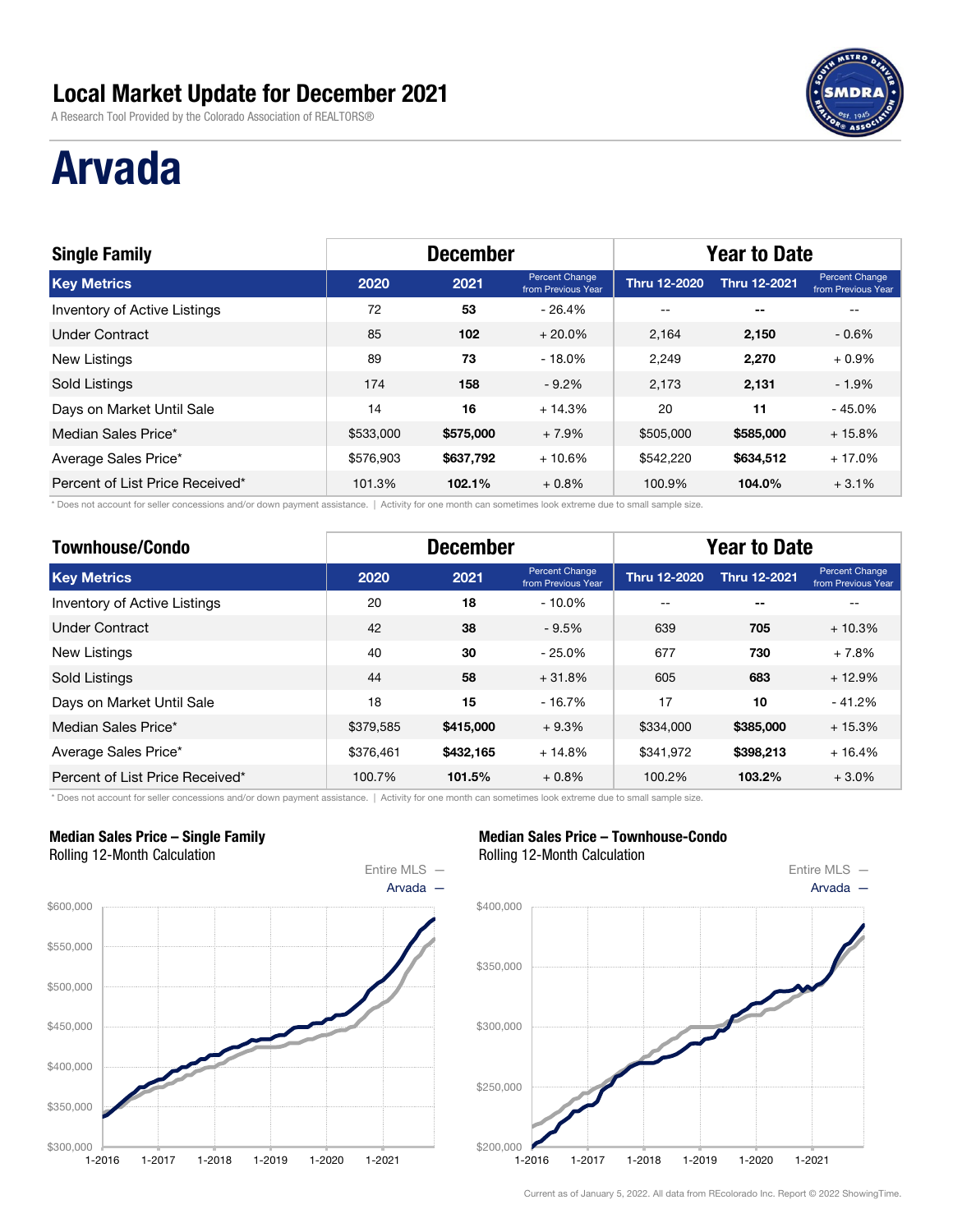A Research Tool Provided by the Colorado Association of REALTORS®

## Aurora

| <b>Single Family</b>            |           | <b>December</b> |                                      | <b>Year to Date</b> |                     |                                             |  |
|---------------------------------|-----------|-----------------|--------------------------------------|---------------------|---------------------|---------------------------------------------|--|
| <b>Key Metrics</b>              | 2020      | 2021            | Percent Change<br>from Previous Year | <b>Thru 12-2020</b> | <b>Thru 12-2021</b> | <b>Percent Change</b><br>from Previous Year |  |
| Inventory of Active Listings    | 350       | 121             | $-65.4%$                             | $-$                 | $- -$               |                                             |  |
| <b>Under Contract</b>           | 311       | 335             | $+7.7%$                              | 5,755               | 5,841               | $+1.5%$                                     |  |
| New Listings                    | 299       | 311             | $+4.0%$                              | 6.159               | 6.063               | $-1.6%$                                     |  |
| Sold Listings                   | 485       | 470             | $-3.1%$                              | 5.772               | 5,762               | $-0.2\%$                                    |  |
| Days on Market Until Sale       | 16        | 14              | $-12.5%$                             | 22                  | 10                  | $-54.5%$                                    |  |
| Median Sales Price*             | \$425,000 | \$515,500       | $+21.3%$                             | \$415,000           | \$485,000           | $+16.9%$                                    |  |
| Average Sales Price*            | \$457,460 | \$543,590       | $+18.8%$                             | \$441.630           | \$518,696           | $+17.5%$                                    |  |
| Percent of List Price Received* | 101.4%    | 101.8%          | $+0.4%$                              | 100.4%              | 104.0%              | $+3.6\%$                                    |  |

\* Does not account for seller concessions and/or down payment assistance. | Activity for one month can sometimes look extreme due to small sample size.

| <b>Townhouse/Condo</b>          |           | <b>December</b> |                                      | <b>Year to Date</b> |                     |                                      |  |
|---------------------------------|-----------|-----------------|--------------------------------------|---------------------|---------------------|--------------------------------------|--|
| <b>Key Metrics</b>              | 2020      | 2021            | Percent Change<br>from Previous Year | Thru 12-2020        | <b>Thru 12-2021</b> | Percent Change<br>from Previous Year |  |
| Inventory of Active Listings    | 183       | 51              | $-72.1%$                             | --                  | $- -$               | --                                   |  |
| Under Contract                  | 198       | 201             | $+1.5%$                              | 3.008               | 3.021               | $+0.4%$                              |  |
| <b>New Listings</b>             | 186       | 164             | $-11.8%$                             | 3.288               | 3,074               | - 6.5%                               |  |
| <b>Sold Listings</b>            | 318       | 227             | $-28.6%$                             | 2.947               | 3,059               | $+3.8%$                              |  |
| Days on Market Until Sale       | 28        | 11              | $-60.7%$                             | 25                  | 12                  | $-52.0%$                             |  |
| Median Sales Price*             | \$265,000 | \$305,000       | $+15.1%$                             | \$262,500           | \$298,000           | $+13.5%$                             |  |
| Average Sales Price*            | \$278,454 | \$309,882       | $+11.3%$                             | \$272.614           | \$305,466           | $+12.1%$                             |  |
| Percent of List Price Received* | 99.9%     | 101.7%          | $+1.8%$                              | 99.7%               | 102.6%              | $+2.9%$                              |  |

\* Does not account for seller concessions and/or down payment assistance. | Activity for one month can sometimes look extreme due to small sample size.

#### Median Sales Price – Single Family Rolling 12-Month Calculation



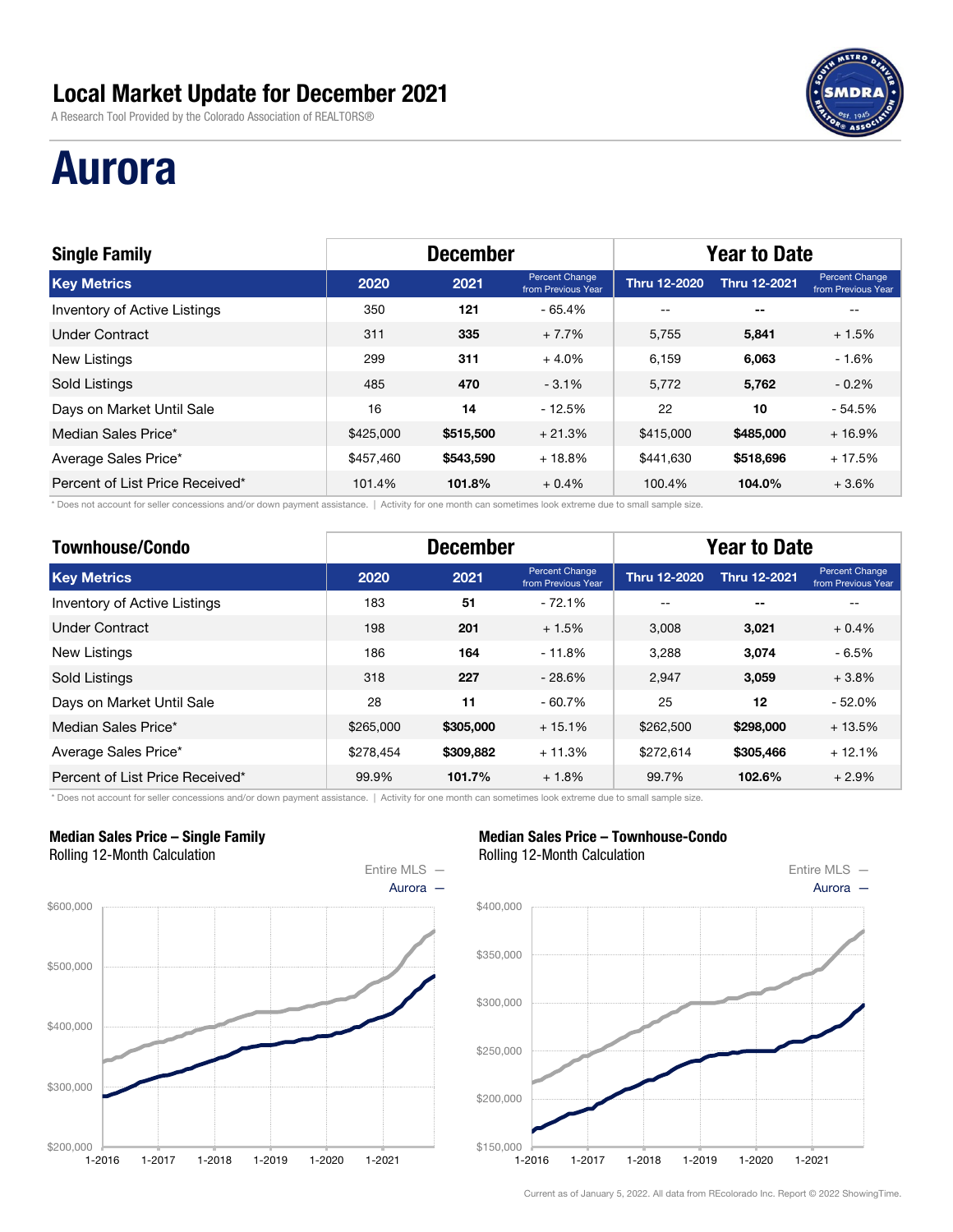A Research Tool Provided by the Colorado Association of REALTORS®



## Castle Pines

| <b>Single Family</b>            |           | <b>December</b> |                                      | <b>Year to Date</b> |                          |                                      |  |  |
|---------------------------------|-----------|-----------------|--------------------------------------|---------------------|--------------------------|--------------------------------------|--|--|
| <b>Key Metrics</b>              | 2020      | 2021            | Percent Change<br>from Previous Year | <b>Thru 12-2020</b> | <b>Thru 12-2021</b>      | Percent Change<br>from Previous Year |  |  |
| Inventory of Active Listings    | 16        | 9               | $-43.8%$                             | $- -$               | $\overline{\phantom{a}}$ |                                      |  |  |
| Under Contract                  | 24        | 21              | $-12.5%$                             | 368                 | 286                      | $-22.3%$                             |  |  |
| <b>New Listings</b>             | 19        | 12              | - 36.8%                              | 397                 | 301                      | $-24.2\%$                            |  |  |
| Sold Listings                   | 21        | 31              | $+47.6%$                             | 349                 | 303                      | $-13.2%$                             |  |  |
| Days on Market Until Sale       | 48        | 27              | $-43.8%$                             | 46                  | 17                       | $-63.0%$                             |  |  |
| Median Sales Price*             | \$609,851 | \$899,290       | $+47.5%$                             | \$675,500           | \$825,000                | $+22.1%$                             |  |  |
| Average Sales Price*            | \$787,390 | \$1,076,606     | $+36.7%$                             | \$737,839           | \$938,163                | $+27.2%$                             |  |  |
| Percent of List Price Received* | 97.1%     | 100.4%          | $+3.4%$                              | 99.3%               | 101.9%                   | $+2.6%$                              |  |  |

\* Does not account for seller concessions and/or down payment assistance. | Activity for one month can sometimes look extreme due to small sample size.

| <b>Townhouse/Condo</b>          |                | <b>December</b> |                                      | <b>Year to Date</b> |                     |                                      |  |
|---------------------------------|----------------|-----------------|--------------------------------------|---------------------|---------------------|--------------------------------------|--|
| <b>Key Metrics</b>              | 2020           | 2021            | Percent Change<br>from Previous Year | <b>Thru 12-2020</b> | <b>Thru 12-2021</b> | Percent Change<br>from Previous Year |  |
| Inventory of Active Listings    | 3              | 4               | $+33.3%$                             | --                  | $- -$               |                                      |  |
| <b>Under Contract</b>           | 3              |                 | $-66.7%$                             | 47                  | 42                  | $-10.6%$                             |  |
| <b>New Listings</b>             | 5              | $\mathbf 0$     | $-100.0\%$                           | 53                  | 44                  | - 17.0%                              |  |
| <b>Sold Listings</b>            | $\overline{4}$ | 9               | $+125.0%$                            | 39                  | 50                  | $+28.2%$                             |  |
| Days on Market Until Sale       | 44             | 17              | $-61.4%$                             | 66                  | 19                  | $-71.2%$                             |  |
| Median Sales Price*             | \$432,750      | \$574,990       | $+32.9%$                             | \$445,990           | \$524,475           | $+17.6%$                             |  |
| Average Sales Price*            | \$421.623      | \$564,772       | $+34.0%$                             | \$447.598           | \$540,782           | $+20.8%$                             |  |
| Percent of List Price Received* | 97.9%          | 99.9%           | $+2.0%$                              | 99.3%               | 101.7%              | $+2.4%$                              |  |

\* Does not account for seller concessions and/or down payment assistance. | Activity for one month can sometimes look extreme due to small sample size.

#### Median Sales Price – Single Family Rolling 12-Month Calculation



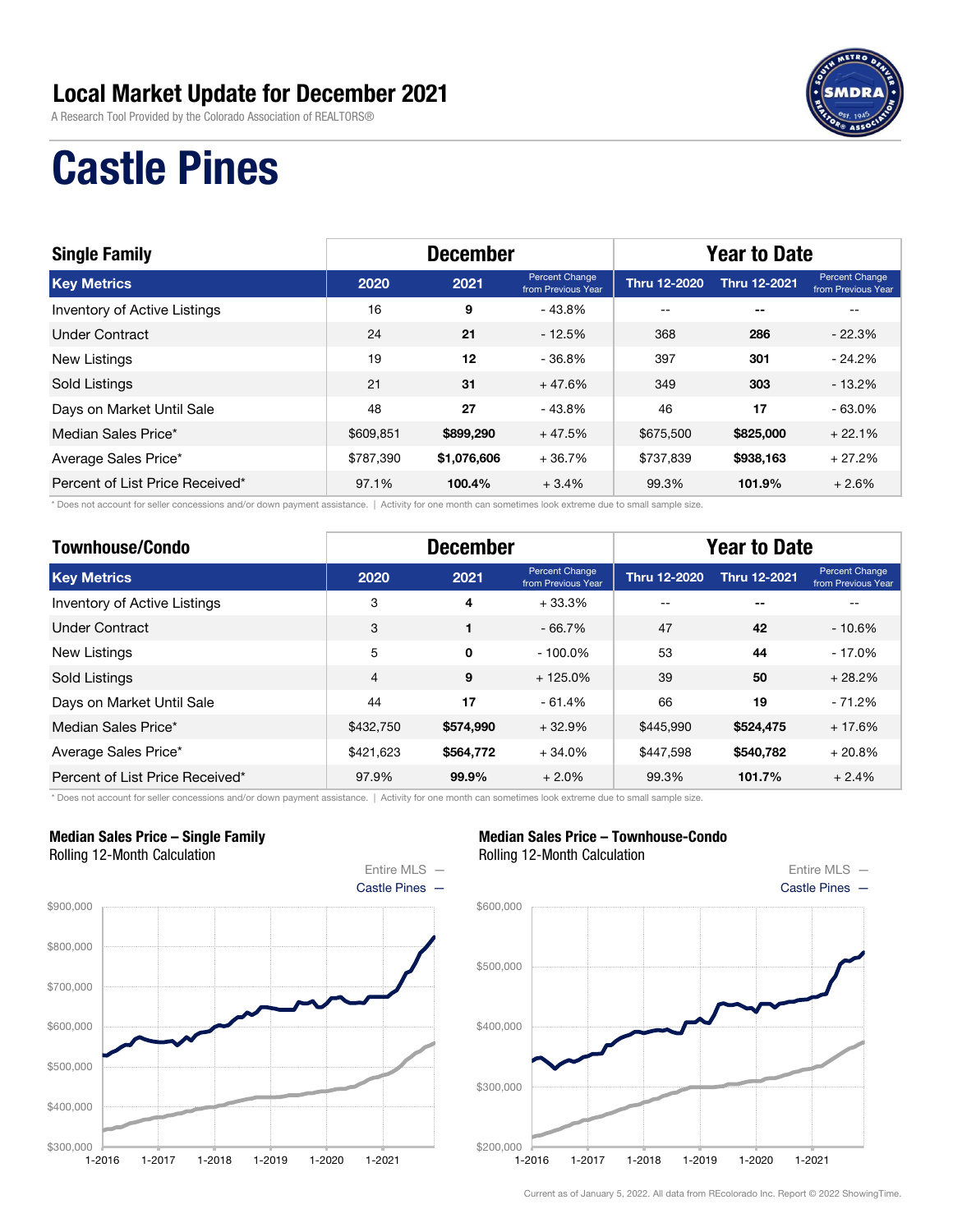A Research Tool Provided by the Colorado Association of REALTORS®



## Castle Rock

| <b>Single Family</b>                |           | <b>December</b> |                                      |                     | <b>Year to Date</b> |                                             |  |
|-------------------------------------|-----------|-----------------|--------------------------------------|---------------------|---------------------|---------------------------------------------|--|
| <b>Key Metrics</b>                  | 2020      | 2021            | Percent Change<br>from Previous Year | <b>Thru 12-2020</b> | <b>Thru 12-2021</b> | <b>Percent Change</b><br>from Previous Year |  |
| <b>Inventory of Active Listings</b> | 129       | 78              | - 39.5%                              | $- -$               | $- -$               |                                             |  |
| <b>Under Contract</b>               | 93        | 130             | $+39.8%$                             | 2.115               | 2,145               | $+1.4%$                                     |  |
| New Listings                        | 80        | 91              | $+13.8%$                             | 2,235               | 2,223               | $-0.5%$                                     |  |
| Sold Listings                       | 156       | 163             | $+4.5%$                              | 2,122               | 2,041               | $-3.8%$                                     |  |
| Days on Market Until Sale           | 28        | 23              | $-17.9%$                             | 34                  | 14                  | $-58.8%$                                    |  |
| Median Sales Price*                 | \$563,750 | \$630,000       | $+11.8%$                             | \$512,500           | \$611,000           | $+19.2%$                                    |  |
| Average Sales Price*                | \$730,006 | \$820,849       | $+12.4%$                             | \$611.204           | \$731,188           | $+19.6%$                                    |  |
| Percent of List Price Received*     | 100.2%    | 101.3%          | $+1.1%$                              | 99.7%               | 102.7%              | $+3.0%$                                     |  |

\* Does not account for seller concessions and/or down payment assistance. | Activity for one month can sometimes look extreme due to small sample size.

| <b>Townhouse/Condo</b>          | <b>December</b> |           |                                      | <b>Year to Date</b> |                     |                                      |
|---------------------------------|-----------------|-----------|--------------------------------------|---------------------|---------------------|--------------------------------------|
| <b>Key Metrics</b>              | 2020            | 2021      | Percent Change<br>from Previous Year | <b>Thru 12-2020</b> | <b>Thru 12-2021</b> | Percent Change<br>from Previous Year |
| Inventory of Active Listings    | 25              | 9         | $-64.0%$                             | --                  | --                  | --                                   |
| <b>Under Contract</b>           | 16              | 17        | $+6.3%$                              | 374                 | 352                 | $-5.9%$                              |
| <b>New Listings</b>             | 14              | 16        | $+14.3%$                             | 399                 | 355                 | - 11.0%                              |
| <b>Sold Listings</b>            | 33              | 17        | $-48.5%$                             | 362                 | 353                 | $-2.5%$                              |
| Days on Market Until Sale       | 78              | 10        | $-87.2%$                             | 34                  | 15                  | $-55.9%$                             |
| Median Sales Price*             | \$401.496       | \$456,200 | $+13.6%$                             | \$352.058           | \$425,000           | $+20.7%$                             |
| Average Sales Price*            | \$395,831       | \$461,543 | $+16.6%$                             | \$363,190           | \$432,186           | $+19.0\%$                            |
| Percent of List Price Received* | 100.5%          | 101.7%    | $+1.2%$                              | 99.9%               | 102.8%              | $+2.9%$                              |

\* Does not account for seller concessions and/or down payment assistance. | Activity for one month can sometimes look extreme due to small sample size.

#### Median Sales Price – Single Family Rolling 12-Month Calculation



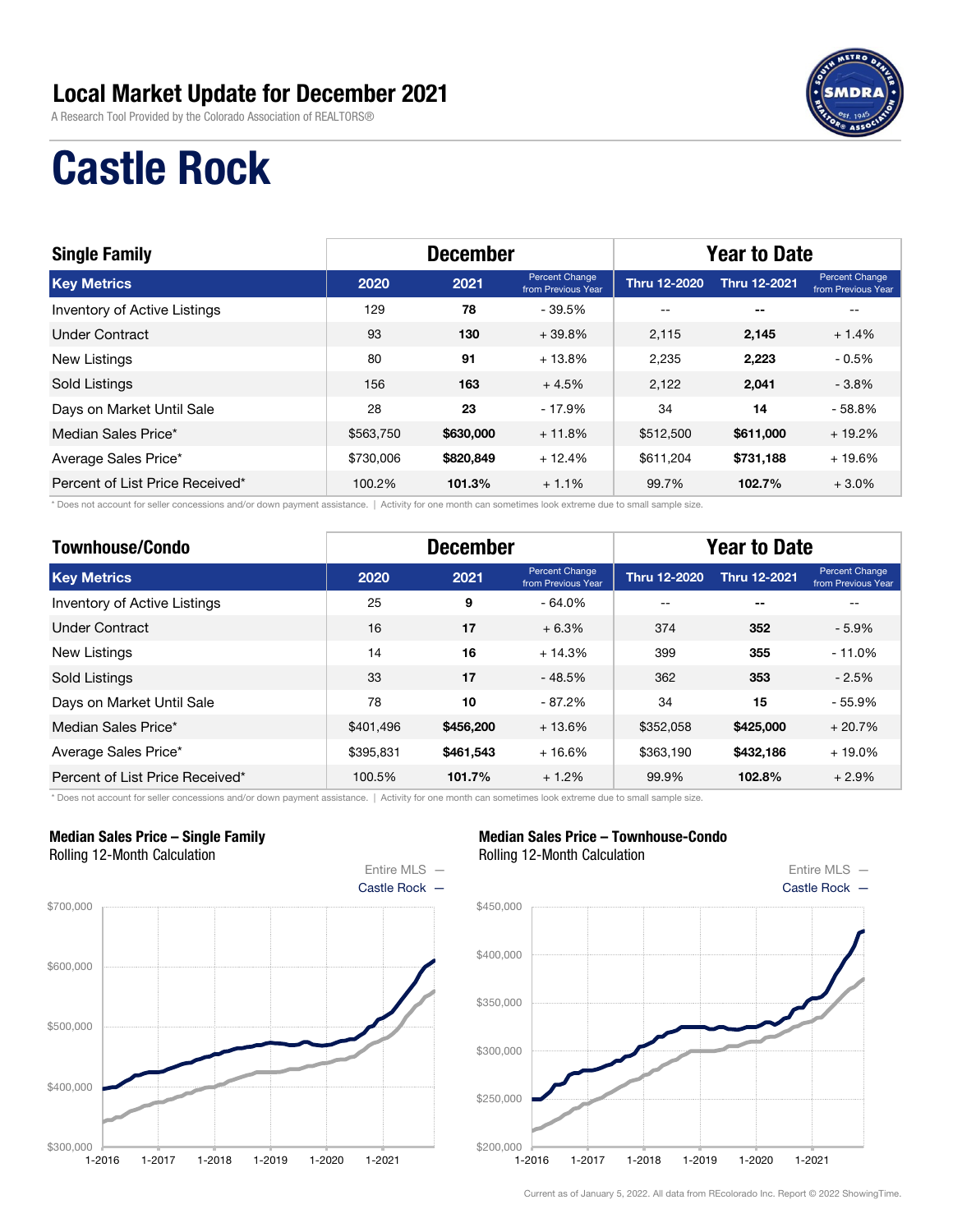A Research Tool Provided by the Colorado Association of REALTORS®



## **Centennial**

| <b>Single Family</b>            | <b>December</b> |           |                                      | <b>Year to Date</b> |                          |                                      |
|---------------------------------|-----------------|-----------|--------------------------------------|---------------------|--------------------------|--------------------------------------|
| <b>Key Metrics</b>              | 2020            | 2021      | Percent Change<br>from Previous Year | Thru 12-2020        | <b>Thru 12-2021</b>      | Percent Change<br>from Previous Year |
| Inventory of Active Listings    | 55              | 12        | $-78.2%$                             | $\qquad \qquad -$   | $\overline{\phantom{a}}$ | --                                   |
| Under Contract                  | 75              | 82        | $+9.3%$                              | 1,542               | 1,599                    | $+3.7%$                              |
| New Listings                    | 74              | 70        | $-5.4%$                              | 1.631               | 1,674                    | $+2.6%$                              |
| Sold Listings                   | 114             | 83        | $-27.2\%$                            | 1.553               | 1,585                    | $+2.1%$                              |
| Days on Market Until Sale       | 18              | 14        | $-22.2\%$                            | 19                  | 9                        | $-52.6%$                             |
| Median Sales Price*             | \$524,500       | \$667,000 | $+27.2%$                             | \$515,000           | \$620,000                | $+20.4%$                             |
| Average Sales Price*            | \$582,961       | \$739,701 | $+26.9%$                             | \$561,312           | \$678,751                | $+20.9%$                             |
| Percent of List Price Received* | 101.3%          | 102.6%    | $+1.3%$                              | 100.3%              | 104.1%                   | $+3.8%$                              |

\* Does not account for seller concessions and/or down payment assistance. | Activity for one month can sometimes look extreme due to small sample size.

| <b>Townhouse/Condo</b>          | <b>December</b> |           |                                      | <b>Year to Date</b> |                     |                                      |  |
|---------------------------------|-----------------|-----------|--------------------------------------|---------------------|---------------------|--------------------------------------|--|
| <b>Key Metrics</b>              | 2020            | 2021      | Percent Change<br>from Previous Year | <b>Thru 12-2020</b> | <b>Thru 12-2021</b> | Percent Change<br>from Previous Year |  |
| Inventory of Active Listings    | 14              | 5         | $-64.3%$                             | --                  | $- -$               | --                                   |  |
| Under Contract                  | 18              | 28        | $+55.6%$                             | 424                 | 421                 | $-0.7%$                              |  |
| <b>New Listings</b>             | 15              | 26        | $+73.3%$                             | 447                 | 428                 | $-4.3%$                              |  |
| <b>Sold Listings</b>            | 36              | 34        | $-5.6%$                              | 424                 | 416                 | $-1.9%$                              |  |
| Days on Market Until Sale       | 18              | 9         | $-50.0%$                             | 21                  | 9                   | $-57.1%$                             |  |
| Median Sales Price*             | \$315,500       | \$469,950 | $+49.0%$                             | \$325,000           | \$400,050           | $+23.1%$                             |  |
| Average Sales Price*            | \$356,465       | \$460,762 | $+29.3%$                             | \$340.965           | \$404,484           | $+18.6%$                             |  |
| Percent of List Price Received* | 101.1%          | 101.6%    | $+0.5%$                              | 99.8%               | 103.8%              | $+4.0%$                              |  |

\* Does not account for seller concessions and/or down payment assistance. | Activity for one month can sometimes look extreme due to small sample size.

#### Median Sales Price – Single Family Rolling 12-Month Calculation



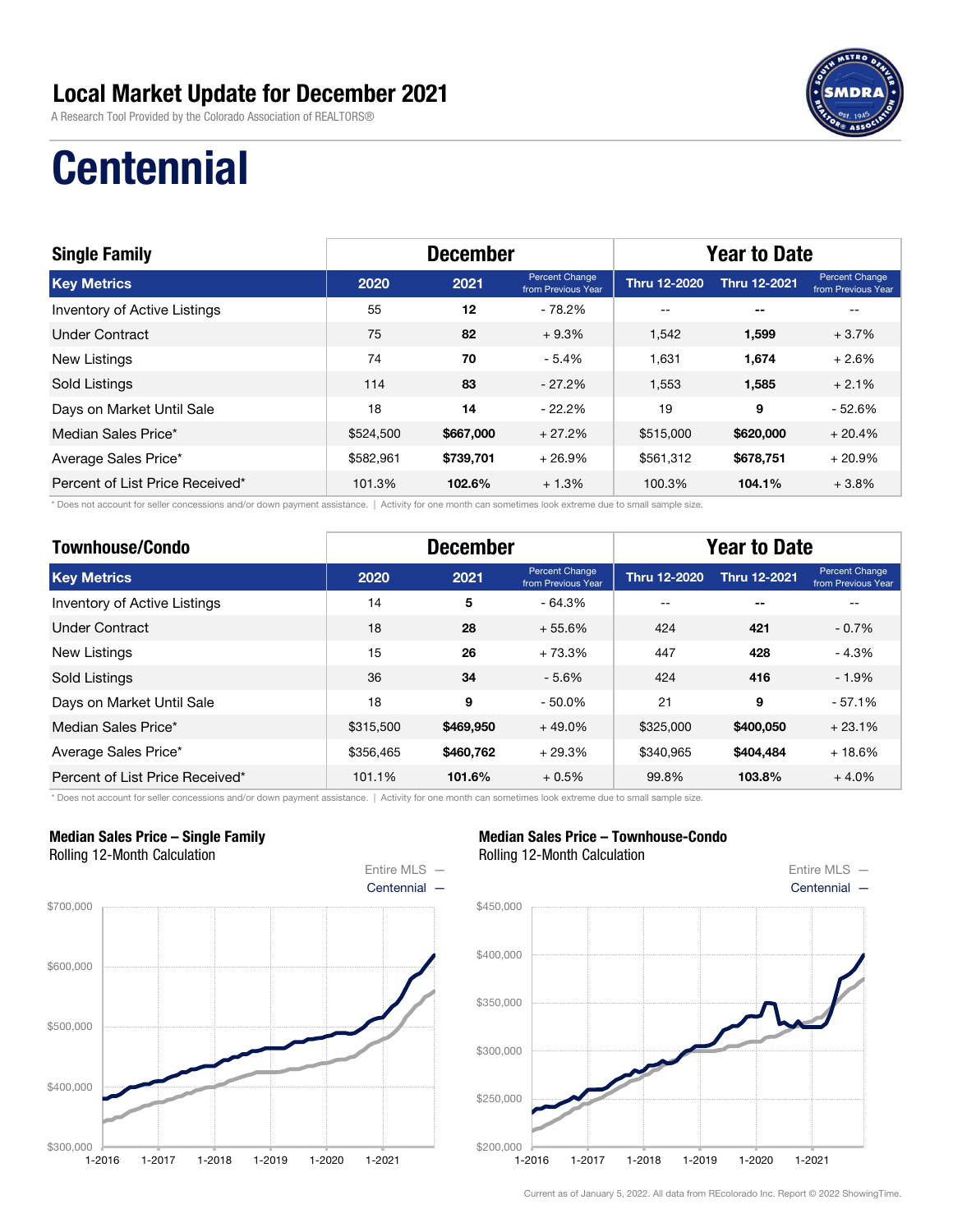A Research Tool Provided by the Colorado Association of REALTORS®

## Denver

| <b>Single Family</b>                | <b>December</b> |           |                                      | <b>Year to Date</b> |                     |                                             |
|-------------------------------------|-----------------|-----------|--------------------------------------|---------------------|---------------------|---------------------------------------------|
| <b>Key Metrics</b>                  | 2020            | 2021      | Percent Change<br>from Previous Year | <b>Thru 12-2020</b> | <b>Thru 12-2021</b> | <b>Percent Change</b><br>from Previous Year |
| <b>Inventory of Active Listings</b> | 510             | 165       | $-67.6%$                             | $- -$               | $- -$               |                                             |
| <b>Under Contract</b>               | 529             | 420       | $-20.6\%$                            | 8.891               | 8,948               | $+0.6%$                                     |
| New Listings                        | 441             | 337       | $-23.6%$                             | 9.969               | 9,670               | $-3.0\%$                                    |
| Sold Listings                       | 770             | 651       | $-15.5%$                             | 8,823               | 9,047               | $+2.5%$                                     |
| Days on Market Until Sale           | 20              | 17        | $-15.0%$                             | 22                  | 13                  | $-40.9%$                                    |
| Median Sales Price*                 | \$528,750       | \$615,000 | $+16.3%$                             | \$520,000           | \$610,000           | $+17.3%$                                    |
| Average Sales Price*                | \$669,284       | \$749,608 | $+12.0%$                             | \$641,800           | \$754,744           | $+17.6%$                                    |
| Percent of List Price Received*     | 100.4%          | 101.9%    | $+1.5%$                              | 100.1%              | 103.4%              | $+3.3%$                                     |

\* Does not account for seller concessions and/or down payment assistance. | Activity for one month can sometimes look extreme due to small sample size.

| <b>Townhouse/Condo</b>          | <b>December</b> |           |                                      | <b>Year to Date</b> |                     |                                      |
|---------------------------------|-----------------|-----------|--------------------------------------|---------------------|---------------------|--------------------------------------|
| <b>Key Metrics</b>              | 2020            | 2021      | Percent Change<br>from Previous Year | <b>Thru 12-2020</b> | <b>Thru 12-2021</b> | Percent Change<br>from Previous Year |
| Inventory of Active Listings    | 1.106           | 255       | - 76.9%                              | --                  | $- -$               | --                                   |
| <b>Under Contract</b>           | 442             | 436       | $-1.4%$                              | 6.809               | 7,683               | $+12.8%$                             |
| New Listings                    | 366             | 327       | $-10.7%$                             | 8.778               | 7,958               | $-9.3%$                              |
| <b>Sold Listings</b>            | 555             | 521       | $-6.1%$                              | 6.668               | 7,646               | $+14.7%$                             |
| Days on Market Until Sale       | 38              | 25        | $-34.2%$                             | 36                  | 27                  | $-25.0%$                             |
| Median Sales Price*             | \$410,000       | \$410,000 | $0.0\%$                              | \$405,000           | \$425,000           | $+4.9%$                              |
| Average Sales Price*            | \$474,634       | \$517,290 | $+9.0%$                              | \$460,001           | \$513,606           | $+11.7%$                             |
| Percent of List Price Received* | 98.9%           | 100.8%    | $+1.9%$                              | 99.2%               | 101.3%              | $+2.1%$                              |

\* Does not account for seller concessions and/or down payment assistance. | Activity for one month can sometimes look extreme due to small sample size.

#### Median Sales Price – Single Family Rolling 12-Month Calculation



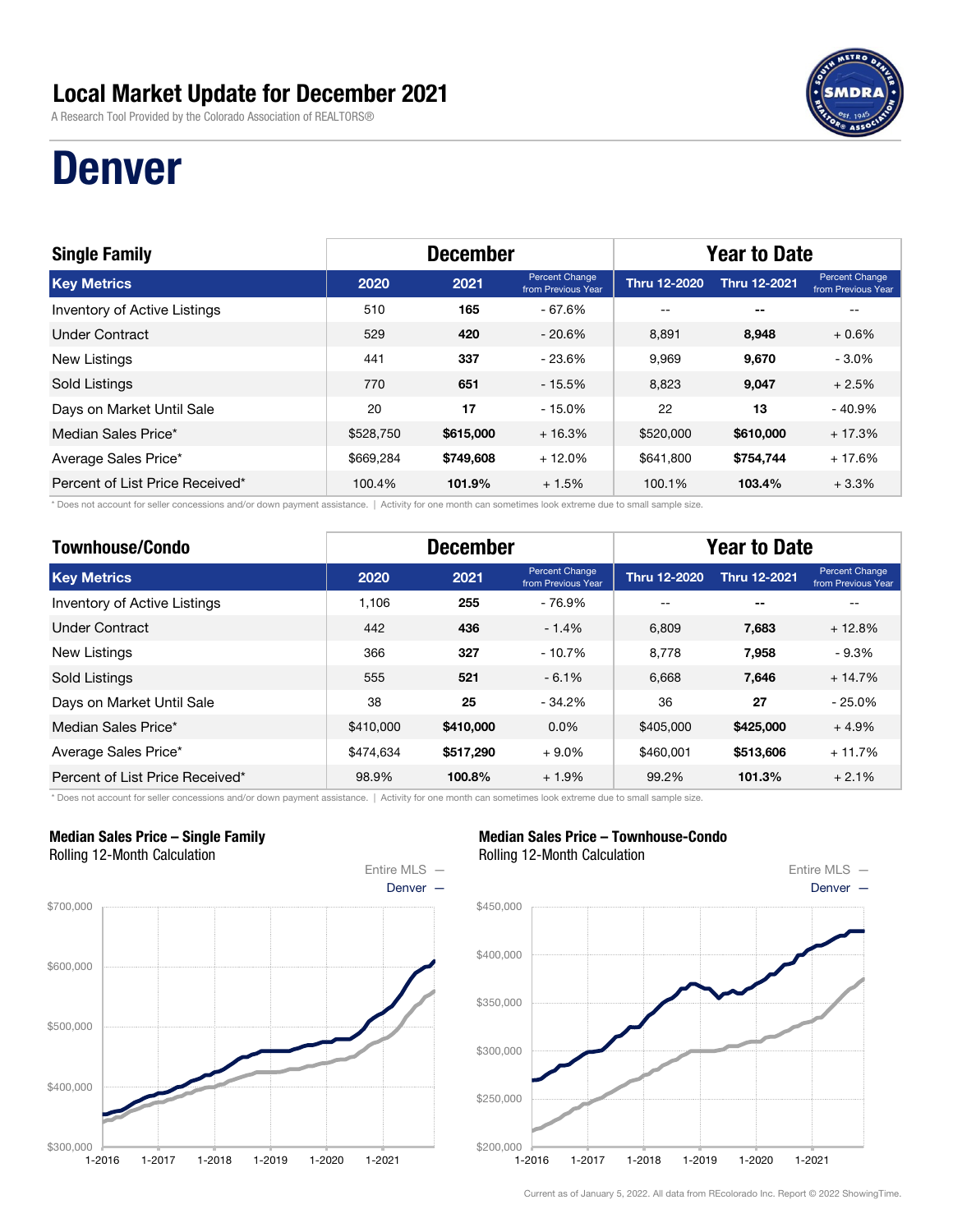A Research Tool Provided by the Colorado Association of REALTORS®



## Denver County

| <b>Single Family</b>            | <b>December</b> |           |                                      | <b>Year to Date</b> |                     |                                             |
|---------------------------------|-----------------|-----------|--------------------------------------|---------------------|---------------------|---------------------------------------------|
| <b>Key Metrics</b>              | 2020            | 2021      | Percent Change<br>from Previous Year | <b>Thru 12-2020</b> | <b>Thru 12-2021</b> | <b>Percent Change</b><br>from Previous Year |
| Inventory of Active Listings    | 455             | 148       | - 67.5%                              | $- -$               | $- -$               |                                             |
| <b>Under Contract</b>           | 477             | 388       | $-18.7%$                             | 8,122               | 8,191               | $+0.8%$                                     |
| New Listings                    | 391             | 306       | $-21.7%$                             | 8.961               | 8.766               | $-2.2%$                                     |
| Sold Listings                   | 702             | 595       | $-15.2%$                             | 8,072               | 8,279               | $+2.6%$                                     |
| Days on Market Until Sale       | 20              | 17        | $-15.0%$                             | 22                  | 13                  | $-40.9%$                                    |
| Median Sales Price*             | \$540,000       | \$624,900 | $+15.7%$                             | \$535,000           | \$625,000           | $+16.8%$                                    |
| Average Sales Price*            | \$691.488       | \$765,470 | $+10.7%$                             | \$659.715           | \$776,500           | $+17.7%$                                    |
| Percent of List Price Received* | 100.4%          | 101.9%    | $+1.5%$                              | 100.1%              | 103.5%              | $+3.4%$                                     |

\* Does not account for seller concessions and/or down payment assistance. | Activity for one month can sometimes look extreme due to small sample size.

| <b>Townhouse/Condo</b>          | <b>December</b> |           |                                             | <b>Year to Date</b> |                     |                                      |  |
|---------------------------------|-----------------|-----------|---------------------------------------------|---------------------|---------------------|--------------------------------------|--|
| <b>Key Metrics</b>              | 2020            | 2021      | <b>Percent Change</b><br>from Previous Year | <b>Thru 12-2020</b> | <b>Thru 12-2021</b> | Percent Change<br>from Previous Year |  |
| Inventory of Active Listings    | 1.042           | 243       | - 76.7%                                     | --                  | $- -$               | --                                   |  |
| <b>Under Contract</b>           | 413             | 407       | $-1.5%$                                     | 6.400               | 7.209               | $+12.6%$                             |  |
| New Listings                    | 330             | 305       | $-7.6%$                                     | 8,070               | 7,388               | - 8.5%                               |  |
| <b>Sold Listings</b>            | 519             | 478       | $-7.9%$                                     | 6.281               | 7,201               | $+14.6%$                             |  |
| Days on Market Until Sale       | 39              | 25        | $-35.9%$                                    | 37                  | 28                  | $-24.3%$                             |  |
| Median Sales Price*             | \$425,000       | \$422,450 | $-0.6%$                                     | \$415,000           | \$433,000           | $+4.3%$                              |  |
| Average Sales Price*            | \$487.494       | \$532,520 | $+9.2%$                                     | \$468.266           | \$523,238           | $+11.7%$                             |  |
| Percent of List Price Received* | 98.9%           | 100.7%    | $+1.8%$                                     | 99.2%               | 101.2%              | $+2.0%$                              |  |

\* Does not account for seller concessions and/or down payment assistance. | Activity for one month can sometimes look extreme due to small sample size.

#### Median Sales Price – Single Family Rolling 12-Month Calculation



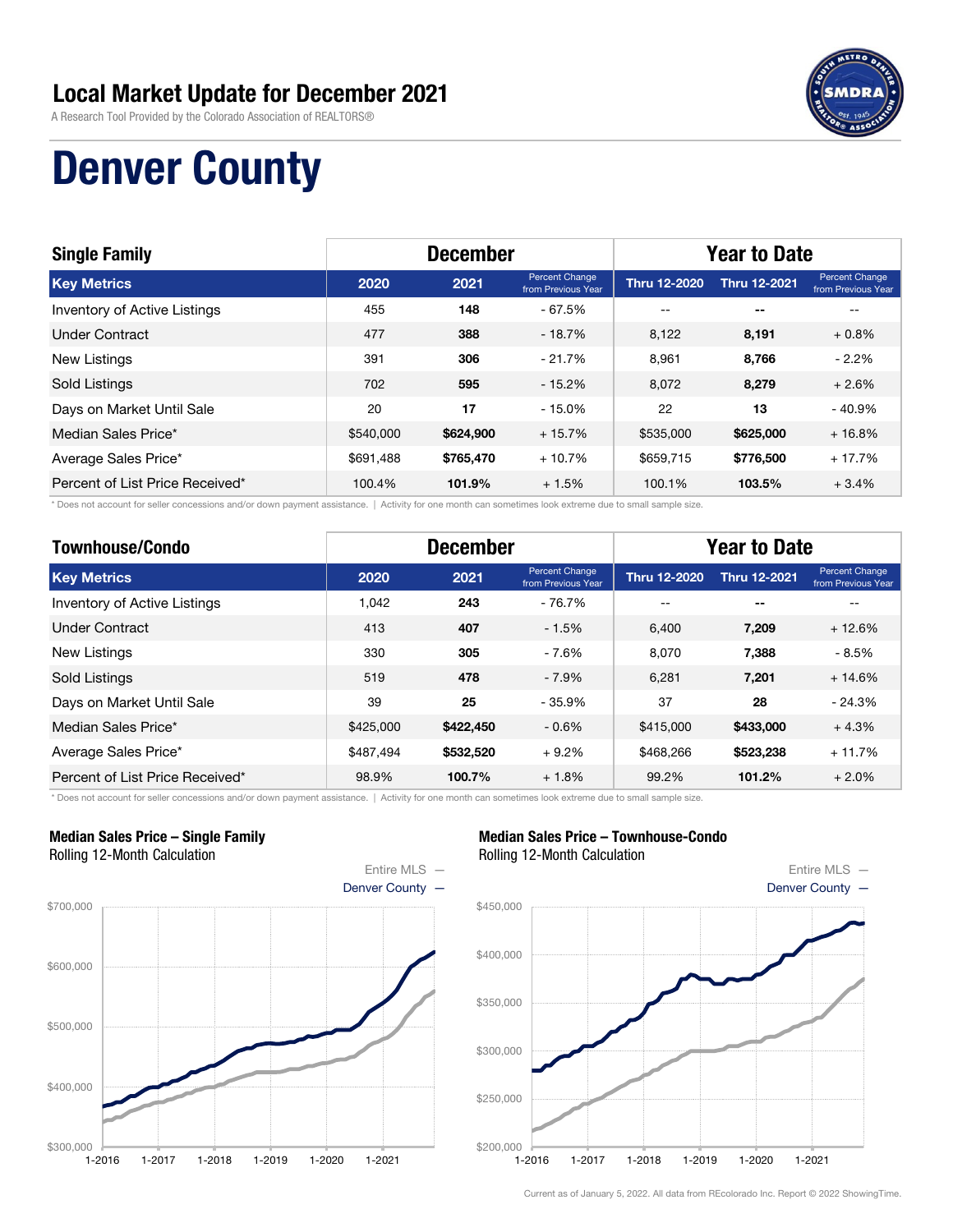A Research Tool Provided by the Colorado Association of REALTORS®



## Douglas County

| <b>Single Family</b>                | <b>December</b> |           |                                      | <b>Year to Date</b> |                     |                                             |
|-------------------------------------|-----------------|-----------|--------------------------------------|---------------------|---------------------|---------------------------------------------|
| <b>Key Metrics</b>                  | 2020            | 2021      | Percent Change<br>from Previous Year | <b>Thru 12-2020</b> | <b>Thru 12-2021</b> | <b>Percent Change</b><br>from Previous Year |
| <b>Inventory of Active Listings</b> | 394             | 210       | - 46.7%                              | $- -$               | $- -$               |                                             |
| <b>Under Contract</b>               | 316             | 382       | $+20.9%$                             | 7.434               | 7,484               | $+0.7%$                                     |
| New Listings                        | 288             | 282       | $-2.1%$                              | 7.731               | 7.774               | $+0.6\%$                                    |
| Sold Listings                       | 545             | 529       | $-2.9%$                              | 7,469               | 7,284               | $-2.5%$                                     |
| Days on Market Until Sale           | 27              | 21        | $-22.2%$                             | 31                  | 14                  | $-54.8%$                                    |
| Median Sales Price*                 | \$592,000       | \$689,000 | $+16.4%$                             | \$549,990           | \$652,000           | $+18.5%$                                    |
| Average Sales Price*                | \$695,593       | \$842,139 | $+21.1%$                             | \$633,039           | \$771,185           | $+21.8%$                                    |
| Percent of List Price Received*     | 100.3%          | 101.7%    | $+1.4%$                              | 99.8%               | 103.1%              | $+3.3%$                                     |

\* Does not account for seller concessions and/or down payment assistance. | Activity for one month can sometimes look extreme due to small sample size.

| <b>Townhouse/Condo</b>          | <b>December</b> |           |                                      | <b>Year to Date</b> |                     |                                      |
|---------------------------------|-----------------|-----------|--------------------------------------|---------------------|---------------------|--------------------------------------|
| <b>Key Metrics</b>              | 2020            | 2021      | Percent Change<br>from Previous Year | <b>Thru 12-2020</b> | <b>Thru 12-2021</b> | Percent Change<br>from Previous Year |
| Inventory of Active Listings    | 82              | 28        | $-65.9%$                             | --                  | --                  | --                                   |
| <b>Under Contract</b>           | 84              | 75        | $-10.7%$                             | 1.466               | 1,331               | $-9.2%$                              |
| <b>New Listings</b>             | 67              | 59        | $-11.9%$                             | 1.537               | 1,338               | $-12.9%$                             |
| <b>Sold Listings</b>            | 140             | 100       | $-28.6%$                             | 1.444               | 1,345               | $-6.9\%$                             |
| Days on Market Until Sale       | 39              | 11        | $-71.8%$                             | 32                  | 13                  | - 59.4%                              |
| Median Sales Price*             | \$393.838       | \$420,000 | $+6.6%$                              | \$355,000           | \$420,000           | $+18.3%$                             |
| Average Sales Price*            | \$386,530       | \$449,653 | $+16.3%$                             | \$372.218           | \$432,967           | $+16.3%$                             |
| Percent of List Price Received* | 100.2%          | 101.4%    | $+1.2%$                              | 99.8%               | 102.6%              | $+2.8%$                              |

\* Does not account for seller concessions and/or down payment assistance. | Activity for one month can sometimes look extreme due to small sample size.

#### Median Sales Price – Single Family Rolling 12-Month Calculation



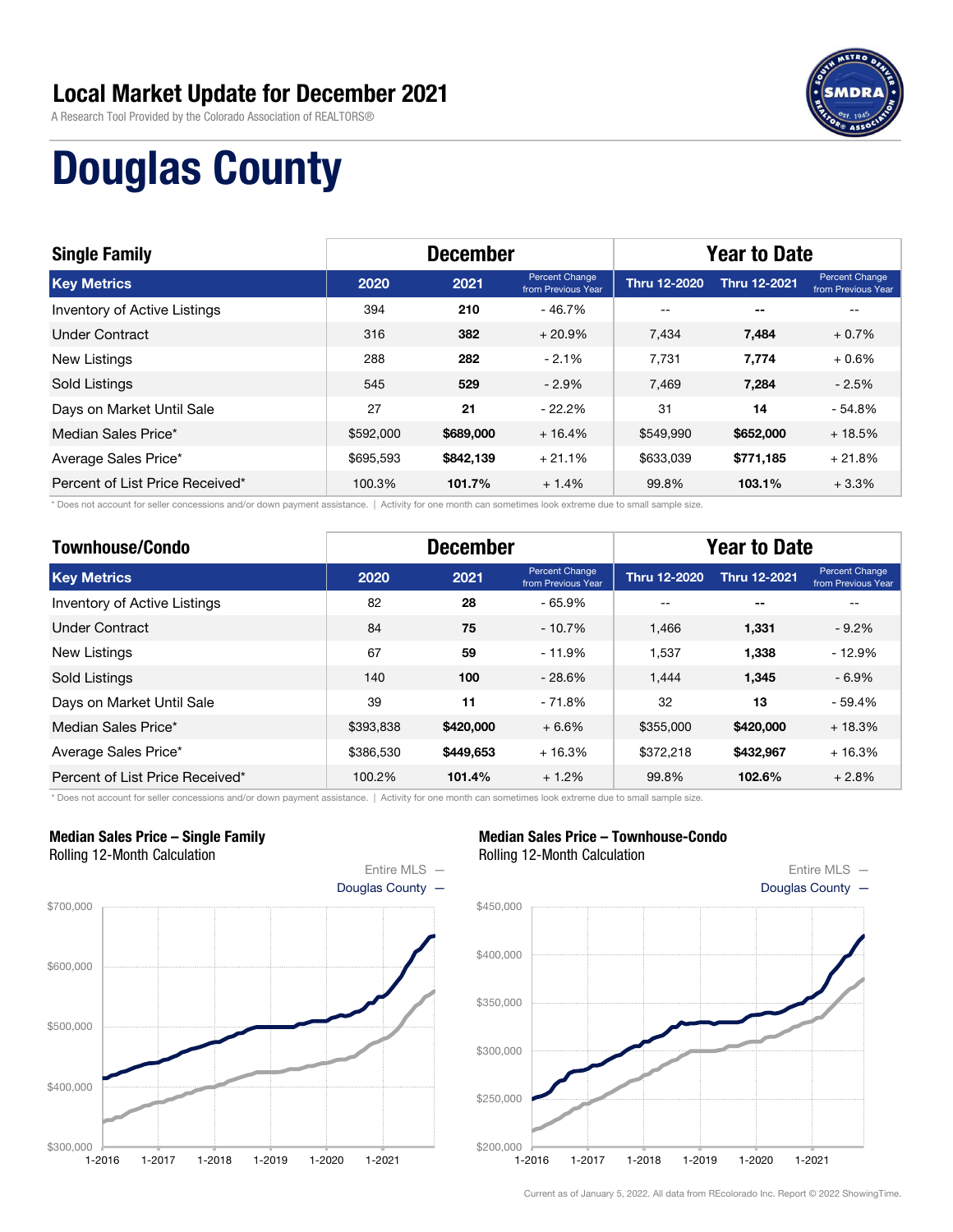A Research Tool Provided by the Colorado Association of REALTORS®



## Elbert County

| <b>Single Family</b>            | <b>December</b> |           |                                      | <b>Year to Date</b> |                          |                                      |
|---------------------------------|-----------------|-----------|--------------------------------------|---------------------|--------------------------|--------------------------------------|
| <b>Key Metrics</b>              | 2020            | 2021      | Percent Change<br>from Previous Year | <b>Thru 12-2020</b> | <b>Thru 12-2021</b>      | Percent Change<br>from Previous Year |
| Inventory of Active Listings    | 53              | 67        | $+26.4%$                             | $- -$               | $\overline{\phantom{a}}$ |                                      |
| Under Contract                  | 35              | 39        | $+11.4%$                             | 606                 | 654                      | $+7.9%$                              |
| <b>New Listings</b>             | 36              | 39        | $+8.3%$                              | 657                 | 737                      | $+12.2%$                             |
| Sold Listings                   | 48              | 71        | $+47.9%$                             | 604                 | 618                      | $+2.3%$                              |
| Days on Market Until Sale       | 27              | 27        | $0.0\%$                              | 38                  | 19                       | $-50.0%$                             |
| Median Sales Price*             | \$525,000       | \$634,990 | $+21.0%$                             | \$548,950           | \$645,000                | $+17.5%$                             |
| Average Sales Price*            | \$590,062       | \$699,184 | $+18.5%$                             | \$573,975           | \$705,646                | $+22.9%$                             |
| Percent of List Price Received* | 99.8%           | 98.4%     | $-1.4%$                              | 99.2%               | 100.7%                   | $+1.5%$                              |

\* Does not account for seller concessions and/or down payment assistance. | Activity for one month can sometimes look extreme due to small sample size.

| <b>Townhouse/Condo</b>          | <b>December</b> |             |                                      | <b>Year to Date</b> |                     |                                      |
|---------------------------------|-----------------|-------------|--------------------------------------|---------------------|---------------------|--------------------------------------|
| <b>Key Metrics</b>              | 2020            | 2021        | Percent Change<br>from Previous Year | <b>Thru 12-2020</b> | <b>Thru 12-2021</b> | Percent Change<br>from Previous Year |
| Inventory of Active Listings    | 3               | 0           | $-100.0\%$                           | --                  | --                  | --                                   |
| <b>Under Contract</b>           | $\mathbf 0$     | $\mathbf 0$ | $-$                                  | 10                  | 6                   | $-40.0\%$                            |
| <b>New Listings</b>             |                 | 0           | $-100.0\%$                           | 13                  | 6                   | $-53.8%$                             |
| <b>Sold Listings</b>            | 3               | 1           | $-66.7%$                             | 10                  | 6                   | $-40.0\%$                            |
| Days on Market Until Sale       | $\Omega$        | 30          | --                                   |                     | 7                   | $+600.0\%$                           |
| Median Sales Price*             | \$265,000       | \$257,000   | $-3.0\%$                             | \$265,000           | \$275,500           | $+4.0%$                              |
| Average Sales Price*            | \$265,000       | \$257,000   | $-3.0%$                              | \$257,600           | \$274,733           | $+6.7%$                              |
| Percent of List Price Received* | 100.0%          | 98.9%       | $-1.1%$                              | 99.7%               | 99.9%               | $+0.2%$                              |

\* Does not account for seller concessions and/or down payment assistance. | Activity for one month can sometimes look extreme due to small sample size.

#### Median Sales Price – Single Family Rolling 12-Month Calculation



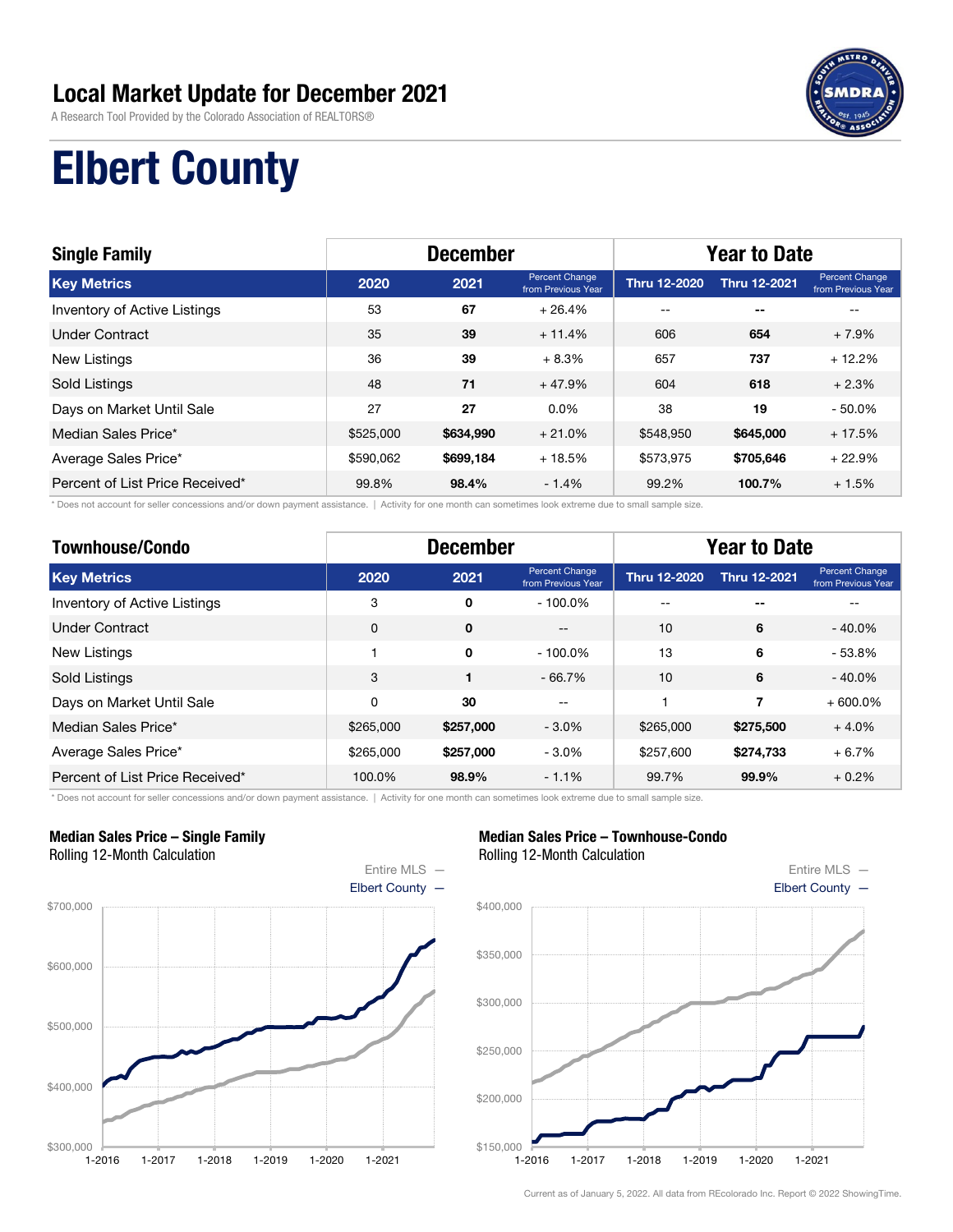A Research Tool Provided by the Colorado Association of REALTORS®



## Greenwood Village

| <b>Single Family</b>            | <b>December</b> |                |                                      | <b>Year to Date</b> |                          |                                      |
|---------------------------------|-----------------|----------------|--------------------------------------|---------------------|--------------------------|--------------------------------------|
| <b>Key Metrics</b>              | 2020            | 2021           | Percent Change<br>from Previous Year | Thru 12-2020        | <b>Thru 12-2021</b>      | Percent Change<br>from Previous Year |
| Inventory of Active Listings    | 15              | 8              | - 46.7%                              | $\qquad \qquad -$   | $\overline{\phantom{a}}$ |                                      |
| Under Contract                  | 9               | 8              | $-11.1%$                             | 195                 | 156                      | $-20.0\%$                            |
| New Listings                    | 7               | 4              | - 42.9%                              | 230                 | 180                      | $-21.7%$                             |
| Sold Listings                   | 14              | $\overline{7}$ | $-50.0\%$                            | 195                 | 159                      | $-18.5%$                             |
| Days on Market Until Sale       | 11              | 9              | $-18.2%$                             | 35                  | 19                       | $-45.7%$                             |
| Median Sales Price*             | \$1,622,500     | \$1,855,000    | $+14.3%$                             | \$1,375,000         | \$1,625,000              | $+18.2%$                             |
| Average Sales Price*            | \$1,719,556     | \$1,785,857    | $+3.9%$                              | \$1,537,169         | \$1,842,725              | $+19.9%$                             |
| Percent of List Price Received* | 101.5%          | 103.2%         | $+1.7%$                              | 98.5%               | 102.0%                   | $+3.6%$                              |

\* Does not account for seller concessions and/or down payment assistance. | Activity for one month can sometimes look extreme due to small sample size.

| <b>Townhouse/Condo</b>          | <b>December</b> |                |                                      | <b>Year to Date</b> |                     |                                      |  |
|---------------------------------|-----------------|----------------|--------------------------------------|---------------------|---------------------|--------------------------------------|--|
| <b>Key Metrics</b>              | 2020            | 2021           | Percent Change<br>from Previous Year | <b>Thru 12-2020</b> | <b>Thru 12-2021</b> | Percent Change<br>from Previous Year |  |
| Inventory of Active Listings    | 16              | 4              | $-75.0\%$                            | --                  | --                  | --                                   |  |
| <b>Under Contract</b>           | 6               | $\overline{2}$ | $-66.7%$                             | 91                  | 109                 | $+19.8%$                             |  |
| <b>New Listings</b>             | $\overline{4}$  | 3              | $-25.0%$                             | 114                 | 108                 | $-5.3%$                              |  |
| <b>Sold Listings</b>            | 9               | $\overline{7}$ | $-22.2%$                             | 91                  | 111                 | $+22.0%$                             |  |
| Days on Market Until Sale       | 70              | 8              | $-88.6%$                             | 51                  | 36                  | $-29.4%$                             |  |
| Median Sales Price*             | \$524,000       | \$426,000      | $-18.7%$                             | \$395,000           | \$475,690           | $+20.4%$                             |  |
| Average Sales Price*            | \$802.178       | \$544,286      | $-32.1%$                             | \$564.857           | \$617,918           | $+9.4%$                              |  |
| Percent of List Price Received* | 96.8%           | 102.1%         | $+5.5%$                              | 97.7%               | 100.0%              | $+2.4%$                              |  |

\* Does not account for seller concessions and/or down payment assistance. | Activity for one month can sometimes look extreme due to small sample size.

#### Median Sales Price – Single Family Rolling 12-Month Calculation



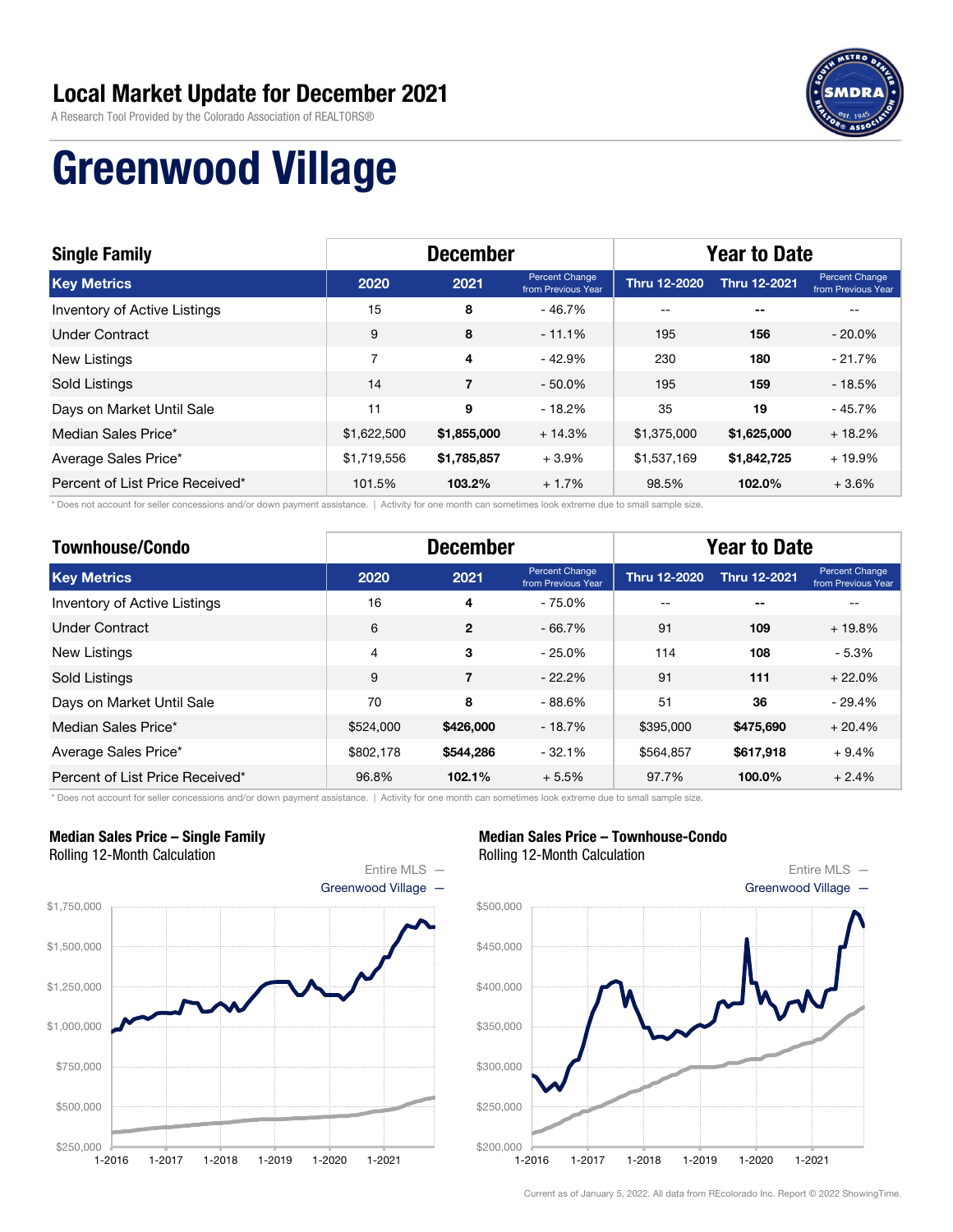A Research Tool Provided by the Colorado Association of REALTORS®



# Highlands Ranch

| <b>Single Family</b>            | <b>December</b> |           |                                      | <b>Year to Date</b> |                          |                                      |
|---------------------------------|-----------------|-----------|--------------------------------------|---------------------|--------------------------|--------------------------------------|
| <b>Key Metrics</b>              | 2020            | 2021      | Percent Change<br>from Previous Year | <b>Thru 12-2020</b> | <b>Thru 12-2021</b>      | Percent Change<br>from Previous Year |
| Inventory of Active Listings    | 39              | 14        | $-64.1%$                             | $- -$               | $\overline{\phantom{a}}$ | --                                   |
| Under Contract                  | 56              | 54        | $-3.6%$                              | 1.650               | 1,588                    | $-3.8%$                              |
| <b>New Listings</b>             | 48              | 48        | $0.0\%$                              | 1.722               | 1,656                    | $-3.8%$                              |
| <b>Sold Listings</b>            | 115             | 79        | $-31.3\%$                            | 1.679               | 1,581                    | $-5.8%$                              |
| Days on Market Until Sale       | 12              | 11        | $-8.3%$                              | 18                  | 6                        | $-66.7%$                             |
| Median Sales Price*             | \$575,000       | \$688,000 | $+19.7%$                             | \$545,000           | \$655,000                | $+20.2%$                             |
| Average Sales Price*            | \$619,563       | \$738,657 | $+19.2%$                             | \$604,487           | \$742,166                | $+22.8%$                             |
| Percent of List Price Received* | 101.2%          | 104.1%    | $+2.9%$                              | 100.3%              | 104.8%                   | $+4.5%$                              |

\* Does not account for seller concessions and/or down payment assistance. | Activity for one month can sometimes look extreme due to small sample size.

| <b>Townhouse/Condo</b>          | <b>December</b> |           |                                      | <b>Year to Date</b> |                     |                                      |  |
|---------------------------------|-----------------|-----------|--------------------------------------|---------------------|---------------------|--------------------------------------|--|
| <b>Key Metrics</b>              | 2020            | 2021      | Percent Change<br>from Previous Year | <b>Thru 12-2020</b> | <b>Thru 12-2021</b> | Percent Change<br>from Previous Year |  |
| Inventory of Active Listings    | 12              |           | $-91.7%$                             | --                  | $- -$               |                                      |  |
| Under Contract                  | 23              | 23        | $0.0\%$                              | 366                 | 328                 | $-10.4%$                             |  |
| <b>New Listings</b>             | 14              | 16        | $+14.3%$                             | 391                 | 336                 | $-14.1%$                             |  |
| <b>Sold Listings</b>            | 30              | 28        | $-6.7%$                              | 370                 | 325                 | $-12.2%$                             |  |
| Days on Market Until Sale       | 19              | 11        | $-42.1%$                             | 27                  | 8                   | - 70.4%                              |  |
| Median Sales Price*             | \$392,500       | \$459,500 | $+17.1%$                             | \$384,500           | \$449,000           | $+16.8%$                             |  |
| Average Sales Price*            | \$383,826       | \$469,120 | $+22.2%$                             | \$398,693           | \$450,828           | $+13.1%$                             |  |
| Percent of List Price Received* | 99.6%           | 101.9%    | $+2.3%$                              | 99.5%               | 101.9%              | $+2.4%$                              |  |

\* Does not account for seller concessions and/or down payment assistance. | Activity for one month can sometimes look extreme due to small sample size.

#### Median Sales Price – Single Family Rolling 12-Month Calculation



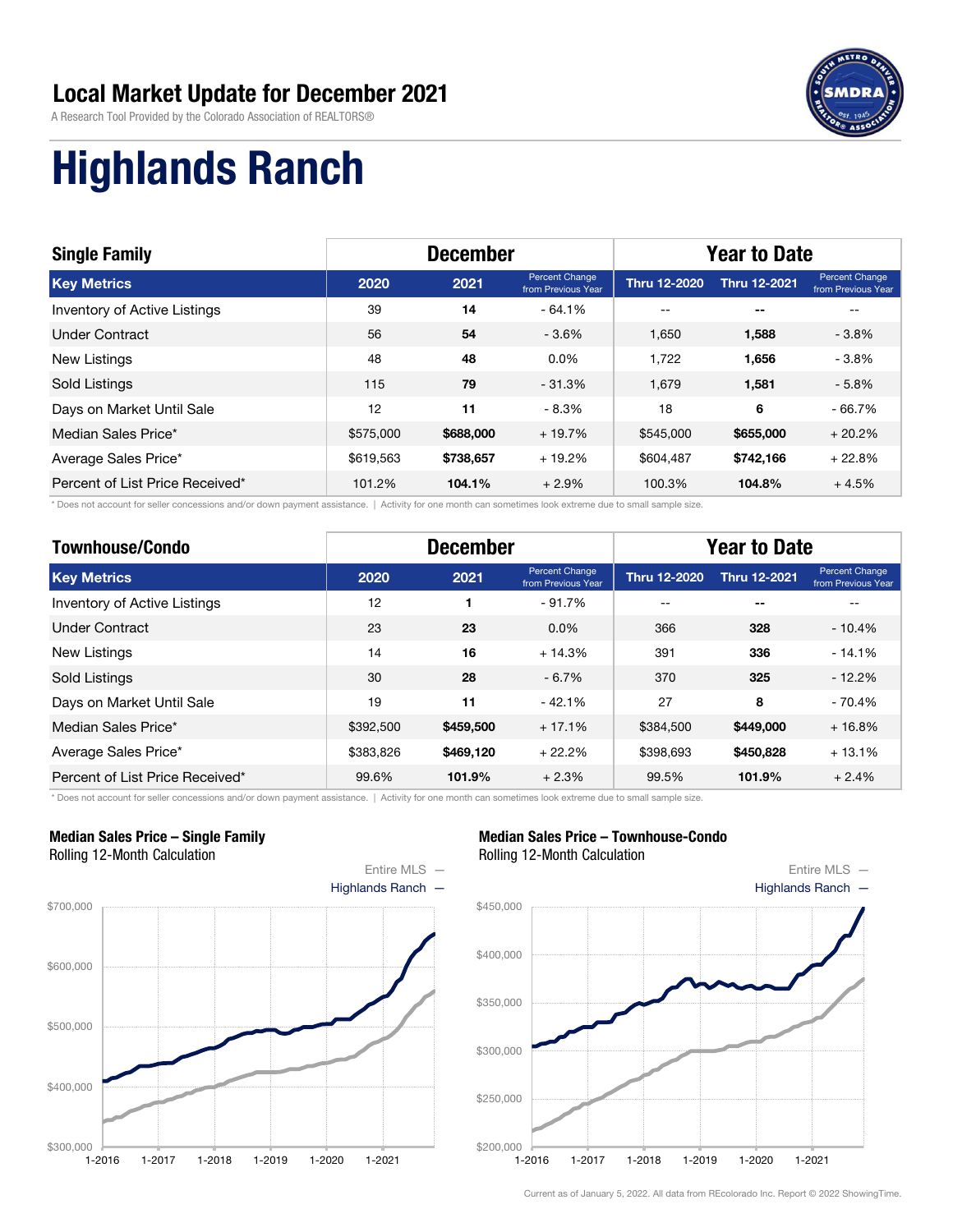A Research Tool Provided by the Colorado Association of REALTORS®



# Jefferson County

| <b>Single Family</b>            | <b>December</b> |           |                                      | <b>Year to Date</b> |                          |                                      |
|---------------------------------|-----------------|-----------|--------------------------------------|---------------------|--------------------------|--------------------------------------|
| <b>Key Metrics</b>              | 2020            | 2021      | Percent Change<br>from Previous Year | <b>Thru 12-2020</b> | <b>Thru 12-2021</b>      | Percent Change<br>from Previous Year |
| Inventory of Active Listings    | 330             | 158       | $-52.1%$                             | $- -$               | $\overline{\phantom{a}}$ |                                      |
| <b>Under Contract</b>           | 356             | 377       | $+5.9%$                              | 8,115               | 8,251                    | $+1.7%$                              |
| New Listings                    | 345             | 292       | $-15.4%$                             | 8,419               | 8,669                    | $+3.0%$                              |
| <b>Sold Listings</b>            | 656             | 571       | $-13.0\%$                            | 8.149               | 8,229                    | $+1.0%$                              |
| Days on Market Until Sale       | 16              | 18        | $+12.5%$                             | 22                  | 12                       | $-45.5%$                             |
| Median Sales Price*             | \$530,500       | \$630,000 | $+18.8%$                             | \$520,000           | \$615,000                | $+18.3%$                             |
| Average Sales Price*            | \$607,077       | \$721,482 | $+18.8%$                             | \$588.346           | \$706,718                | $+20.1%$                             |
| Percent of List Price Received* | 101.2%          | 102.0%    | $+0.8%$                              | 100.4%              | 104.0%                   | $+3.6%$                              |

\* Does not account for seller concessions and/or down payment assistance. | Activity for one month can sometimes look extreme due to small sample size.

| <b>Townhouse/Condo</b>          | <b>December</b> |           |                                      | <b>Year to Date</b> |                     |                                      |  |
|---------------------------------|-----------------|-----------|--------------------------------------|---------------------|---------------------|--------------------------------------|--|
| <b>Key Metrics</b>              | 2020            | 2021      | Percent Change<br>from Previous Year | <b>Thru 12-2020</b> | <b>Thru 12-2021</b> | Percent Change<br>from Previous Year |  |
| Inventory of Active Listings    | 160             | 65        | $-59.4%$                             | --                  | --                  | --                                   |  |
| <b>Under Contract</b>           | 192             | 166       | $-13.5%$                             | 3.077               | 2,973               | $-3.4%$                              |  |
| <b>New Listings</b>             | 164             | 124       | $-24.4%$                             | 3.249               | 3,036               | - 6.6%                               |  |
| <b>Sold Listings</b>            | 245             | 228       | $-6.9%$                              | 3.001               | 2,968               | $-1.1%$                              |  |
| Days on Market Until Sale       | 21              | 13        | $-38.1%$                             | 21                  | 12                  | $-42.9%$                             |  |
| Median Sales Price*             | \$315,000       | \$381,000 | $+21.0%$                             | \$309,000           | \$362,000           | $+17.2%$                             |  |
| Average Sales Price*            | \$345.123       | \$404,549 | $+17.2%$                             | \$334,006           | \$383,646           | $+14.9%$                             |  |
| Percent of List Price Received* | 100.1%          | 101.6%    | $+1.5%$                              | 100.0%              | 103.2%              | $+3.2\%$                             |  |

\* Does not account for seller concessions and/or down payment assistance. | Activity for one month can sometimes look extreme due to small sample size.

#### Median Sales Price – Single Family Rolling 12-Month Calculation



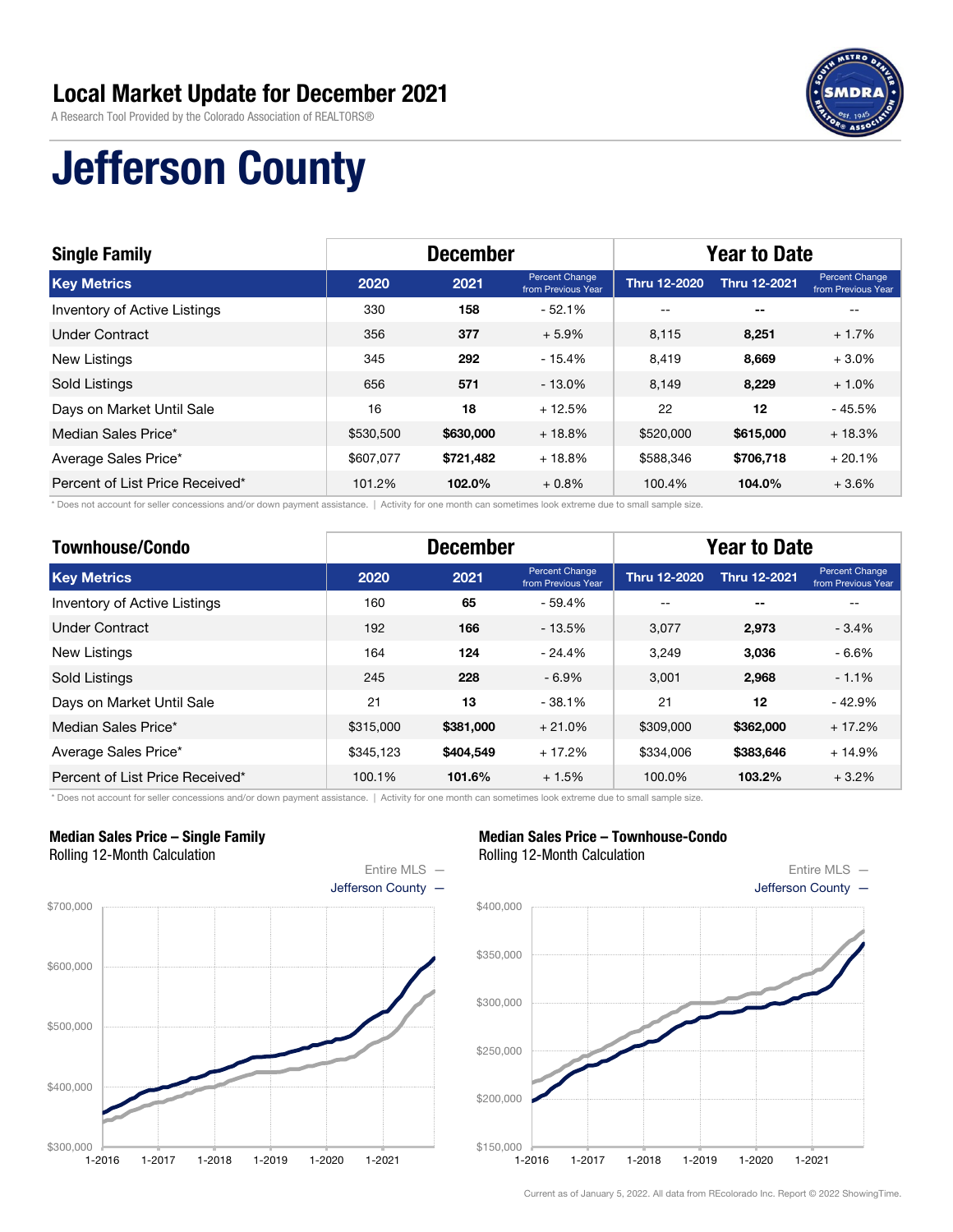A Research Tool Provided by the Colorado Association of REALTORS®



## Lakewood

| <b>Single Family</b>                | <b>December</b> |           |                                      | <b>Year to Date</b> |                     |                                      |
|-------------------------------------|-----------------|-----------|--------------------------------------|---------------------|---------------------|--------------------------------------|
| <b>Key Metrics</b>                  | 2020            | 2021      | Percent Change<br>from Previous Year | <b>Thru 12-2020</b> | <b>Thru 12-2021</b> | Percent Change<br>from Previous Year |
| <b>Inventory of Active Listings</b> | 65              | 24        | $-63.1%$                             | $- -$               | $- -$               |                                      |
| Under Contract                      | 84              | 86        | $+2.4%$                              | 1.703               | 1,694               | $-0.5%$                              |
| New Listings                        | 68              | 62        | $-8.8\%$                             | 1.808               | 1,808               | $0.0\%$                              |
| Sold Listings                       | 153             | 134       | $-12.4%$                             | 1.696               | 1,697               | $+0.1%$                              |
| Days on Market Until Sale           | 17              | 21        | $+23.5%$                             | 20                  | 11                  | $-45.0%$                             |
| Median Sales Price*                 | \$499,500       | \$625,500 | $+25.2%$                             | \$490,000           | \$585,000           | $+19.4%$                             |
| Average Sales Price*                | \$578,052       | \$659,117 | $+14.0%$                             | \$540,354           | \$641,946           | $+18.8%$                             |
| Percent of List Price Received*     | 100.7%          | 101.7%    | $+1.0%$                              | 100.4%              | 103.8%              | $+3.4%$                              |

\* Does not account for seller concessions and/or down payment assistance. | Activity for one month can sometimes look extreme due to small sample size.

| <b>Townhouse/Condo</b>          | <b>December</b> |           |                                      | <b>Year to Date</b> |                     |                                      |  |
|---------------------------------|-----------------|-----------|--------------------------------------|---------------------|---------------------|--------------------------------------|--|
| <b>Key Metrics</b>              | 2020            | 2021      | Percent Change<br>from Previous Year | <b>Thru 12-2020</b> | <b>Thru 12-2021</b> | Percent Change<br>from Previous Year |  |
| Inventory of Active Listings    | 63              | 10        | $-84.1%$                             | --                  | $-$                 | --                                   |  |
| <b>Under Contract</b>           | 85              | 68        | $-20.0\%$                            | 1,273               | 1.200               | $-5.7%$                              |  |
| New Listings                    | 75              | 49        | $-34.7%$                             | 1.353               | 1.223               | $-9.6\%$                             |  |
| <b>Sold Listings</b>            | 101             | 86        | $-14.9%$                             | 1.226               | 1,213               | $-1.1%$                              |  |
| Days on Market Until Sale       | 17              | 13        | $-23.5%$                             | 19                  | 13                  | $-31.6%$                             |  |
| Median Sales Price*             | \$275,000       | \$365,000 | $+32.7%$                             | \$289.900           | \$340,375           | $+17.4%$                             |  |
| Average Sales Price*            | \$300,572       | \$368,172 | $+22.5%$                             | \$305,519           | \$354,157           | $+15.9%$                             |  |
| Percent of List Price Received* | 100.0%          | 101.0%    | $+1.0%$                              | 100.0%              | 103.0%              | $+3.0%$                              |  |

\* Does not account for seller concessions and/or down payment assistance. | Activity for one month can sometimes look extreme due to small sample size.

#### Median Sales Price – Single Family Rolling 12-Month Calculation



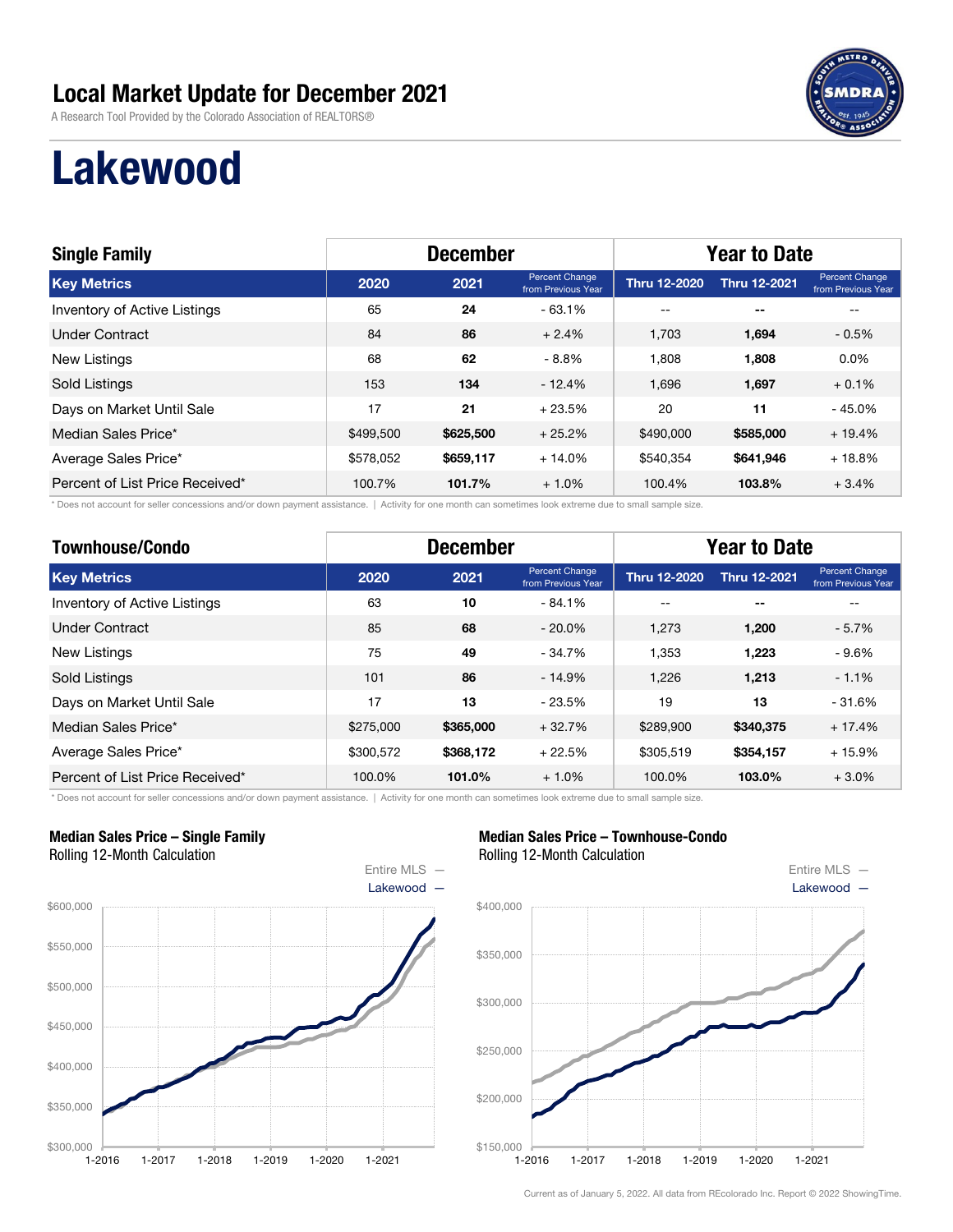A Research Tool Provided by the Colorado Association of REALTORS®



## Littleton

| <b>Single Family</b>                | <b>December</b> |           |                                      | <b>Year to Date</b> |                     |                                      |
|-------------------------------------|-----------------|-----------|--------------------------------------|---------------------|---------------------|--------------------------------------|
| <b>Key Metrics</b>                  | 2020            | 2021      | Percent Change<br>from Previous Year | <b>Thru 12-2020</b> | <b>Thru 12-2021</b> | Percent Change<br>from Previous Year |
| <b>Inventory of Active Listings</b> | 98              | 50        | $-49.0\%$                            | $- -$               | $- -$               |                                      |
| Under Contract                      | 111             | 116       | $+4.5%$                              | 2,590               | 2,566               | $-0.9%$                              |
| New Listings                        | 100             | 92        | $-8.0\%$                             | 2.710               | 2,722               | $+0.4%$                              |
| Sold Listings                       | 198             | 165       | - 16.7%                              | 2,591               | 2,552               | $-1.5%$                              |
| Days on Market Until Sale           | 19              | 19        | $0.0\%$                              | 24                  | 12                  | $-50.0%$                             |
| Median Sales Price*                 | \$567,000       | \$630,000 | $+11.1%$                             | \$529,000           | \$620,000           | $+17.2%$                             |
| Average Sales Price*                | \$636,777       | \$704,260 | $+10.6%$                             | \$615,582           | \$726,310           | $+18.0%$                             |
| Percent of List Price Received*     | 100.8%          | 102.3%    | $+1.5%$                              | 100.1%              | 103.9%              | $+3.8%$                              |

\* Does not account for seller concessions and/or down payment assistance. | Activity for one month can sometimes look extreme due to small sample size.

| <b>Townhouse/Condo</b>          | <b>December</b> |           |                                      | <b>Year to Date</b> |                     |                                      |  |
|---------------------------------|-----------------|-----------|--------------------------------------|---------------------|---------------------|--------------------------------------|--|
| <b>Key Metrics</b>              | 2020            | 2021      | Percent Change<br>from Previous Year | <b>Thru 12-2020</b> | <b>Thru 12-2021</b> | Percent Change<br>from Previous Year |  |
| Inventory of Active Listings    | 56              | 32        | $-42.9%$                             | --                  | $- -$               | --                                   |  |
| <b>Under Contract</b>           | 66              | 49        | $-25.8%$                             | 1.112               | 1,069               | $-3.9%$                              |  |
| <b>New Listings</b>             | 49              | 42        | $-14.3%$                             | 1.186               | 1,100               | $-7.3%$                              |  |
| <b>Sold Listings</b>            | 87              | 84        | $-3.4%$                              | 1.118               | 1,054               | $-5.7%$                              |  |
| Days on Market Until Sale       | 27              | 9         | $-66.7%$                             | 24                  | 11                  | $-54.2%$                             |  |
| Median Sales Price*             | \$335,000       | \$400,000 | $+19.4%$                             | \$324,750           | \$375,000           | $+15.5%$                             |  |
| Average Sales Price*            | \$352,075       | \$418,759 | $+18.9%$                             | \$339,807           | \$392,982           | $+15.6%$                             |  |
| Percent of List Price Received* | 99.9%           | 101.6%    | $+1.7%$                              | 99.9%               | 103.0%              | $+3.1%$                              |  |

\* Does not account for seller concessions and/or down payment assistance. | Activity for one month can sometimes look extreme due to small sample size.

#### Median Sales Price – Single Family Rolling 12-Month Calculation



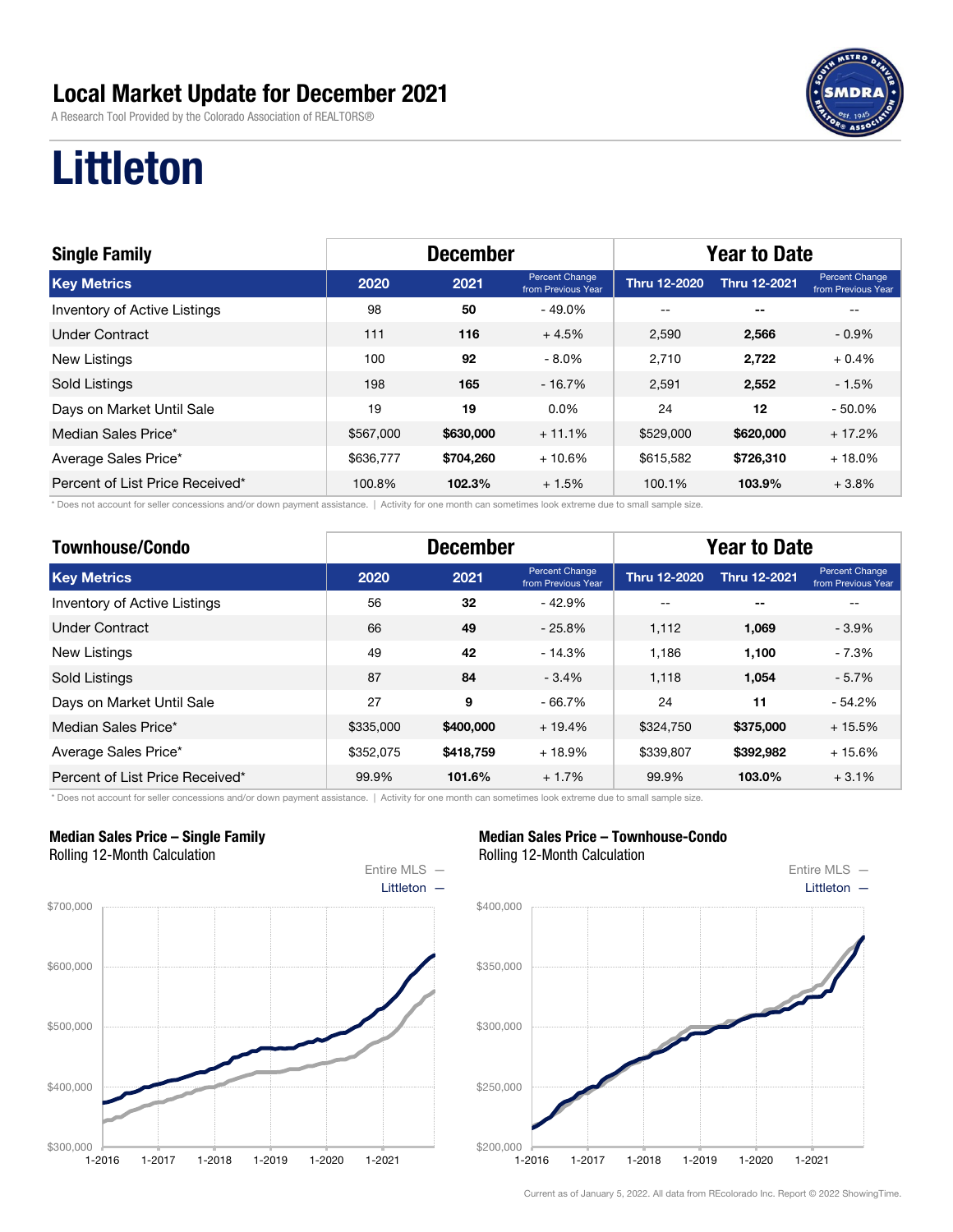A Research Tool Provided by the Colorado Association of REALTORS®



## Lone Tree

| <b>Single Family</b>                | <b>December</b> |             |                                      | <b>Year to Date</b> |                          |                                      |  |
|-------------------------------------|-----------------|-------------|--------------------------------------|---------------------|--------------------------|--------------------------------------|--|
| <b>Key Metrics</b>                  | 2020            | 2021        | Percent Change<br>from Previous Year | <b>Thru 12-2020</b> | <b>Thru 12-2021</b>      | Percent Change<br>from Previous Year |  |
| <b>Inventory of Active Listings</b> | 24              |             | $-95.8%$                             | $\qquad \qquad -$   | $\overline{\phantom{a}}$ |                                      |  |
| Under Contract                      | 6               | 11          | $+83.3%$                             | 182                 | 211                      | $+15.9%$                             |  |
| New Listings                        | 7               | 10          | $+42.9%$                             | 210                 | 215                      | $+2.4%$                              |  |
| Sold Listings                       | 15              | 18          | $+20.0%$                             | 185                 | 205                      | $+10.8%$                             |  |
| Days on Market Until Sale           | 32              | 24          | $-25.0%$                             | 39                  | 21                       | $-46.2%$                             |  |
| Median Sales Price*                 | \$925,000       | \$982,500   | $+6.2%$                              | \$829,000           | \$1,100,000              | $+32.7%$                             |  |
| Average Sales Price*                | \$999,761       | \$1,162,604 | $+16.3%$                             | \$918.150           | \$1,160,180              | $+26.4%$                             |  |
| Percent of List Price Received*     | 99.0%           | 101.0%      | $+2.0%$                              | 98.8%               | 102.1%                   | $+3.3%$                              |  |

\* Does not account for seller concessions and/or down payment assistance. | Activity for one month can sometimes look extreme due to small sample size.

| <b>Townhouse/Condo</b>          | <b>December</b> |              |                                      | <b>Year to Date</b> |                     |                                      |  |
|---------------------------------|-----------------|--------------|--------------------------------------|---------------------|---------------------|--------------------------------------|--|
| <b>Key Metrics</b>              | 2020            | 2021         | Percent Change<br>from Previous Year | <b>Thru 12-2020</b> | <b>Thru 12-2021</b> | Percent Change<br>from Previous Year |  |
| Inventory of Active Listings    | 4               | $\mathbf{2}$ | $-50.0\%$                            | --                  | $- -$               |                                      |  |
| Under Contract                  | 5               | 7            | $+40.0\%$                            | 90                  | 79                  | $-12.2%$                             |  |
| <b>New Listings</b>             | 3               | 5            | $+66.7%$                             | 94                  | 81                  | $-13.8%$                             |  |
| <b>Sold Listings</b>            | $\overline{7}$  | 3            | $-57.1%$                             | 94                  | 75                  | $-20.2%$                             |  |
| Days on Market Until Sale       | 10              | 3            | $-70.0\%$                            | 32                  | 10                  | $-68.8%$                             |  |
| Median Sales Price*             | \$574,900       | \$580,000    | $+0.9%$                              | \$470,000           | \$540,000           | $+14.9%$                             |  |
| Average Sales Price*            | \$482,606       | \$581,583    | $+20.5%$                             | \$465.023           | \$540,152           | $+16.2%$                             |  |
| Percent of List Price Received* | 98.9%           | 102.7%       | $+3.8%$                              | 98.7%               | 101.3%              | $+2.6%$                              |  |

\* Does not account for seller concessions and/or down payment assistance. | Activity for one month can sometimes look extreme due to small sample size.

#### Median Sales Price – Single Family Rolling 12-Month Calculation



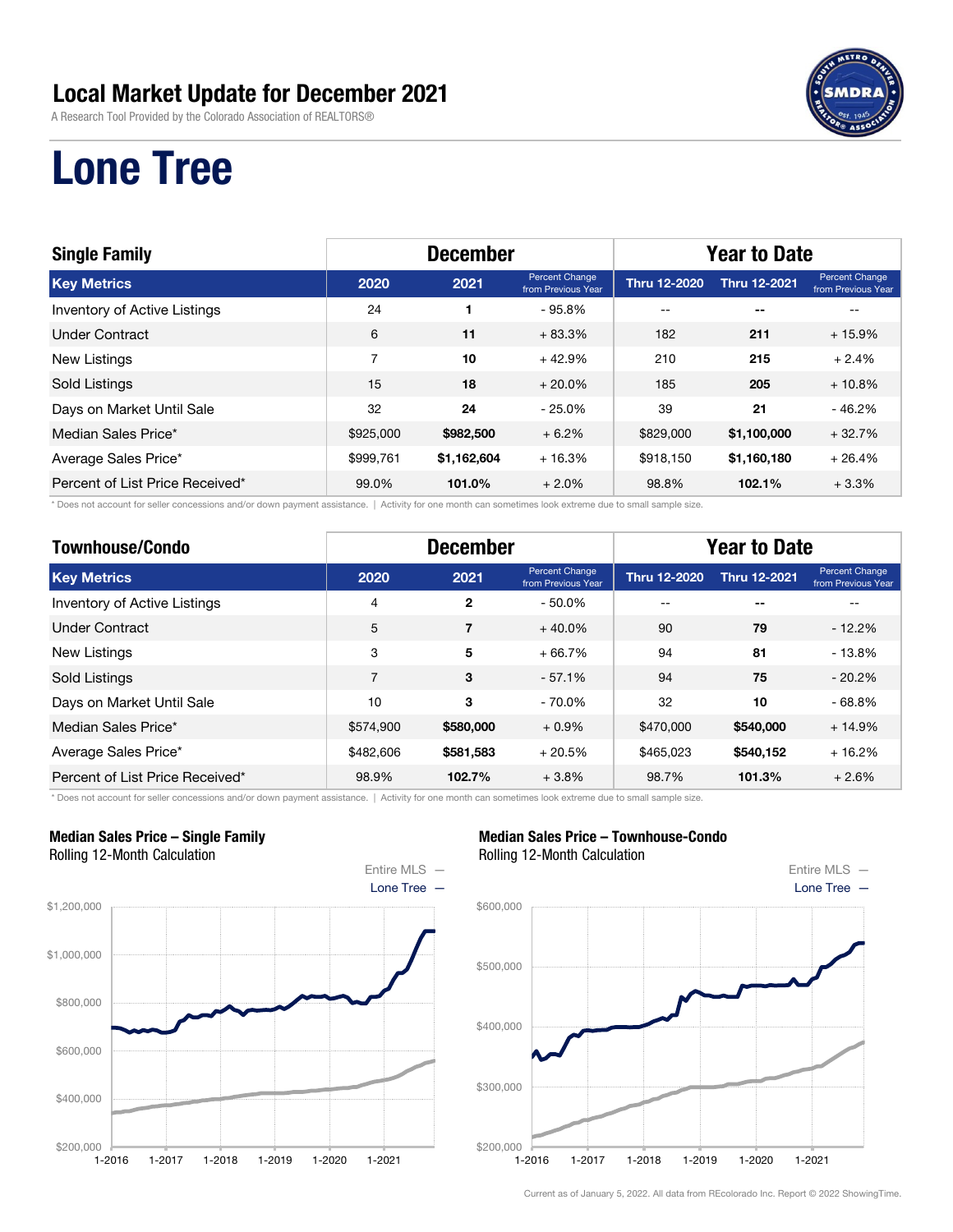A Research Tool Provided by the Colorado Association of REALTORS®



# **Morrison**

| <b>Single Family</b>                | <b>December</b> |           |                                      | <b>Year to Date</b> |                     |                                             |
|-------------------------------------|-----------------|-----------|--------------------------------------|---------------------|---------------------|---------------------------------------------|
| <b>Key Metrics</b>                  | 2020            | 2021      | Percent Change<br>from Previous Year | <b>Thru 12-2020</b> | <b>Thru 12-2021</b> | <b>Percent Change</b><br>from Previous Year |
| <b>Inventory of Active Listings</b> | 13              | 7         | - 46.2%                              | $- -$               | $- -$               |                                             |
| Under Contract                      | 13              | 8         | $-38.5%$                             | 342                 | 324                 | $-5.3%$                                     |
| New Listings                        | 12              | 10        | $-16.7%$                             | 359                 | 348                 | $-3.1%$                                     |
| Sold Listings                       | 26              | 17        | $-34.6\%$                            | 343                 | 328                 | $-4.4%$                                     |
| Days on Market Until Sale           | 9               | 18        | $+100.0\%$                           | 23                  | 10                  | $-56.5%$                                    |
| Median Sales Price*                 | \$457,250       | \$754,000 | $+64.9%$                             | \$551,000           | \$603,500           | $+9.5%$                                     |
| Average Sales Price*                | \$557,980       | \$975,418 | $+74.8%$                             | \$683,656           | \$776,105           | $+13.5%$                                    |
| Percent of List Price Received*     | 101.7%          | 100.8%    | $-0.9\%$                             | 100.0%              | 103.8%              | $+3.8%$                                     |

\* Does not account for seller concessions and/or down payment assistance. | Activity for one month can sometimes look extreme due to small sample size.

| <b>Townhouse/Condo</b>          | <b>December</b> |              |                                      | <b>Year to Date</b> |                     |                                      |  |
|---------------------------------|-----------------|--------------|--------------------------------------|---------------------|---------------------|--------------------------------------|--|
| <b>Key Metrics</b>              | 2020            | 2021         | Percent Change<br>from Previous Year | <b>Thru 12-2020</b> | <b>Thru 12-2021</b> | Percent Change<br>from Previous Year |  |
| Inventory of Active Listings    |                 | 0            | $-100.0\%$                           | --                  | $- -$               | --                                   |  |
| <b>Under Contract</b>           | 0               | $\mathbf 0$  | $-$                                  | 22                  | 18                  | $-18.2%$                             |  |
| <b>New Listings</b>             | 0               | 0            | $-$                                  | 27                  | 18                  | - 33.3%                              |  |
| <b>Sold Listings</b>            |                 | $\mathbf{0}$ | $-100.0\%$                           | 24                  | 18                  | $-25.0%$                             |  |
| Days on Market Until Sale       | 2               | $\Omega$     | $-100.0\%$                           | 10                  | 4                   | $-60.0\%$                            |  |
| Median Sales Price*             | \$310,000       | \$0          | $-100.0\%$                           | \$322,500           | \$351,000           | $+8.8%$                              |  |
| Average Sales Price*            | \$310,000       | \$0          | $-100.0\%$                           | \$401.408           | \$385,736           | $-3.9\%$                             |  |
| Percent of List Price Received* | 100.0%          | $0.0\%$      | $-100.0\%$                           | 99.8%               | 104.4%              | $+4.6%$                              |  |

\* Does not account for seller concessions and/or down payment assistance. | Activity for one month can sometimes look extreme due to small sample size.

#### Median Sales Price – Single Family Rolling 12-Month Calculation



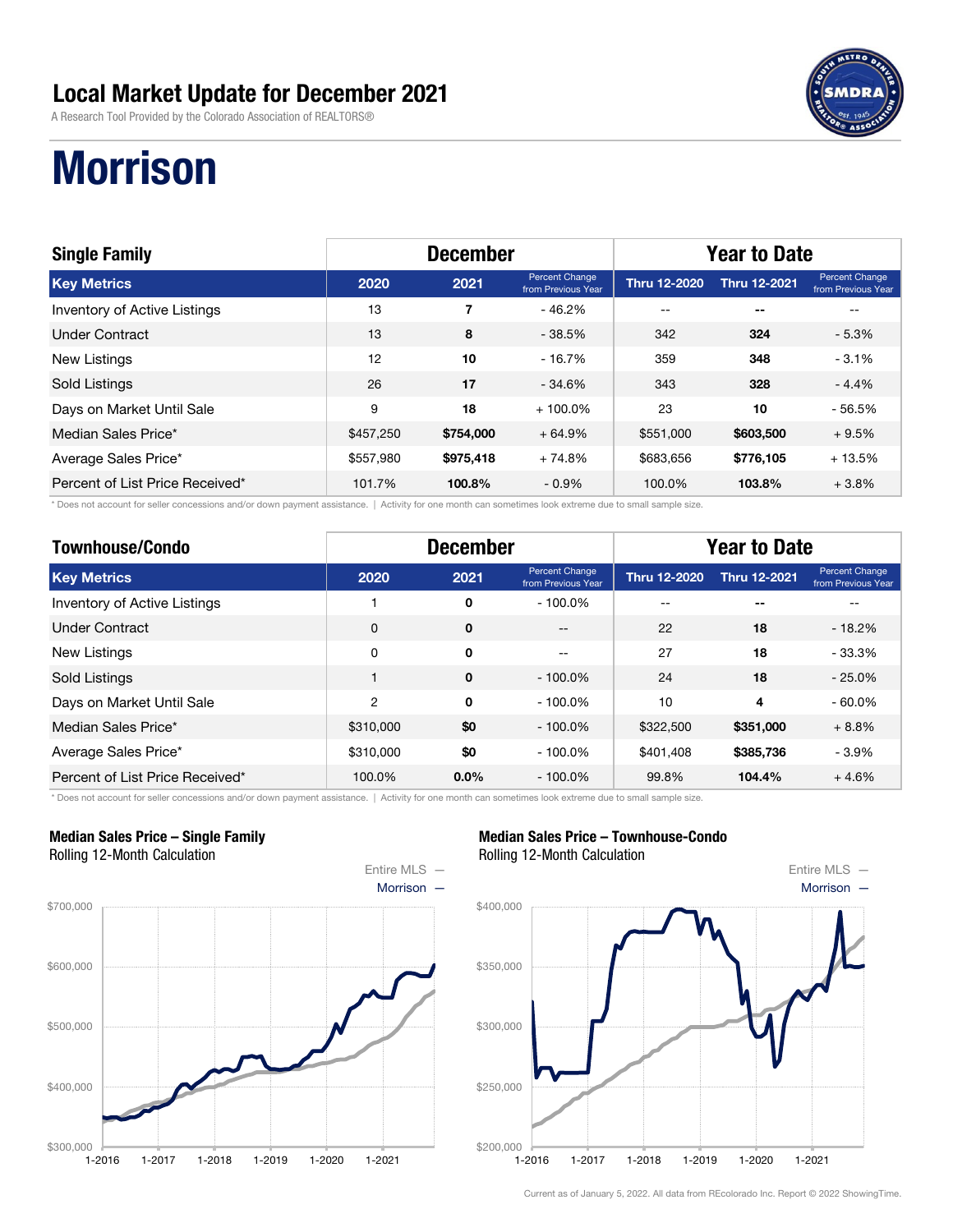A Research Tool Provided by the Colorado Association of REALTORS®

## Parker

| <b>Single Family</b>            | <b>December</b> |           |                                      | <b>Year to Date</b> |                     |                                             |  |
|---------------------------------|-----------------|-----------|--------------------------------------|---------------------|---------------------|---------------------------------------------|--|
| <b>Key Metrics</b>              | 2020            | 2021      | Percent Change<br>from Previous Year | <b>Thru 12-2020</b> | <b>Thru 12-2021</b> | <b>Percent Change</b><br>from Previous Year |  |
| Inventory of Active Listings    | 105             | 58        | $-44.8%$                             | $-$                 | $- -$               |                                             |  |
| <b>Under Contract</b>           | 104             | 109       | $+4.8%$                              | 2.247               | 2,318               | $+3.2%$                                     |  |
| New Listings                    | 109             | 87        | $-20.2%$                             | 2.335               | 2.428               | $+4.0%$                                     |  |
| Sold Listings                   | 160             | 169       | $+5.6%$                              | 2,249               | 2,276               | $+1.2%$                                     |  |
| Days on Market Until Sale       | 24              | 15        | $-37.5%$                             | 28                  | 12                  | $-57.1%$                                    |  |
| Median Sales Price*             | \$575,000       | \$680,000 | $+18.3%$                             | \$535,000           | \$650,000           | $+21.5%$                                    |  |
| Average Sales Price*            | \$634,546       | \$837,471 | $+32.0%$                             | \$601,808           | \$741,119           | $+23.1%$                                    |  |
| Percent of List Price Received* | 100.5%          | 101.8%    | $+1.3%$                              | 99.8%               | 103.2%              | $+3.4%$                                     |  |

\* Does not account for seller concessions and/or down payment assistance. | Activity for one month can sometimes look extreme due to small sample size.

| <b>Townhouse/Condo</b>          | <b>December</b> |           |                                      | <b>Year to Date</b> |                     |                                      |
|---------------------------------|-----------------|-----------|--------------------------------------|---------------------|---------------------|--------------------------------------|
| <b>Key Metrics</b>              | 2020            | 2021      | Percent Change<br>from Previous Year | <b>Thru 12-2020</b> | <b>Thru 12-2021</b> | Percent Change<br>from Previous Year |
| Inventory of Active Listings    | 30              | 6         | $-80.0\%$                            | --                  | --                  | --                                   |
| <b>Under Contract</b>           | 31              | 20        | $-35.5%$                             | 505                 | 433                 | $-14.3%$                             |
| <b>New Listings</b>             | 27              | 14        | $-48.1%$                             | 522                 | 428                 | $-18.0\%$                            |
| <b>Sold Listings</b>            | 51              | 35        | $-31.4%$                             | 496                 | 463                 | $-6.7%$                              |
| Days on Market Until Sale       | 22              | 11        | $-50.0%$                             | 29                  | 15                  | $-48.3%$                             |
| Median Sales Price*             | \$337,500       | \$370,000 | $+9.6%$                              | \$317,750           | \$375,000           | $+18.0%$                             |
| Average Sales Price*            | \$369,039       | \$380,863 | $+3.2%$                              | \$335.183           | \$391,343           | $+16.8%$                             |
| Percent of List Price Received* | 100.7%          | 101.6%    | $+0.9%$                              | 100.2%              | 103.3%              | $+3.1%$                              |

\* Does not account for seller concessions and/or down payment assistance. | Activity for one month can sometimes look extreme due to small sample size.

#### Median Sales Price – Single Family Rolling 12-Month Calculation



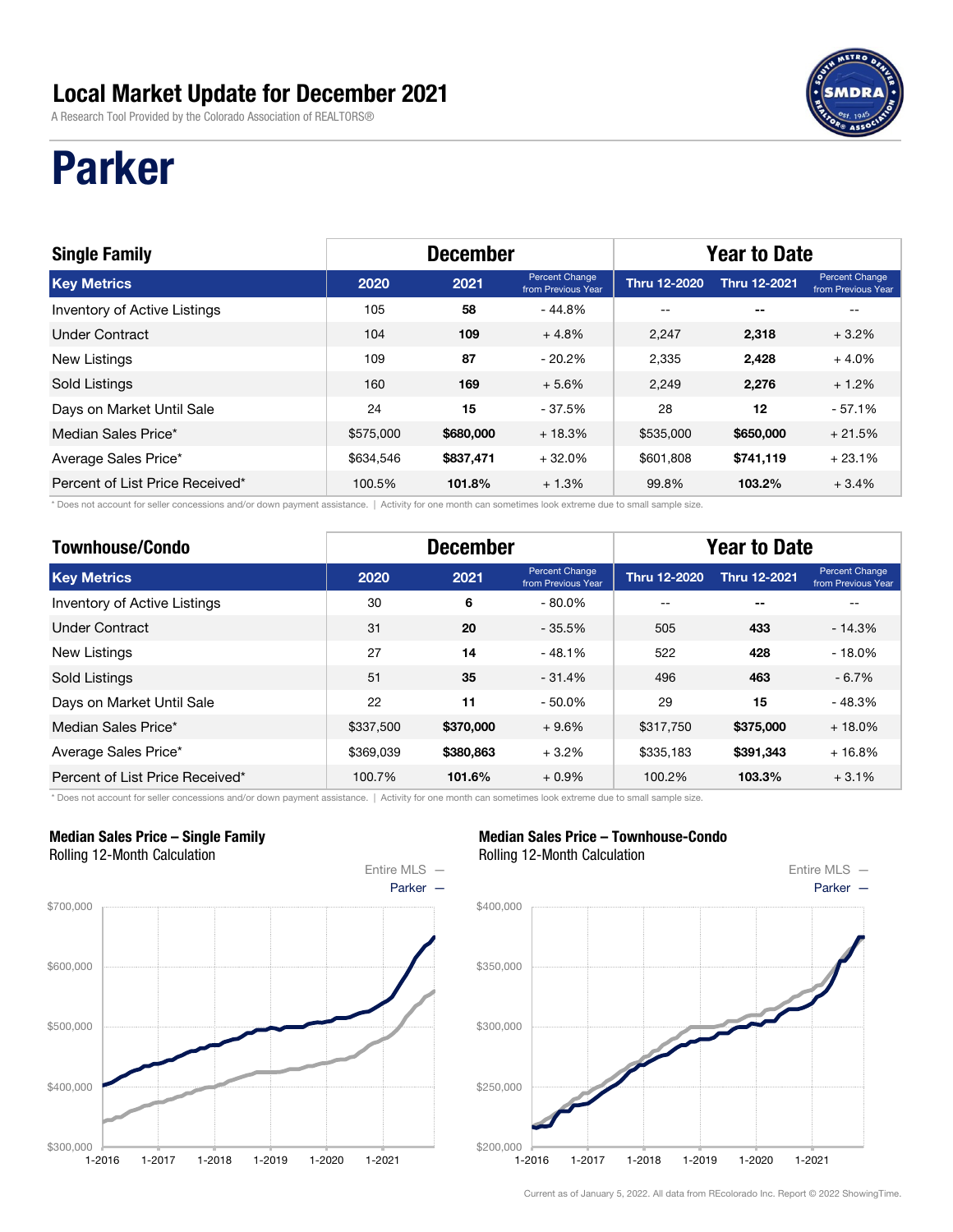A Research Tool Provided by the Colorado Association of REALTORS®



## Sheridan

| <b>Single Family</b>            | <b>December</b> |             |                                      | <b>Year to Date</b> |                     |                                      |  |
|---------------------------------|-----------------|-------------|--------------------------------------|---------------------|---------------------|--------------------------------------|--|
| <b>Key Metrics</b>              | 2020            | 2021        | Percent Change<br>from Previous Year | <b>Thru 12-2020</b> | <b>Thru 12-2021</b> | Percent Change<br>from Previous Year |  |
| Inventory of Active Listings    |                 | 0           | $-100.0\%$                           | $- -$               | $- -$               |                                      |  |
| <b>Under Contract</b>           | 0               | $\mathbf 0$ | $- -$                                | 0                   |                     | $- -$                                |  |
| New Listings                    | 0               | 0           | $-1$                                 |                     |                     | $0.0\%$                              |  |
| Sold Listings                   | $\mathbf 0$     | $\mathbf 0$ | $\qquad \qquad -$                    | $\mathbf 0$         | 1                   |                                      |  |
| Days on Market Until Sale       | 0               | $\Omega$    | $\qquad \qquad -$                    | 0                   | 4                   |                                      |  |
| Median Sales Price*             | \$0             | \$0         | $ -$                                 | \$0                 | \$476,000           |                                      |  |
| Average Sales Price*            | \$0             | \$0         | --                                   | \$0                 | \$476,000           |                                      |  |
| Percent of List Price Received* | $0.0\%$         | $0.0\%$     | --                                   | $0.0\%$             | 114.7%              |                                      |  |

\* Does not account for seller concessions and/or down payment assistance. | Activity for one month can sometimes look extreme due to small sample size.

| <b>Townhouse/Condo</b>          | <b>December</b> |             |                                      | <b>Year to Date</b> |                     |                                      |
|---------------------------------|-----------------|-------------|--------------------------------------|---------------------|---------------------|--------------------------------------|
| <b>Key Metrics</b>              | 2020            | 2021        | Percent Change<br>from Previous Year | <b>Thru 12-2020</b> | <b>Thru 12-2021</b> | Percent Change<br>from Previous Year |
| Inventory of Active Listings    | 0               | 0           | --                                   | --                  | --                  |                                      |
| <b>Under Contract</b>           | $\mathbf 0$     | $\mathbf 0$ | --                                   | 0                   | $\mathbf 0$         | --                                   |
| New Listings                    | 0               | $\Omega$    | --                                   | 0                   | 0                   | $-$                                  |
| Sold Listings                   | 0               | $\mathbf 0$ | --                                   | 0                   | $\mathbf 0$         |                                      |
| Days on Market Until Sale       | 0               | 0           | --                                   | 0                   | 0                   |                                      |
| Median Sales Price*             | \$0             | \$0         |                                      | \$0                 | \$0                 |                                      |
| Average Sales Price*            | \$0             | \$0         | --                                   | \$0                 | \$0                 |                                      |
| Percent of List Price Received* | 0.0%            | $0.0\%$     | --                                   | $0.0\%$             | $0.0\%$             | $- -$                                |

\* Does not account for seller concessions and/or down payment assistance. | Activity for one month can sometimes look extreme due to small sample size.

#### Median Sales Price – Single Family Rolling 12-Month Calculation